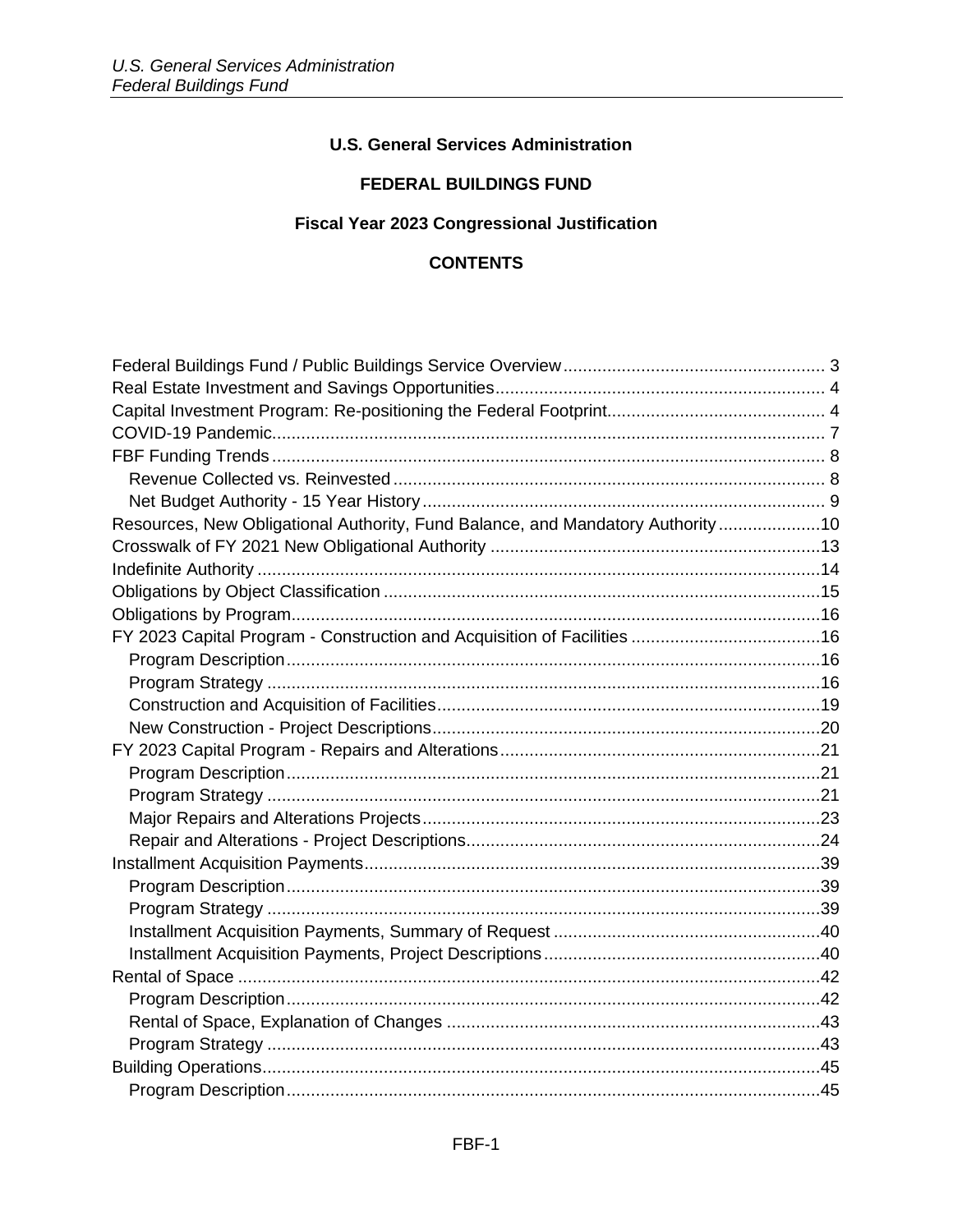| Appropriations Language for the Federal Capital Revolving Fund Repayment 53 |  |
|-----------------------------------------------------------------------------|--|
|                                                                             |  |
|                                                                             |  |
|                                                                             |  |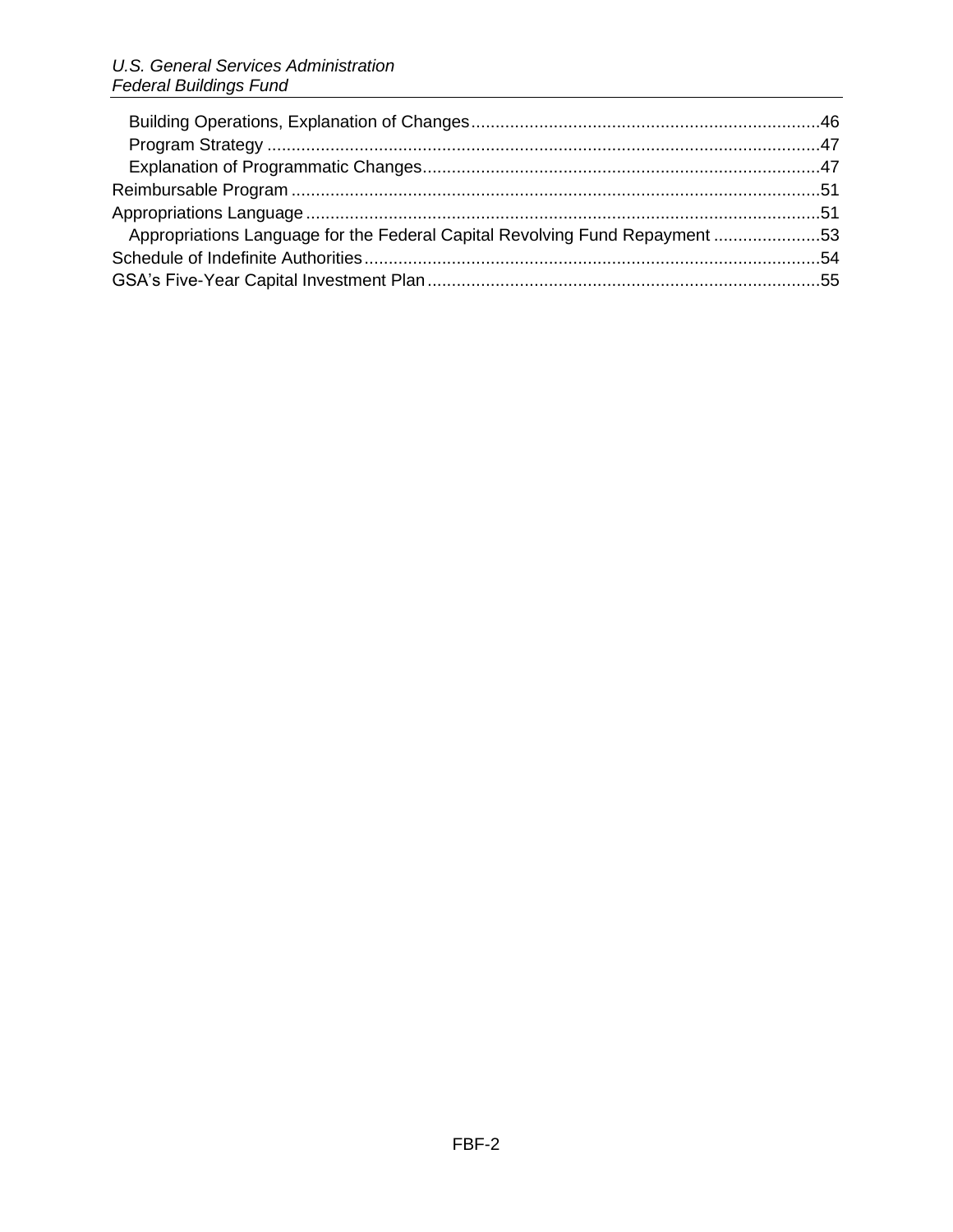# <span id="page-2-0"></span>**Federal Buildings Fund / Public Buildings Service Overview**

The mission of the U.S. General Services Administration's (GSA) Public Buildings Service (PBS) is to provide effective, flexible, sustainable workspace solutions for Federal agencies at the best value for taxpayers. PBS fulfills its mission by building, leasing, operating, and maintaining more than 365 million rentable square feet of space that safely house 1 million Federal employees (nearly 50% of the total Federal civilian workforce). These Federal employees perform, among other things, vital national security, law enforcement, commerce, and research and development missions. The PBS fiscal year (FY) 2023 budget request for the Federal Buildings Fund (FBF) supports the Biden-Harris Administration's immediate priorities, including addressing the COVID-19 pandemic, tackling the climate crisis, advancing equity, and promoting economic opportunity. The budget request proposes sound, cost-effective investments to reduce the growing backlog of critical repairs and renovations, enhances Federal facilities' climate posture and resiliency, and reduces the costs of maintaining underutilized facilities and reliance on costly leases. It also positions GSA to respond to this historic opportunity to reimagine the Federal footprint, reduce long-term real estate costs, and meet the future workspace needs of Federal agencies and the public they serve.

This budget request invests in protecting the Federal workforce; focuses on identifying and acquiring technology that enables PBS to efficiently operate, maintain, and obtain better utilization of Federal facilities; and bolsters PBS's position as the premier workspace solutions provider; meeting customers' evolving real estate needs, and guiding agencies' post-COVID real estate strategies.

PBS is requesting \$378 million in net positive obligational authority for a total of \$10.9 billion in FBF New Obligational Authority (NOA). This budget request will enable PBS to:

- Address backlogged repairs and alterations, begin to reduce significant deferred maintenance liabilities, release over one hundred thousand rentable square feet of leased space, and save millions in annual future lease payments.
- Enhance the sustainability and resilience of Federal facilities, including transitioning GSA's federally owned buildings to 100% renewable energy sources by 2025, on the path to Government-wide 100% carbon pollution-free electricity by 2035; and modernizing and acquiring secure information technology that will enable PBS to efficiently operate and maintain Federal facilities.
- Enable PBS to guide the Federal Government's post-COVID pandemic efforts and reduce the size of the Federal inventory.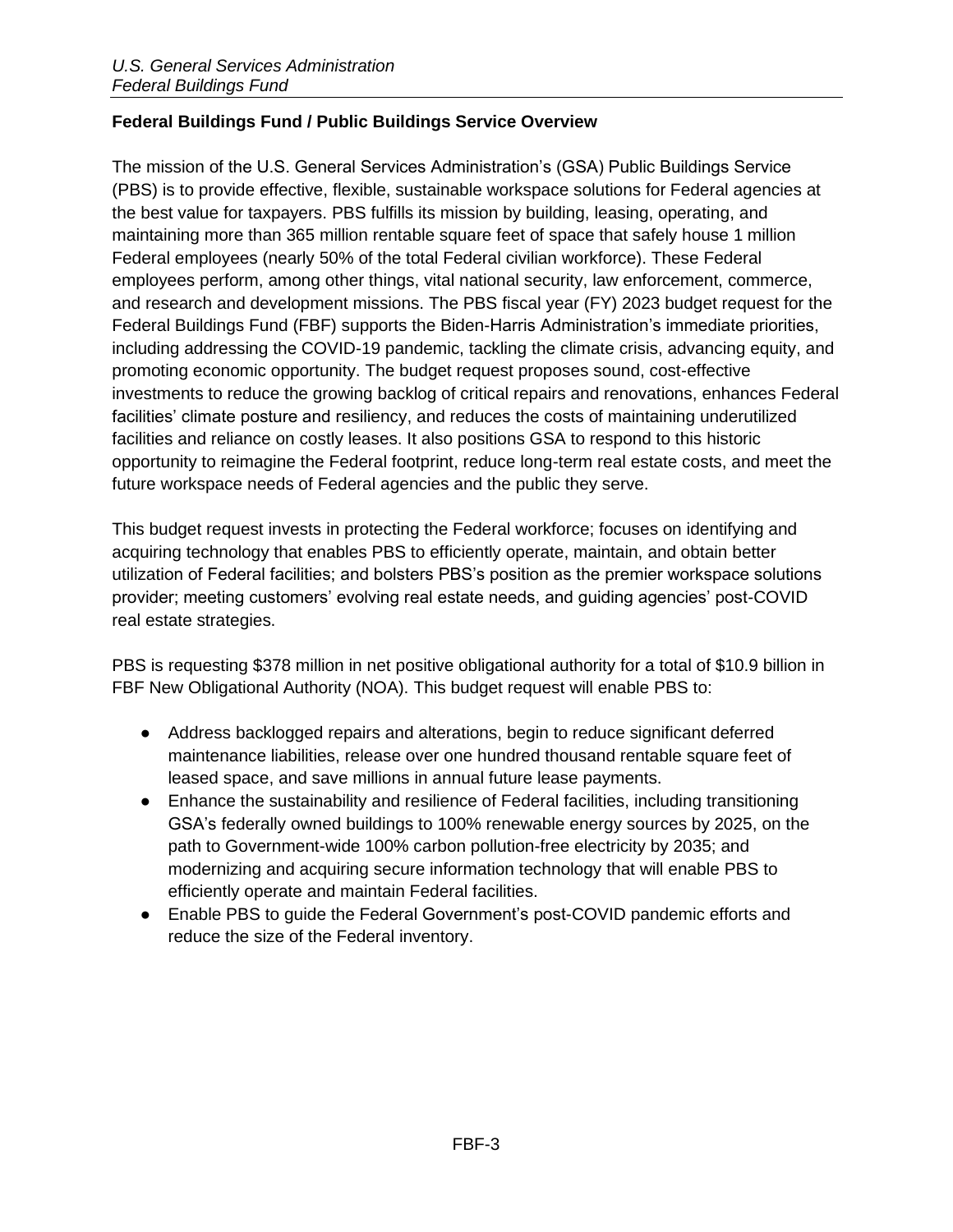# <span id="page-3-0"></span>**Real Estate Investment and Savings Opportunities**

Since its establishment in 1949, GSA has continually worked to improve Government operations, streamline acquisitions, and provide efficient real estate services to allow its customers in the executive, legislative, and judicial branches to complete the essential functions of Government. GSA's FY 2023 budget request has been formulated using the same tenets that led to its establishment 73 years ago. However, many things have changed since GSA was established. For one, GSA's buildings are now, on average, over 49 years old. The age of GSA's federally owned inventory, its need for significant reinvestment, and early lessons learned during the COVID-19 pandemic about how technology and office space can better support employees have uniquely positioned PBS to directly support the Administration's goals.

For PBS, every major program in FY 2023 was developed with the Administration's goals in mind.

- The Capital Program was developed with the intent to build better workplaces within Federal buildings that are safe, improve customer mission delivery, reduce operating expenses, are adaptable to future changes in Government space needs, and are more resilient to climate change.
- The Rental of Space Account was based on known customer space needs while also providing the needed flexibility for customers and GSA to make prudent decisions for the taxpayer. Future lease terms, locations, and space layouts will better align with customer requirements being developed in real-time as lessons learned during the COVID-19 pandemic about future workplace requirements are incorporated into space layouts.
- The Building Operations Account was developed to support a diverse and effective PBS workforce that has the tools to reduce operating costs, provide a safe workspace for over 1 million Federal tenants, and to leverage the Government's purchasing power to advance GSA's goal of transitioning GSA's federally owned buildings to 100% renewable energy sources by 2025, on the path to Government-wide 100% carbon pollution-free electricity by 2035.

#### <span id="page-3-1"></span>**Capital Investment Program: Re-positioning the Federal Footprint**

Since FY 2011, the total revenues and collections deposited into the FBF have substantially exceeded the annual obligational authority appropriated by Congress. Over the past decade, GSA's Capital Investment Program has been underfunded by over \$10 billion, with the New Construction and Acquisition Programs receiving \$4.3 billion less in appropriations of NOA than requested by GSA. GSA's Minor Repairs and Alterations Program has received \$384 million less in appropriations of NOA than requested by GSA, while the Major Repairs and Alterations Program has endured the greatest diminution receiving over \$4.8 billion less in appropriations of NOA than requested by GSA. At the beginning of FY 2022, the FBF fund balance for which appropriations of NOA have not been received was \$8.8 billion, an increase of \$6.6 billion since 2011. Congress must begin to close the gap between the annual revenues and collections deposited into the FBF and NOA appropriated so that GSA may begin to reverse the cumulative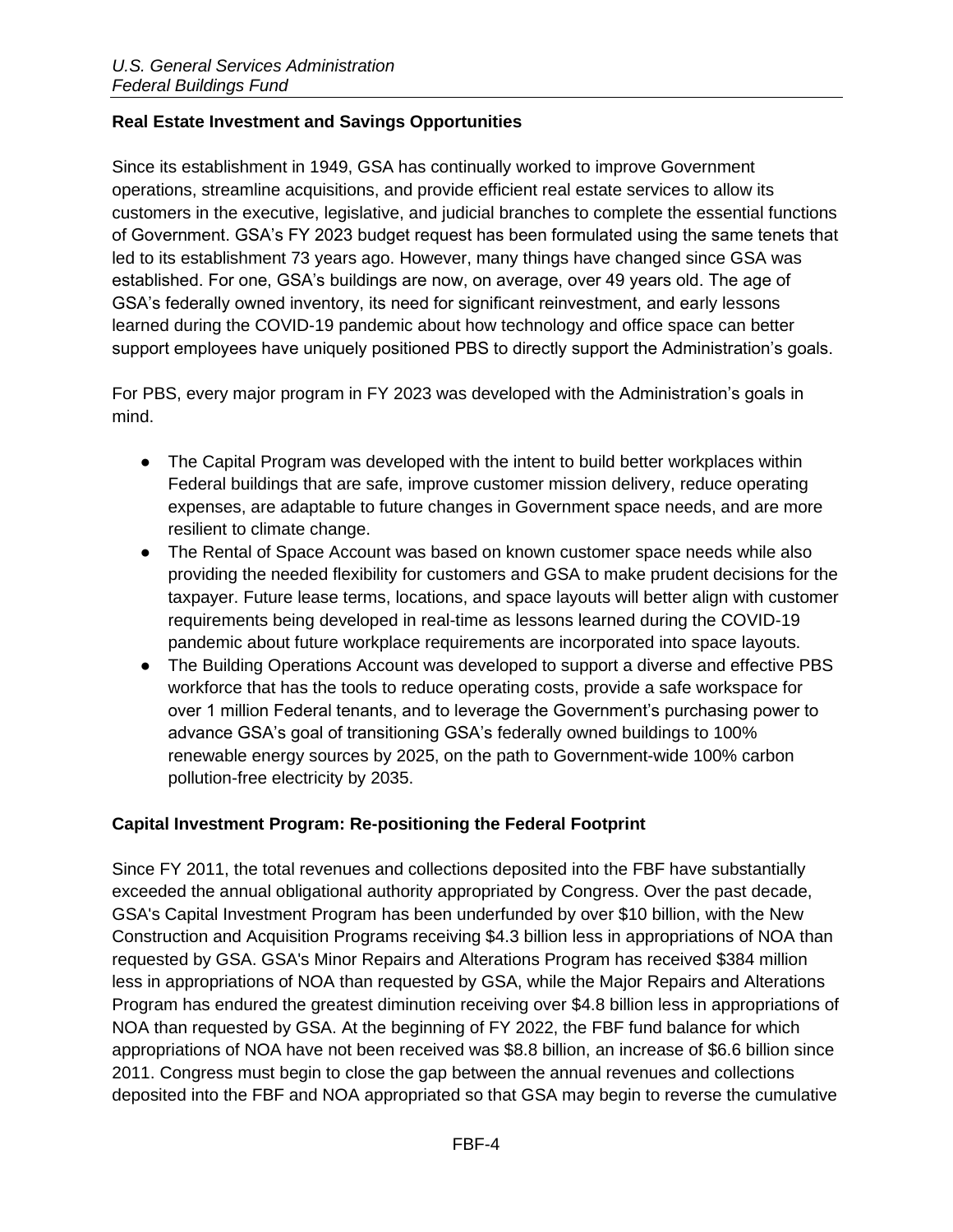impacts of underinvestment in deferred maintenance and necessary capital improvements among its federally owned facilities. In the absence of such reinvestment, our federally owned assets will deteriorate further and can only offer future liabilities with compounding effects, not future returns - and we will fail to take advantage of this critical opportunity to transform the Federal workspace, shift agencies from costly leases into federally owned space, and dramatically reduce long-term real estate costs while supporting Federal employees and meeting the statutory requirement to provide commercial equivalent space.

The FY 2023 Capital Investment Program is the first program developed with insights gained from workplace changes resulting from the COVID-19 pandemic. As the future workplace of the Federal Government becomes clearer, it has become evident that changes are needed in both the composition of physical infrastructure and space layouts within federally owned buildings. There is a finite opportunity presented by the quickly evolving workplace needs to reposition GSA's inventory to make Federally owned space as effective as leased space in meeting the demands of the Federal workforce. GSA will need to address the space needs of the Federal Government as each agency fully returns to the workplace after two years of increased levels of telework and remote work; if early predictions are correct, there will be many changes in the types of space and amount of physical office, storage and other special space required by the Government. To meet these new demands and to realize the enormous potential for reducing the size of the Government's leased inventory, fully supporting GSA's capital investment program is a necessity.

Many of the projects that will be accomplished with full annual appropriation of FBF resources are comprised of essential infrastructure work and are requisites for occupiable office space. For example, fire suppression and alarm systems need to function with readily available replacement parts; elevators need to operate without causing entrapment; heating, ventilation and air conditioning (HVAC) systems need to adequately ventilate and condition air for health and comfort; electrical systems need to support basic building operation and an increasingly digital workplace; and exterior building facades need to be sound and secure as a matter of occupant agency safety and building efficiency. With these investments, GSA's federally owned inventory will be able to compete with leased space as a viable alternative for the Government's future space needs. Without them, leasing space will become the preferred alternative, which is proven to cost the taxpayers significantly more than properly maintaining the buildings already owned by the Federal Government.

The FY 2023 Capital Investment Program includes \$408 million for New Construction and Acquisition activities, including the funding necessary to facilitate the ongoing consolidation of the Department of Homeland Security (DHS) onto the St. Elizabeths Campus. This investment will eliminate multiple and inefficient workplace facilities in dispersed locations and replace them with functional integration and build the synergies of a campus environment. Additionally, the New Construction and Acquisition request will provide for:

• The final request for funding in support of the remediation at the Southeast Federal Center in Washington, DC;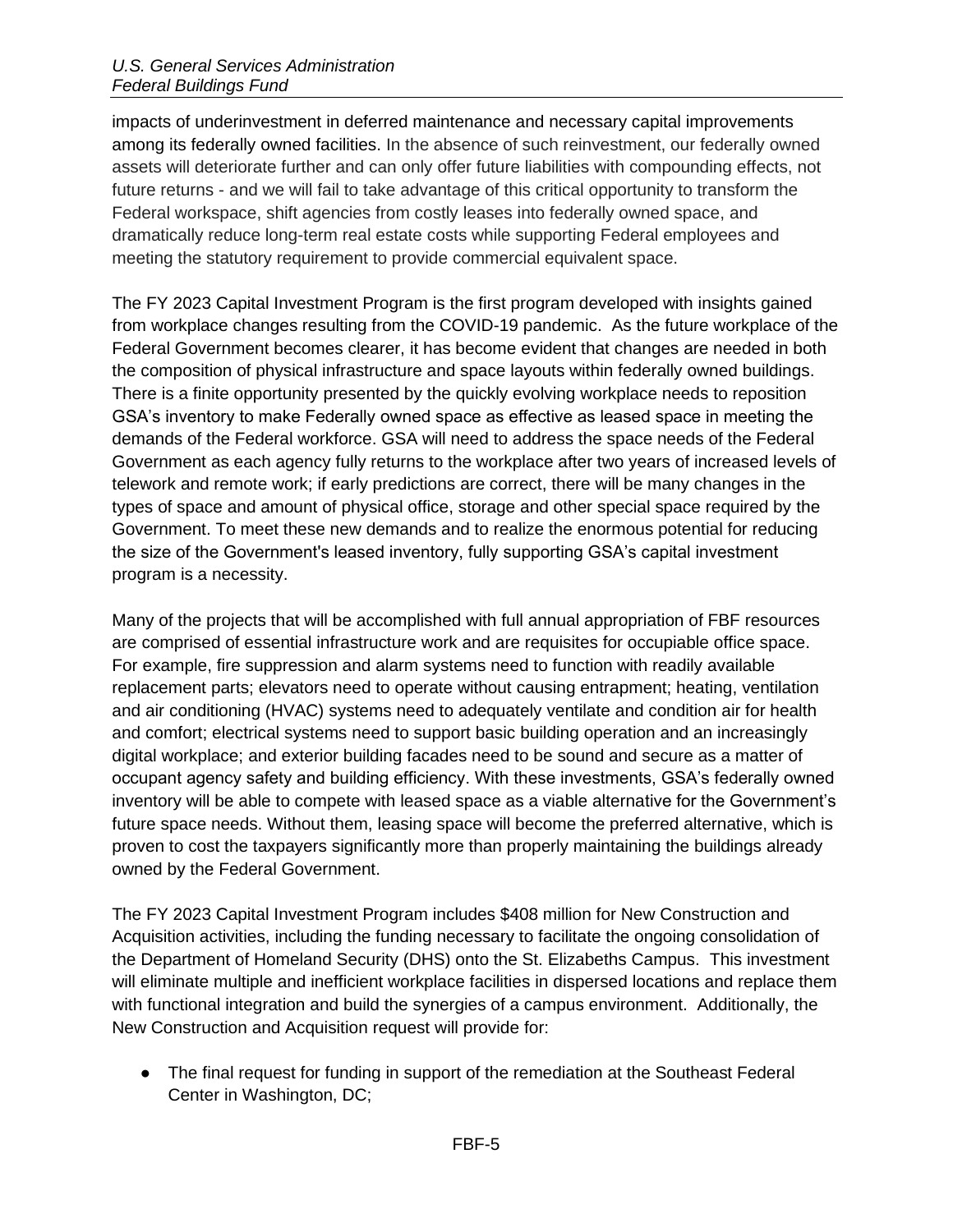• The acquisition of the Federal Energy Regulatory Commission Headquarters Building in Washington, DC, through an existing purchase option, resulting in saving approximately \$25 million in annual lease obligations, paying for itself in the first year.

Additionally, the FY 2023 Capital Investment Program includes \$1.19 billion for Major Repairs and Alterations projects and \$165 million for Major Repairs and Alterations Special Emphasis Programs. Of the 17 line item projects requested for Major Repairs and Alterations, eight projects were previously included in a prior year's President's budget request. As these projects were not funded previously, the cost of the projects has increased by over \$122 million since the original submission. In addition to increases in the overall Major Repairs and Alterations request, GSA will be forced to continue to utilize Minor Repairs and Alterations funds for interim repairs in these buildings. Continued delays in funding will further exacerbate the problems and repairs will more frequently turn into replacements, with system failures that could result in impacts to occupant agency missions and potential relocation to leased space until such time that the repairs are made.

The proposed \$1.19 billion requested in GSA's FY 2023 Major Repairs and Alterations program will be reinvested in more than 26 high-value assets spread across 16 states and the District of Columbia and the \$165 million in Major Repairs and Alterations Special Emphasis Programs will be expended nationwide. In total, the Major Repairs and Alterations program will address the following critical work items:

- **\$396 million** for new HVAC, mechanical and electrical systems, upgrades to improve building functionality and meet safety codes, and enhancements to reduce building energy consumption;
- **\$418 million** to address site infrastructure, facades, and inefficient deteriorating window systems. These repairs include demolition and hazardous materials abatement and will: address life-safety concerns due to falling debris, improve building security, reduce energy consumption, and improve the climate resilience of buildings; and correct and reduce seismic risks associated with structural and non-structural seismic hazards, such as bracing and strengthening of facade elements.
- **\$137 million** for interior space alterations and repairs, interim leases where needed and ancillary support services.
- **\$142 million** in fire protection and life-safety improvements to address outdated fire alarm and sprinkler systems, as well as seismic risk mitigation. This work will correct hazards and reduce risks to Government personnel and the general public. This does not include any Special Emphasis projects.
- **\$95 million** in elevator system replacements and repairs to improve building operations, reduce energy consumption and reduce the chance of entrapments.
- **\$165 million** in six special emphasis programs addressing Consolidation Activities, Judiciary Capital Security, Fire Protection and Life Safety, Energy and Water Retrofit and Conservation Measures and Climate and Resilience. These Special Emphasis Programs will provide the necessary funds to improve the condition, safety, and utilization of multiple facilities nationwide.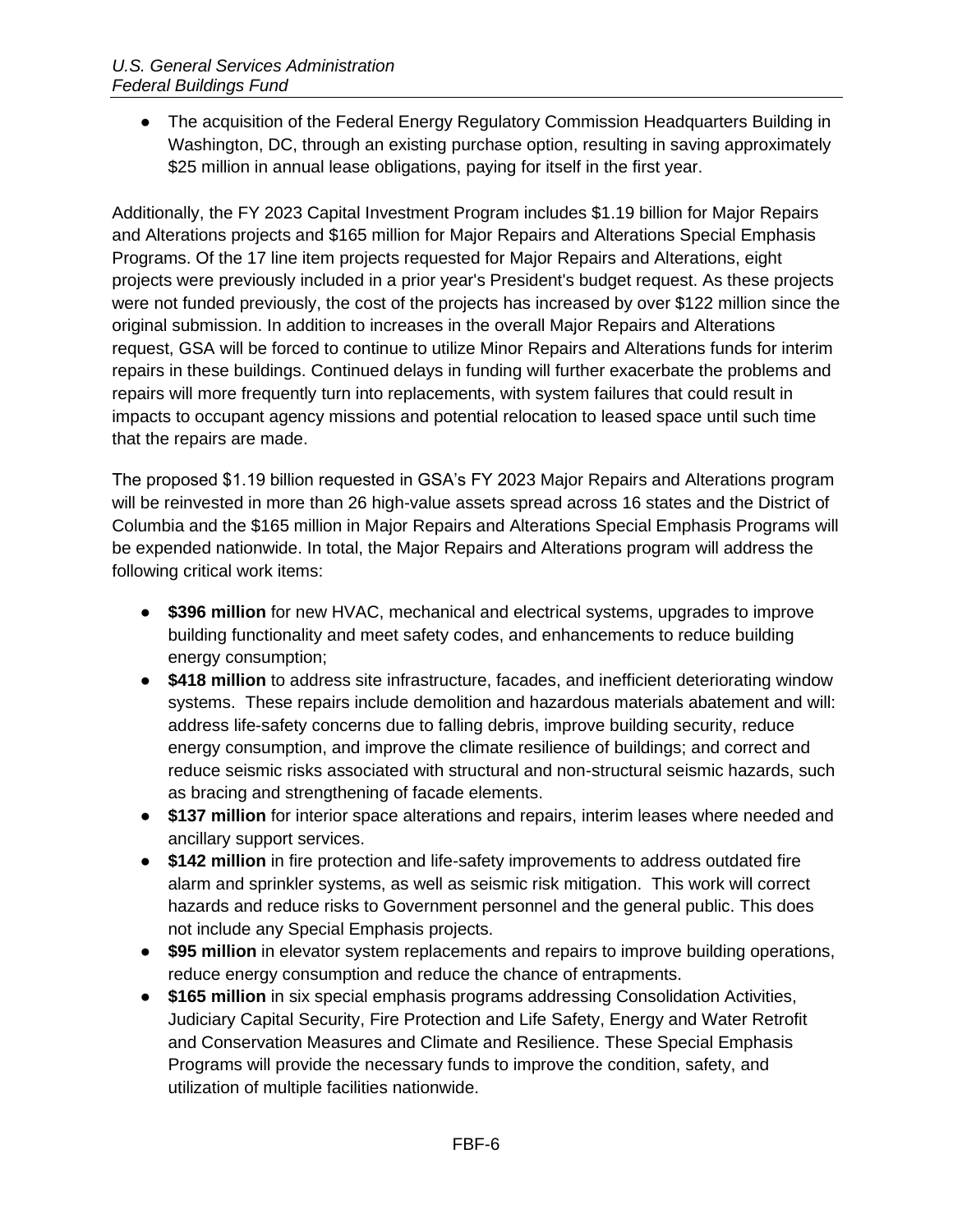As the Capital Investment Program begins to reposition GSA's federally owned inventory and makes it more effective for the Federal workforce, it will do so in an environmentally sustainable manner and in a way that improves the climate resiliency and sustainability of the inventory. Individual projects will incorporate "green roofs," energy efficient building systems, and renewable energy sources, including wind turbines and solar panels. Wherever possible, building and parking garage designs will incorporate conduits to support electric vehicle charging infrastructure, and projects will be completed to various green building certification standards. Additionally, GSA has identified climate resilience and energy and water conservation as two key areas of special emphasis, and the Capital Investment Program will incorporate projects in Federal buildings across the country designed to reduce climate change vulnerabilities and improve buildings' energy efficiency and water consumption. As a signal of the agency's commitment to addressing the climate crisis, GSA is also exploring the incorporation of low-carbon standards for building materials as these investments are delivered.

A fully funded annual Capital Investment Program can also serve as a catalyst for job creation, strengthening small businesses and supporting local communities across the country. Each dollar invested will have a long-term multiplying effect on these economies, directly supporting architectural, engineering, and construction industries and indirectly supporting industries that will sustain the Federal workforce occupying these buildings.

# <span id="page-6-0"></span>**COVID-19 Pandemic**

In many cases, the COVID-19 pandemic transformed the way agencies work. PBS will play a key role in the transformation of agency space requirements, and the facilitation of the Federal Government's transition to what is likely to be a smaller, less costly real estate footprint. As agencies are evaluating how they can most effectively deliver on their missions, GSA has an opportunity to partner with its Federal Government occupant agencies in the strategic planning of their future space needs. Between FY 2023 and FY 2027, approximately 45%, or 82.9 million rentable square feet, of leased space will be expiring across the country. Much of this space is larger than necessary and prime for potential consolidation into a more agile work space that will reduce the Government's reliance on more costly leased space.

To capitalize on these opportunities, GSA needs to ensure that its federally owned buildings are able to sustain greater utilization rates of Government employees. Therefore, it is imperative that GSA partners with agencies to understand future workforce decisions because as they enact their future real estate decisions, PBS will need to have the space of the future prepared and be prepared to release lease space that is no longer necessary. This will require PBS to invest in the infrastructure of Federal facilities to ensure that its federally owned buildings are able to accommodate new workplace models.

GSA's federally owned buildings will need infrastructure investments that provide flexibility to handle multi-agency occupancies, technology capabilities to bolster effectiveness and efficiency, and the necessary building system modernization to meet climate resilience goals and emission reduction targets. It is imperative that GSA capitalize on this opportunity to invest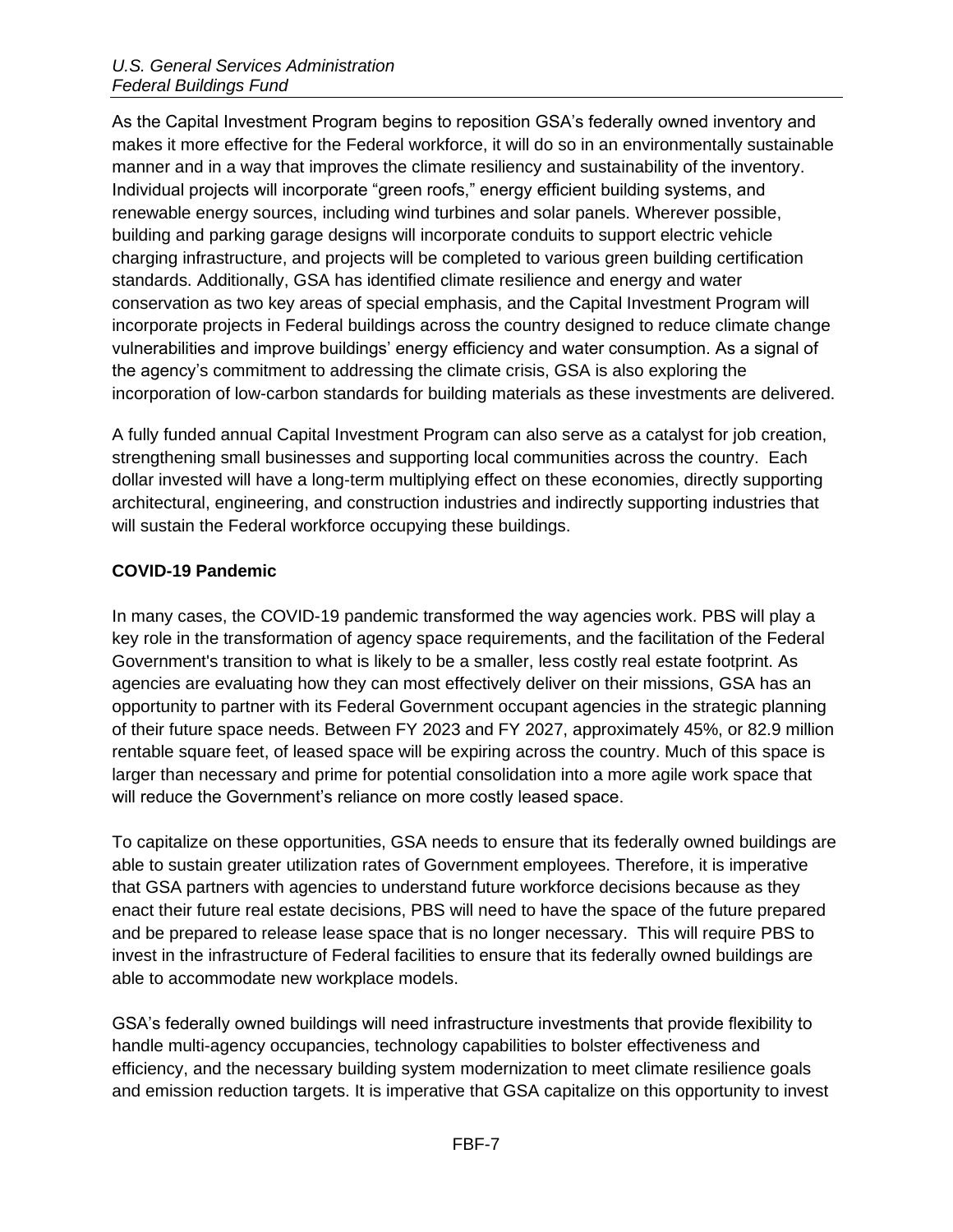in Federal real estate. The net positive budget authority requested in the FY 2023 budget will position GSA to enact many long-term cost savings initiatives and ensure that Federal employees across Government are afforded the benefits of high functioning work spaces that ensure success of the mission of the Government. Taking advantage of the full opportunity to reduce costly leased expenses can only be realized through direct investment in the current federally owned infrastructure.

# <span id="page-7-1"></span><span id="page-7-0"></span>**FBF Funding Trends Revenue Collected vs. Reinvested**



Note: This table represents the Minor and Major R&A budget numbers.

The FY 2023 budget request recognizes that GSA had a \$7.6 billion unavailable fund balance at the end of FY 2020 and accumulated an additional \$1.2 billion in FY 2021, for a total of \$8.8 billion. This fund balance has grown as a result of \$10.3 billion that could have been appropriated as NOA to the FBF, but instead was used to offset increases for other agencies over the last 10 years due to limitations in the Financial Services and General Government Appropriations Subcommittee's funding allocations. This represents a trend in which GSA is collecting commercially equivalent rent from its occupant agencies but is precluded from reinvesting all of these funds in its aging Federal facilities occupied by those rent-paying agencies. This underfunding relative to revenue generation is almost entirely offset and absorbed through PBS's New Construction and Repairs and Alterations programs. As such, there are dramatic differences between what is needed and what is funded.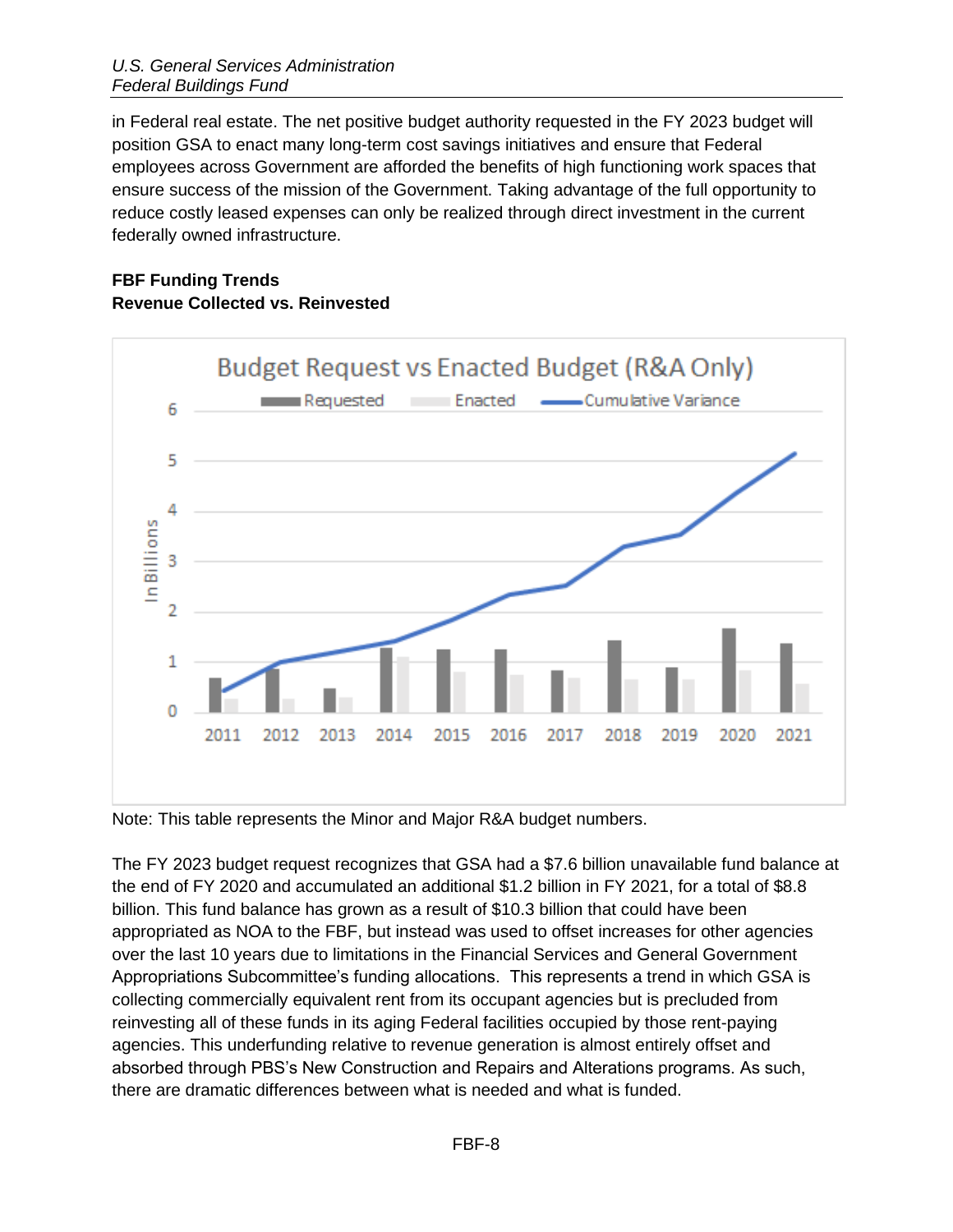Habitual underfunding of needed reinvestments is the driving factor behind PBS's growing deferred maintenance. Those projects, and needed capital to complete them, are in addition to the reinvestment dollars that should be allocated for a portfolio of PBS's size and structure to keep pace with deprecation and degradation. As shown in the table below, the appropriations process generally provided funding authority at or above the level of revenues and collections prior to FY 2011. However, over the past 11 years, the enacted funding has fallen well below the annual revenues and collections deposited in the FBF in all years except one.

| (Dollars in Thousands) |    |                    |    |                |                   |                  |  |  |
|------------------------|----|--------------------|----|----------------|-------------------|------------------|--|--|
|                        |    | <b>President's</b> |    |                |                   |                  |  |  |
| <b>Budget Revenue</b>  |    |                    |    | <b>Enacted</b> | <b>Net Budget</b> |                  |  |  |
|                        |    | <b>Estimate</b>    |    | <b>NOA</b>     |                   | <b>Authority</b> |  |  |
| <b>FY2008</b>          | \$ | 7,916,272          | \$ | 8,012,414      | \$                | 146,219          |  |  |
| FY2009                 | \$ | 8,134,239          | \$ | 8,427,771      | \$                | 350,397          |  |  |
| <b>FY2010</b>          | \$ | 8,222,539          | \$ | 8,443,585      | \$                | 287,406          |  |  |
| FY2011                 | \$ | 8,870,933          | \$ | 7,597,540      | \$                | (1,202,123)      |  |  |
| <b>FY2012</b>          | \$ | 9,302,761          | \$ | 8,017,967      | \$                | (1, 205, 174)    |  |  |
| FY2013                 | \$ | 9,777,590          | \$ | 8,024,967      | \$                | (1,665,003)      |  |  |
| <b>FY2014</b>          | \$ | 9,950,560          | \$ | 9,370,042      | \$                | (580, 518)       |  |  |
| <b>FY2015</b>          | \$ | 9,917,667          | \$ | 9,238,310      | \$                | (679, 357)       |  |  |
| <b>FY2016</b>          | \$ | 9,807,722          | \$ | 10,196,124     | \$                | 388,402          |  |  |
| FY2017                 | \$ | 10,178,339         | \$ | 8,845,147      | \$                | (1,348,192)      |  |  |
| <b>FY2018</b>          | \$ | 9,950,519          | \$ | 9,214,414      | \$                | (736, 105)       |  |  |
| <b>FY2019</b>          | \$ | 10,131,673         | \$ | 9,496,282      | \$                | (467, 606)       |  |  |
| <b>FY2020</b>          | \$ | 10,203,596         | \$ | 8,856,530      | \$                | (1,347,066)      |  |  |
| FY2021                 | \$ | 10,388,375         | \$ | 9,065,489      | \$                | (1,322,868)      |  |  |
| <b>FY2022**</b>        | \$ | 10,636,648         | \$ | 9,065,489      | \$                | (1,571,160)      |  |  |

# <span id="page-8-0"></span>**Net Budget Authority - 15 Year History**

\*Net Budget Authority does not include rescission of prior year funding, transfers, or supplemental appropriations.

\*\*FY 2022 is the annualized CR amount. Excludes the \$3.4B appropriation from the Infrastructure Investment and Jobs Act.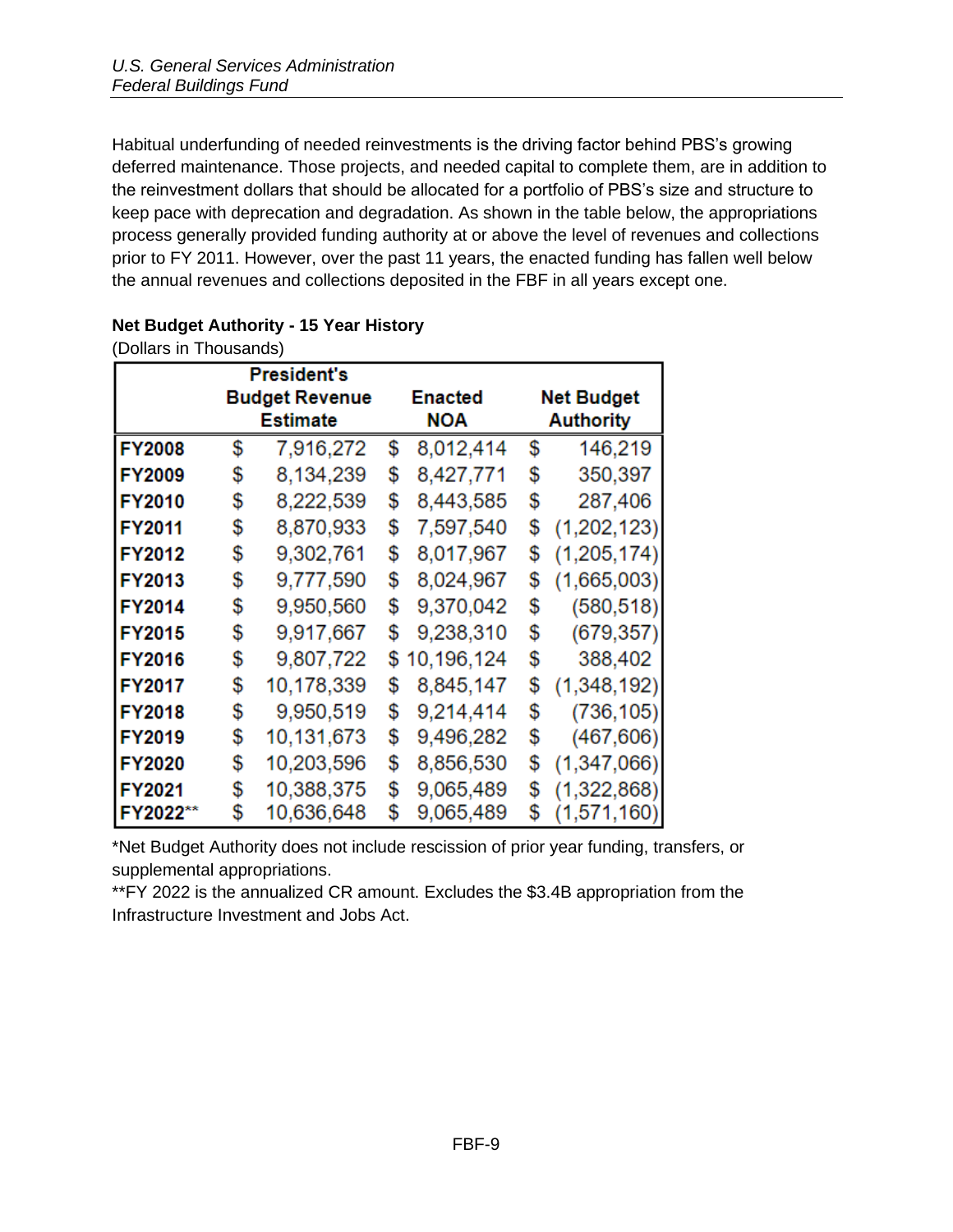# <span id="page-9-0"></span>**Resources, New Obligational Authority, Fund Balance, and Mandatory Authority**

(Dollars in Thousands, excludes Indefinite Authority)

The PBS net positive budget authority request is outlined in the table below, showing the distribution of estimated revenue into each of the FBF budget activities as NOA. The following sections highlight each activity and how PBS will maximize the value of the requested budget authority.

|                                               |                         | FY 2021       |                         | FY 2022        | FY 2023         |              |  |
|-----------------------------------------------|-------------------------|---------------|-------------------------|----------------|-----------------|--------------|--|
|                                               |                         | Enacted       |                         | Annualized CR  |                 | Request      |  |
| <b>Resources:</b>                             |                         |               |                         |                |                 |              |  |
| Available from prior year for reauthorization | \$                      | 7,628,624     | \$                      | 8,813,587      | \$              | 10,384,747   |  |
| Appropriation                                 | \$                      |               | \$                      | 3,418,008      | \$              |              |  |
| <b>Transfer</b>                               | \$                      |               | \$                      |                | \$              |              |  |
| Revenue from operations:                      |                         |               |                         |                |                 |              |  |
| Rent                                          | \$                      | 10,288,513    | \$                      | 10,604,401     | \$              | 10,450,291   |  |
| <b>Miscellaneous</b>                          | \$                      | 53,904        | \$                      |                | \$              |              |  |
| Outleasing                                    | \$                      | 1,908         | \$                      | 5,778          | \$              | 5,096        |  |
| Retention of Proceeds (Sale of Real Property) | \$                      | 16,041        | \$                      | 15,000         | \$              | 22,000       |  |
| <b>SSA/CDC/CMS Payments</b>                   | \$                      | (3.093)       | \$                      | 11.470         | \$              | 11,470       |  |
| Subtotal, Revenue                             | $\overline{\mathbf{s}}$ | 10,357,273    | \$                      | 10,636,649     | \$              | 10,488,857   |  |
| <b>Total Resources Available</b>              | $\overline{\$}$         | 17,985,897    | $\overline{\mathbb{S}}$ | 22,868,244     | $\overline{\$}$ | 20,873,604   |  |
| <b>New Obligational Authority:</b>            |                         |               |                         |                |                 |              |  |
| <b>Construction and Acquisition</b>           | \$                      | 221,650       | \$                      | 230,000        | \$              | 408,023      |  |
| <b>Major Repairs and Alterations</b>          | \$                      | 245,845       | \$                      | 203,908        | \$              | 1,353,073    |  |
| <b>Basic Repairs and Alterations</b>          | \$                      | 373,645       | \$                      | 372,673        | \$              | 398,797      |  |
| <b>Installment Acquisition Payments</b>       | \$                      |               | \$                      |                | \$              | 69,024       |  |
| Rental of Space                               | \$                      | 5,771,117     | \$                      | 5,725,464      | \$              | 5,645,680    |  |
| <b>Building Operations</b>                    | \$                      | 2,560,053     | \$                      | 2,533,444      | \$              | 2,992,381    |  |
| Infrastructure Investment and Jobs Act        | \$                      |               | \$                      | 3,418,008      | \$              |              |  |
| <b>Total New Obligational Authority</b>       | \$                      | 9,172,310     | \$                      | 12,483,497     | \$              | 10,866,978   |  |
|                                               |                         |               |                         |                |                 |              |  |
| <b>Fund Balance:</b>                          |                         |               |                         |                |                 |              |  |
| <b>Total Resources Available</b>              | \$                      | 17,985,897    | \$                      | 22,868,244     | \$              | 20,873,604   |  |
| <b>Total New Obligational Authority</b>       | \$                      | (9, 172, 310) | \$                      | (12, 483, 497) | \$              | (10,866,978) |  |
| Changes to Prior Year Authority               | \$                      |               | \$                      |                | \$              |              |  |
| Fund Balance (Available for Reauthorization)  | $\overline{\$}$         | 8,813,587     | \$                      | 10,384,747     | \$              | 10,006,626   |  |
| <b>Net Budget Authority</b>                   | \$                      | (1, 184, 963) | Ŝ                       | 1,846,848      | Ŝ               | 378,121      |  |

Note: FY 2021 enacted includes supplemental appropriations, indefinite authority, transfers, and reprogrammings. This table does not reflect the requested transfer and obligational authority from the Federal Capital Revolving Fund (FCRF) in FY23. The FCRF payback is reflected in Installment Acquisitions.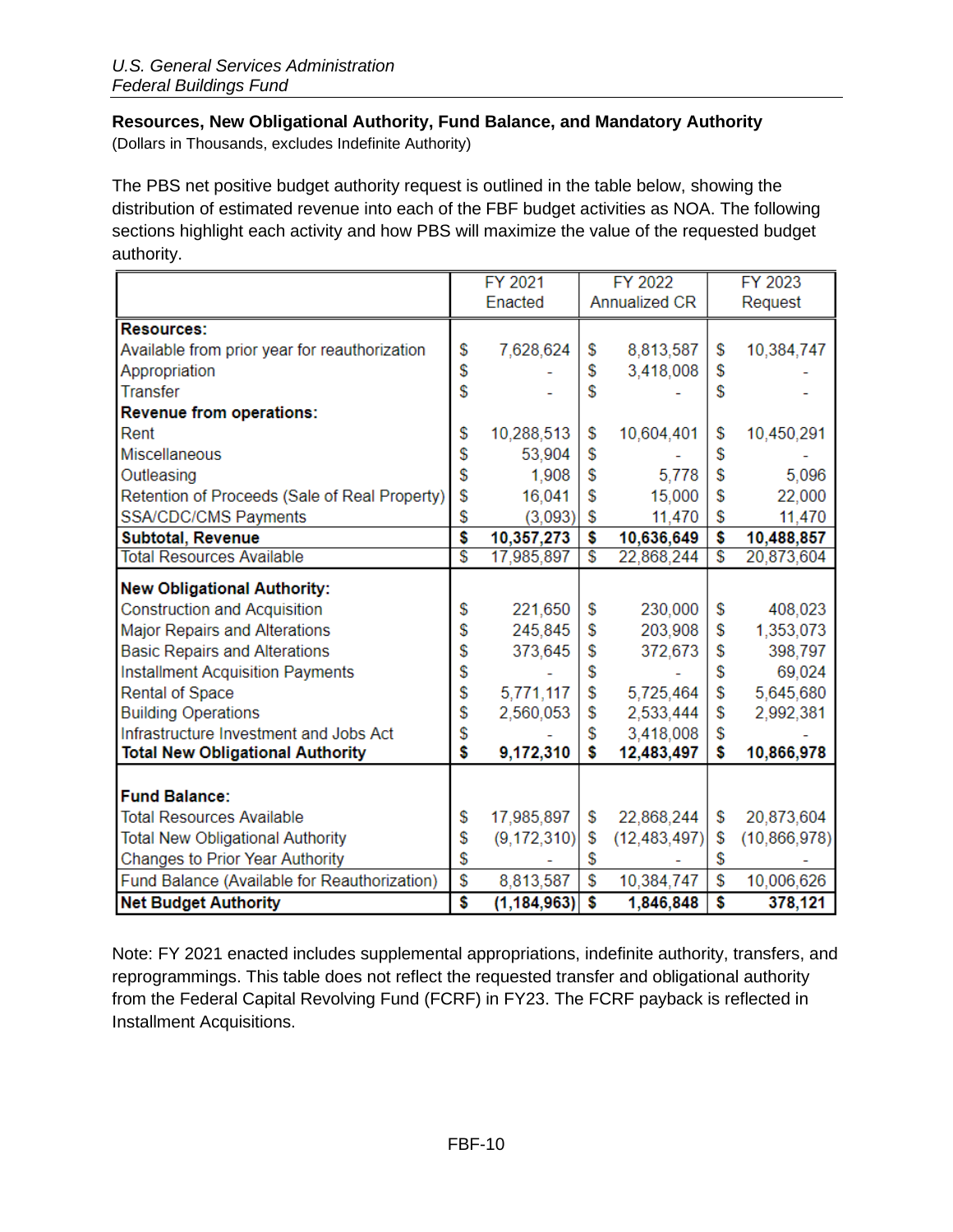# **The requested funding includes**:

# **(1) \$408 million for Construction and Acquisition of Facilities,** to provide funding for the following projects:

| <b>CONSTRUCTION AND ACQUISITION OF FACILITIES</b><br>SUMMARY OF FY 2023 PROGRAM<br>l (Dollars in Thousands)                                                                                                                                        |         |                                       |
|----------------------------------------------------------------------------------------------------------------------------------------------------------------------------------------------------------------------------------------------------|---------|---------------------------------------|
|                                                                                                                                                                                                                                                    |         | <b>FY 2023 NOA</b><br><b>Request</b>  |
| <b>New Construction:</b><br>Washington, DC DHS Consolidation at St. Elizabeths<br>Washington, DC Southeast Federal Center Remediation<br>Washington, DC Federal Energy Regulatory Commission Lease Purchase<br><b>Subtotal, Executive Agencies</b> | S<br>\$ | 379,938<br>7,085<br>21,000<br>408,023 |
| <b>Total FY 2023 Construction and Acquisition of Facilities Program</b>                                                                                                                                                                            |         | 408.023                               |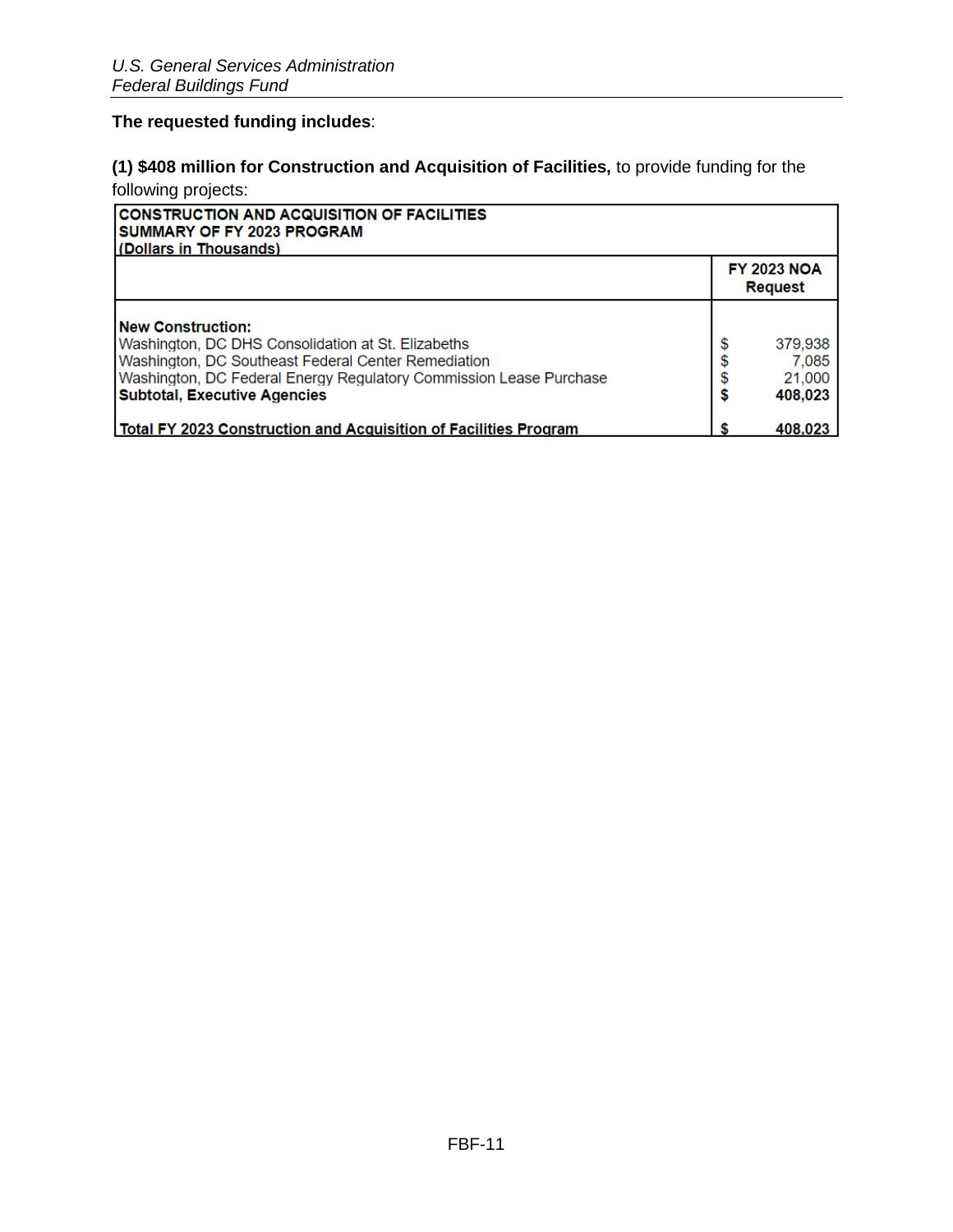# **(2) \$1.75 billion for Repairs and Alterations, including \$399 million for Basic Repairs and Alterations,** and to provide funding for the following Major Repairs and Alterations projects:

| <b>REPAIRS AND ALTERATIONS</b>                                                                          |         |                                      |
|---------------------------------------------------------------------------------------------------------|---------|--------------------------------------|
| SUMMARY OF FY 2023 PROGRAM                                                                              |         |                                      |
| (Dollars in Thousands)                                                                                  |         |                                      |
|                                                                                                         |         | <b>FY 2023 NOA</b><br><b>Request</b> |
| Nonprospectus (Basic) Repairs and Alterations Program                                                   | Ŝ       | 398,797                              |
| <b>Major Repairs and Alterations Projects</b>                                                           |         |                                      |
| Nationwide - Conveying System Upgrades - Multiple Buildings                                             | \$      | 63,198                               |
| Washington, DC Fire Alarm Replacement Multiple Buildings                                                | \$      | 81,125                               |
| New York, NY Alexander Hamilton U.S. Customhouse Phase 1 Construction/Phase II Design                   | s<br>S  | 68,497                               |
| Philadelphia, PA James A. Byrne U.S. Courthouse                                                         |         | 83,955                               |
| Boston, MA John J. Moakley U.S. Courthouse                                                              | ś       | 115,354                              |
| Atlanta, GA Sam Nunn Atlanta Federal Center                                                             | \$      | 72,015                               |
| Butte, MT Mike Mansfield Federal Building and U.S. Courthouse                                           | \$      | 25,792                               |
| Cleveland, OH Carl B. Stokes U.S. Courthouse                                                            | \$      | 55,830                               |
| Greenville, SC C.F. Haynsworth Federal Building U.S. Courthouse                                         | \$      | 59,850                               |
| Lakewood, CO Denver Federal Center Infrastructure                                                       | Ś       | 47,664                               |
| Oklahoma City, OK William J. Holloway, Jr. U.S. Courthouse and U.S. Post Office and Courthouse          | \$      | 55,199                               |
| San Francisco, CA San Francisco Federal Building                                                        | \$      | 15,687                               |
| St. Albans, VT Federal Building U.S. Post Office and Courthouse                                         | Ś       | 17,978                               |
| Lakewood, CO Denver Federal Center Building 56                                                          | Ś       | 47,663                               |
| Seattle, WA Henry M. Jackson Federal Building                                                           | \$      | 33,720                               |
| Seattle, WA William K. Nakamura U.S. Courthouse<br>New York, NY Daniel Patrick Moynihan U.S. Courthouse | \$<br>Ś | 52,229                               |
|                                                                                                         | Ś       | 50,440<br>241,877                    |
| New York, NY Silvio J. Mollo Federal Building                                                           | Ś       |                                      |
| Subtotal, Major Repair and Alterations Projects                                                         |         | 1,188,073                            |
| Major Repair and Alterations Special Emphasis Programs                                                  |         |                                      |
| <b>Consolidation Activities Program</b>                                                                 | s       | 30,000                               |
| Judiciary Capital Security Program                                                                      | \$      | 20,000                               |
| Fire Protection and Life Safety Program                                                                 | \$      | 30,000                               |
| Seismic Mitigation Program                                                                              | \$      | 10,000                               |
| <b>Energy and Water Conservation</b>                                                                    | \$      | 15,000                               |
| <b>Climate and Resilience</b>                                                                           | Ś       | 60,000                               |
| Subtotal, Major Repair and Alterations Special Emphasis Programs                                        | Ś       | 165,000                              |
|                                                                                                         |         |                                      |
| Subtotal, Major Repair and Alterations Program                                                          | S       | 1,353,073                            |
| <b>Total FY 2023 Repairs and Alterations Program</b>                                                    | S       | 1,751,870                            |

**(3) \$69 million for Installment Acquisition Payments,** for statutorily required annual repayment to the Federal Capital Revolving Fund for purchase transfers received in FY 2022.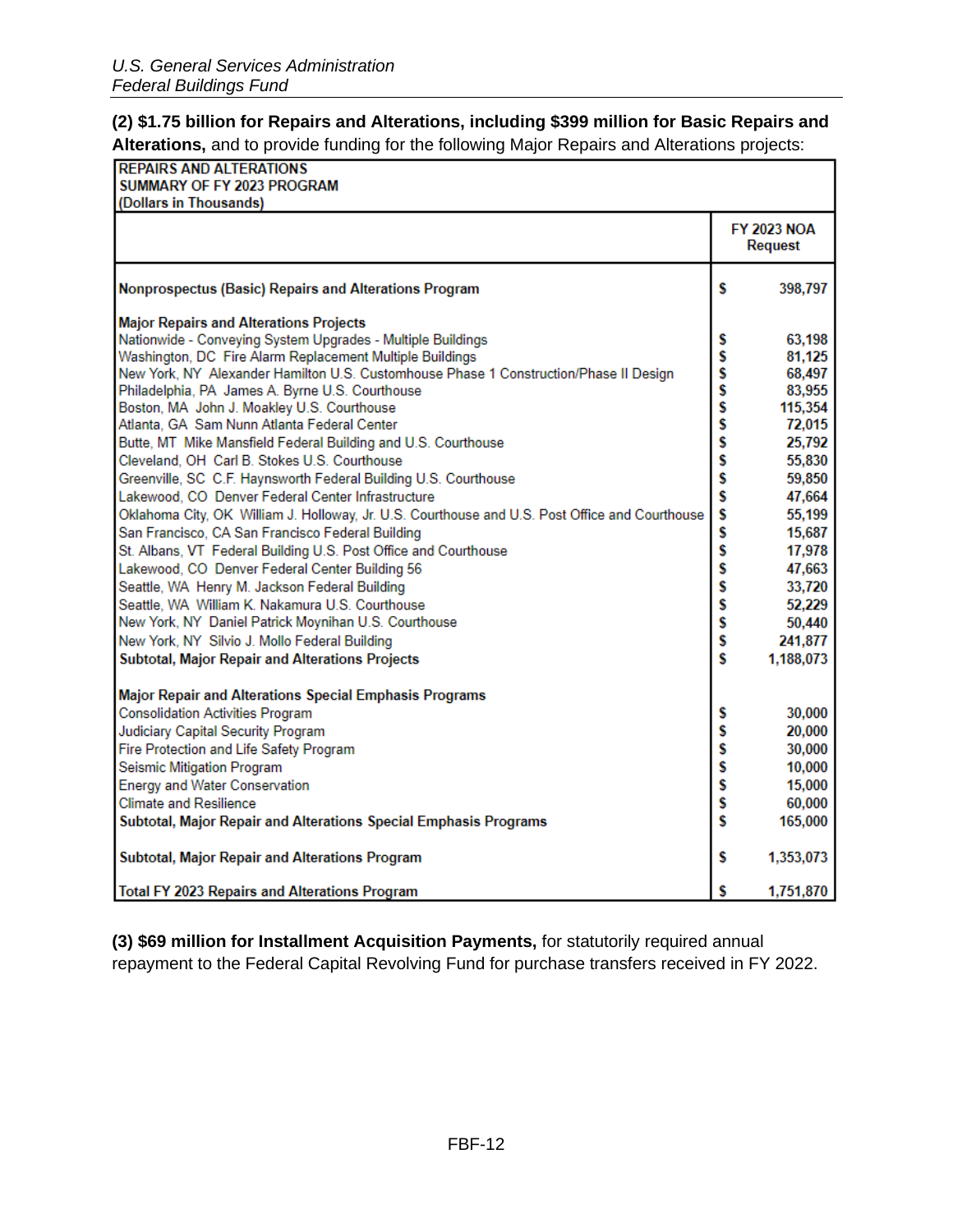**(4) \$5.6 billion for Rental of Space,** to acquire and administer leasehold interests in privately owned facilities when federally owned space is not available or does not meet the specific requirements of occupant agencies. This amount funds annual rent for current leases, real estate taxes and other one-time payments, as well as rent increases associated with replacement leases and expansion space. Additionally, this account funds any lease terminations or lease buyouts in instances when there is a cost associated with such actions.

**(5) \$2.9 billion for Building Operations,** to provide services for both federally owned and nonfully serviced leased facilities, as well as the administration and management of all PBS real property programs. Of the total amount requested in support of Building Operations, the Building Services allocation funds services and cost increases for cleaning, utilities, maintenance, and other related services. The Salaries and Expenses allocation within Building Operations supports PBS personnel costs excluding reimbursable FTE, PBS-specific IT applications and PBSs contribution to the Working Capital Fund (WCF).

Lastly, PBS projects \$1.4 billion of reimbursable services provided to and paid for by other agencies, including funding for 316 FTEs. PBS also projects \$244 million in permanent indefinite authority from leased expansion space, outleasing, energy rebates, and revenue from the sale of recyclable materials.

<span id="page-12-0"></span>

(Dollars in Thousands)

|                                          |               |                  | Total FY 2021    |              |               |
|------------------------------------------|---------------|------------------|------------------|--------------|---------------|
|                                          | P.L. 116-260  | Approved         | Enacted.         |              |               |
|                                          | Enacted       | Reprogramming/   | Reprogramming/   | Indefinite   | FY 2021       |
|                                          | 12/27/2020    | <b>Transfers</b> | <b>Transfers</b> | Authority    | Authority     |
| <b>New Obligational Authority:</b>       |               |                  |                  |              |               |
| <b>Construction and Acquisition</b>      | 230,000<br>\$ | (8, 350)<br>\$   | 221,650<br>\$    | S            | 221,650<br>S  |
| Major Repairs and Alterations            | 203,908<br>\$ | 24.331<br>\$     | 228,239<br>S     | 17,606<br>\$ | 245,845<br>\$ |
| <b>Minor Repairs and Alterations</b>     | 372,673<br>\$ | \$               | 372,673<br>S     | 972          | 373.645<br>\$ |
| <b>Rental of Space</b>                   | \$5,725,464   | \$<br>(15,981)   | 5,709,483<br>\$  | 61.634<br>S  | \$5,771,117   |
| <b>Building Operations</b>               | \$2,533,444   | \$               | 2,533,444<br>S   | 26.609<br>S  | \$2,560,053   |
| <b>Disaster Recovery</b>                 | S             |                  |                  |              |               |
| <b>CARES Act</b>                         |               |                  |                  |              |               |
| Non Expenditure Transfer                 | S             |                  | S                |              |               |
| <b>Total, New Obligational Authority</b> | \$9,065,489   | \$               | 9,065,489<br>S   | 106.821      | \$9,172,310   |

1. (\$8,350) represents the net impact of the \$24,331 transfer from Construction and Acquisition to Major Repairs and Alterations for the Thomas G. Abernathy Federal Building and the return of \$15,981 to Construction and Acquisition from the FY 2020 transfer to Rental of Space.

- 2. \$24,331 represents the amount transferred from Construction and Acquisition to Major Repairs and Alterations for the Thomas G. Abernathy Federal Building.
- 3. (\$15,981) represents the return of the remaining balance of the FY 2020 \$25 million transfer to Construction and Acquisition from Rental of Space.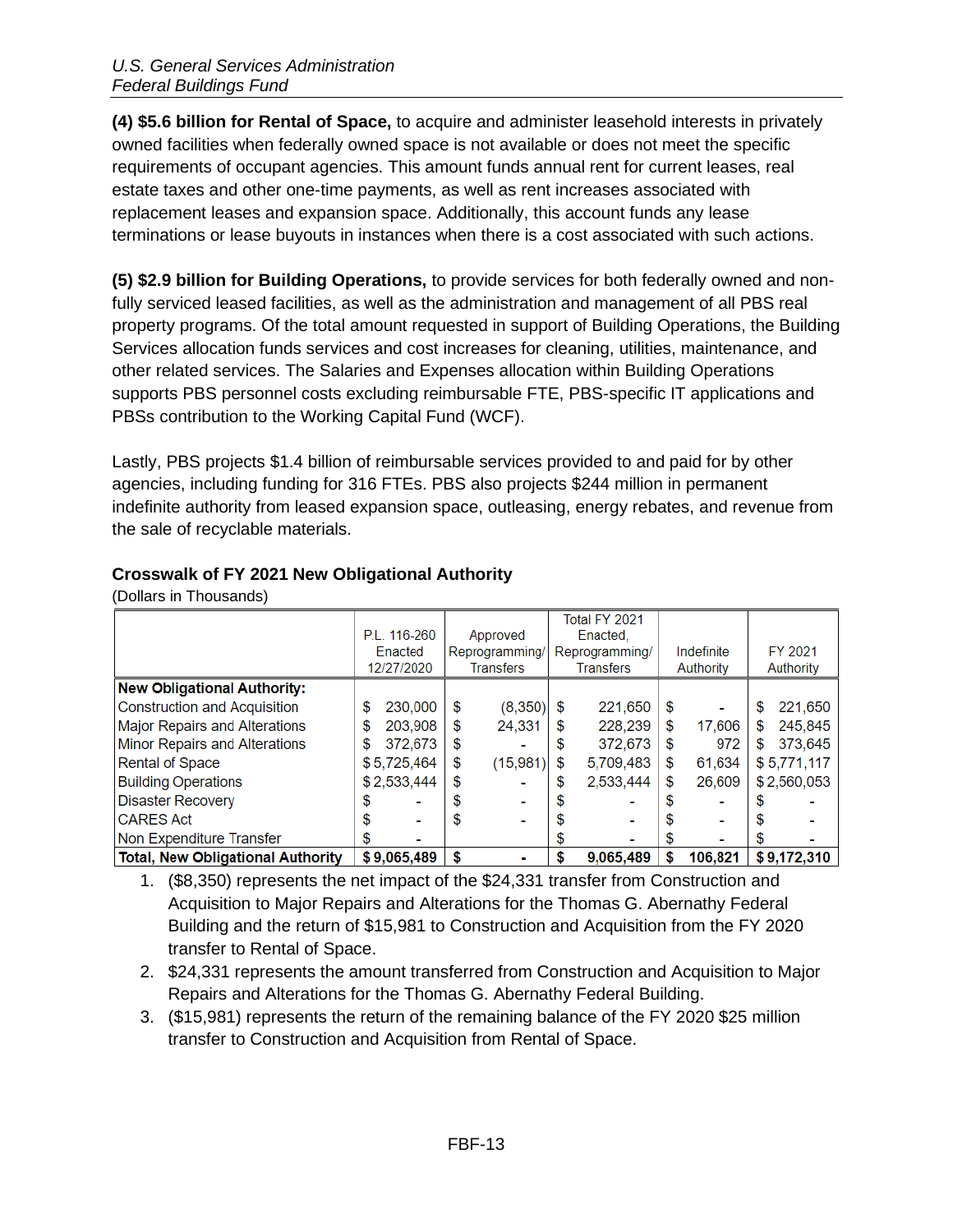# <span id="page-13-0"></span>**Indefinite Authority**

(Dollars in Thousands)

|                                                    | FY 2021       |               | FY 2022 | FY 2023 |         |
|----------------------------------------------------|---------------|---------------|---------|---------|---------|
|                                                    | Actual        | Annualized CR |         |         | Request |
| <b>Repairs and Alterations:</b>                    |               |               |         |         |         |
| <b>Historical Outleasing</b>                       | \$<br>12,488  | \$            | 13,106  | \$      | 13,368  |
| <b>Energy Rebates</b>                              | \$<br>5,137   | \$            | 10,000  | \$      | 10,000  |
| International Trade Center                         | \$<br>972     | £.            | 4,080   | S       | 4,080   |
| Recycling                                          | \$<br>(19)    | \$            | 700     | \$      | 700     |
| <b>Total, Repairs and Alterations</b>              | \$<br>18,578  | S             | 27,886  | \$      | 28,148  |
| <b>Rental of Space: Leased Expansion Space</b>     | \$<br>61,634  | \$            | 172,092 | \$      | 170,699 |
| <b>Building Operations:</b>                        |               |               |         |         |         |
| International Trade Center - Building Services     | \$<br>19,995  | \$            | 35,531  | \$      | 38,140  |
| International Trade Center - Salaries and Expenses | \$<br>358     | \$.           | 666     | \$      | 590     |
| Cooperative Use Act - Outleasing                   | \$<br>3,299   | \$            | 3,553   | \$      | 3,176   |
| National Antenna Program                           | \$<br>2,957   | \$            | 2,220   | \$      | 2,821   |
| <b>Total, Building Operations</b>                  | \$<br>26,609  | \$            | 41,970  | \$      | 44,727  |
| <b>Total Indefinite Authority</b>                  | \$<br>106,821 | \$            | 241,948 | \$      | 243,574 |

Note: Indefinite authorities are not included in reported resources or new obligational authority for out years.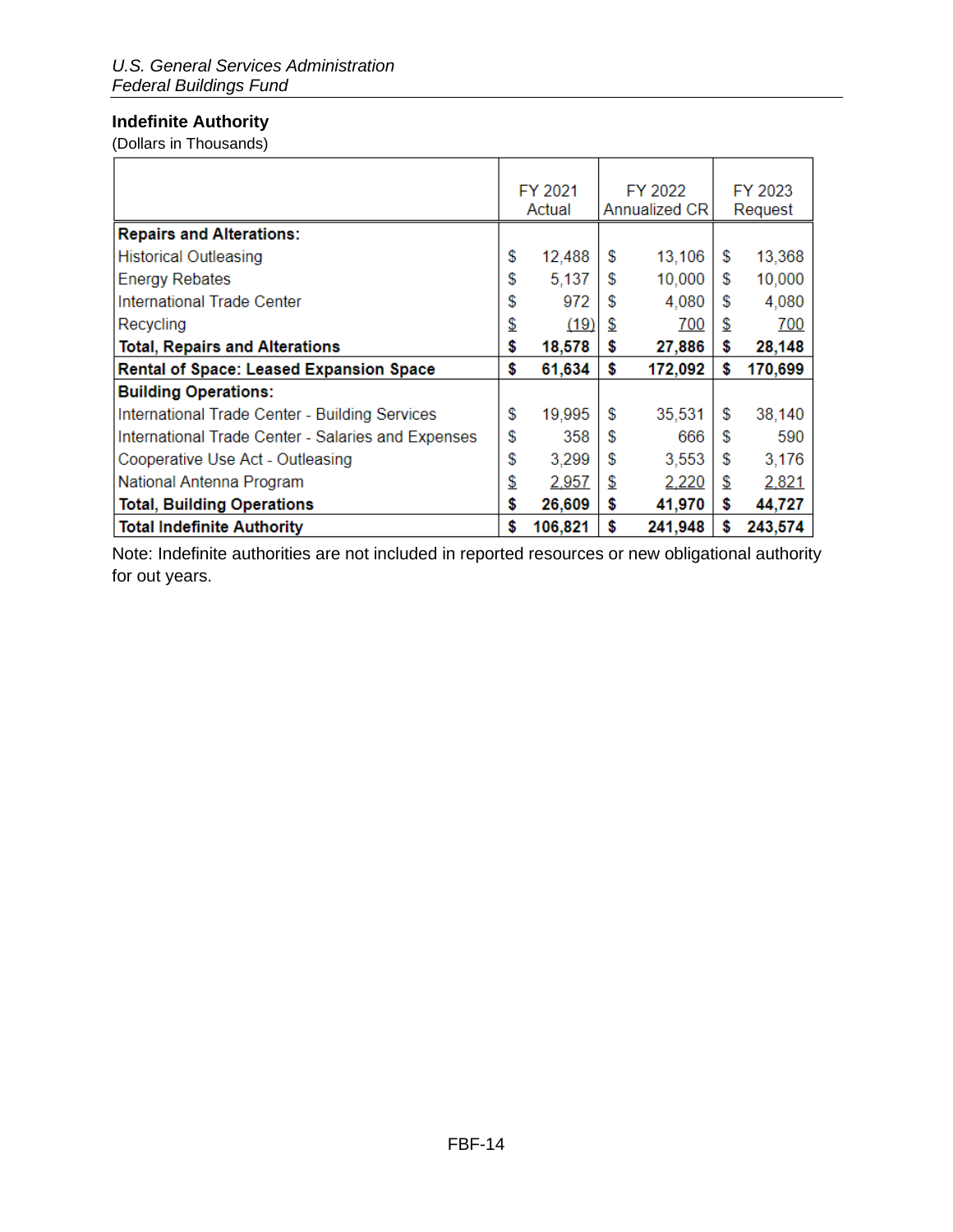# <span id="page-14-0"></span>**Obligations by Object Classification**

(Dollars in Thousands)

|      |                                                       | FY 2021<br>Actual | FY 2022<br>Annualized CR | FY 2023<br>Request |
|------|-------------------------------------------------------|-------------------|--------------------------|--------------------|
|      |                                                       |                   |                          |                    |
| 11.1 |                                                       | \$570,657         | \$640,833                | \$657,501          |
| 11.3 |                                                       | \$5,097           | \$4,957                  | \$5,161            |
| 11.5 | Other personnel compensation                          | \$15,495          | \$17,261                 | \$17,970           |
| 11.8 | Special personnel services payments                   | \$106             | \$2                      | \$2                |
| 12.1 | Civilian personnel benefits                           | \$212,891         | \$219,230                | \$246,868          |
| 13.0 |                                                       | \$400             | \$0                      | \$0                |
| 21.0 | Travel and transportation of persons                  | \$1,351           | \$11,051                 | \$11,280           |
| 22.0 |                                                       | \$7               | \$26                     | \$6                |
| 23.1 | Rental payments to GSA                                | \$0               | \$0                      | \$0                |
| 23.2 |                                                       | \$5,604,524       | \$5,850,167              | \$5,646,158        |
| 23.3 | Communications and utilities                          | \$374,867         | \$431,093                | \$469,805          |
|      | Subtotal, Rent, communications & utilities            | \$5,979,391       | \$6,281,260              | \$6,115,963        |
| 24.0 | Printing and reproduction                             | \$104             | \$177                    | \$174              |
| 25.1 | Advisory and assistance services                      | \$545,109         | \$463,804                | \$457,625          |
| 25.2 |                                                       | \$76,296          | \$67,927                 | \$69,365           |
| 25.3 | Goods & services from Gov't accounts                  | \$434,025         | \$455,600                | \$462,270          |
| 25.4 | Operation and maintenance of facilities               | \$2,235,697       | \$1,795,603              | \$1,842,071        |
| 25.5 | Other contractual services - Research and Development | \$18              | \$0                      | \$0                |
| 25.6 |                                                       | \$308             | \$205                    | \$184              |
| 25.7 | Operation and maintenance of equipment                | \$8,330           | \$34,530                 | \$35,911           |
| 25.8 | Subsistence and support of persons                    | \$0               | \$0                      | \$0                |
|      | Subtotal, Contractual services                        | \$3,299,783       | \$2,817,669              | \$2,867,426        |
| 26.0 |                                                       | \$6,523           | \$11,939                 | \$8,408            |
| 31.0 |                                                       | \$74,601          | \$84,632                 | \$71,761           |
| 32.0 |                                                       | \$1,159,067       | \$1,957,371              | \$1,771,245        |
| 33.0 |                                                       | \$0               | \$0                      | \$0                |
| 41.0 | Grants, subsidies, and contributions                  | \$0               | \$0                      | \$0                |
| 42.0 | Insurance claims and indemnities                      | \$218             | \$633                    | \$659              |
| 43.0 |                                                       | \$30,623          | \$34,117                 | \$49,150           |
| 44.0 | Refunds                                               | \$15              | \$0                      | \$0                |
| 94.0 | <b>Financial Transfers</b>                            | $-$ \$ 275        | \$0                      | \$69,024           |
| 99.9 |                                                       | \$11,356,054      | \$12,081,159             | \$11,892,598       |
|      |                                                       | \$804,646         | \$882.284                | \$927,502          |
|      | Subtotal, Non-labor                                   | \$10,551,408      | \$11,198,875             | \$10,965,096       |

Note: The above total obligations include funds from carryover, prior year recoveries, and reimbursable funding. Includes initial obligations from the Infrastructure Investment and Jobs Act (IIJA) in FY 2022 and FY 2023.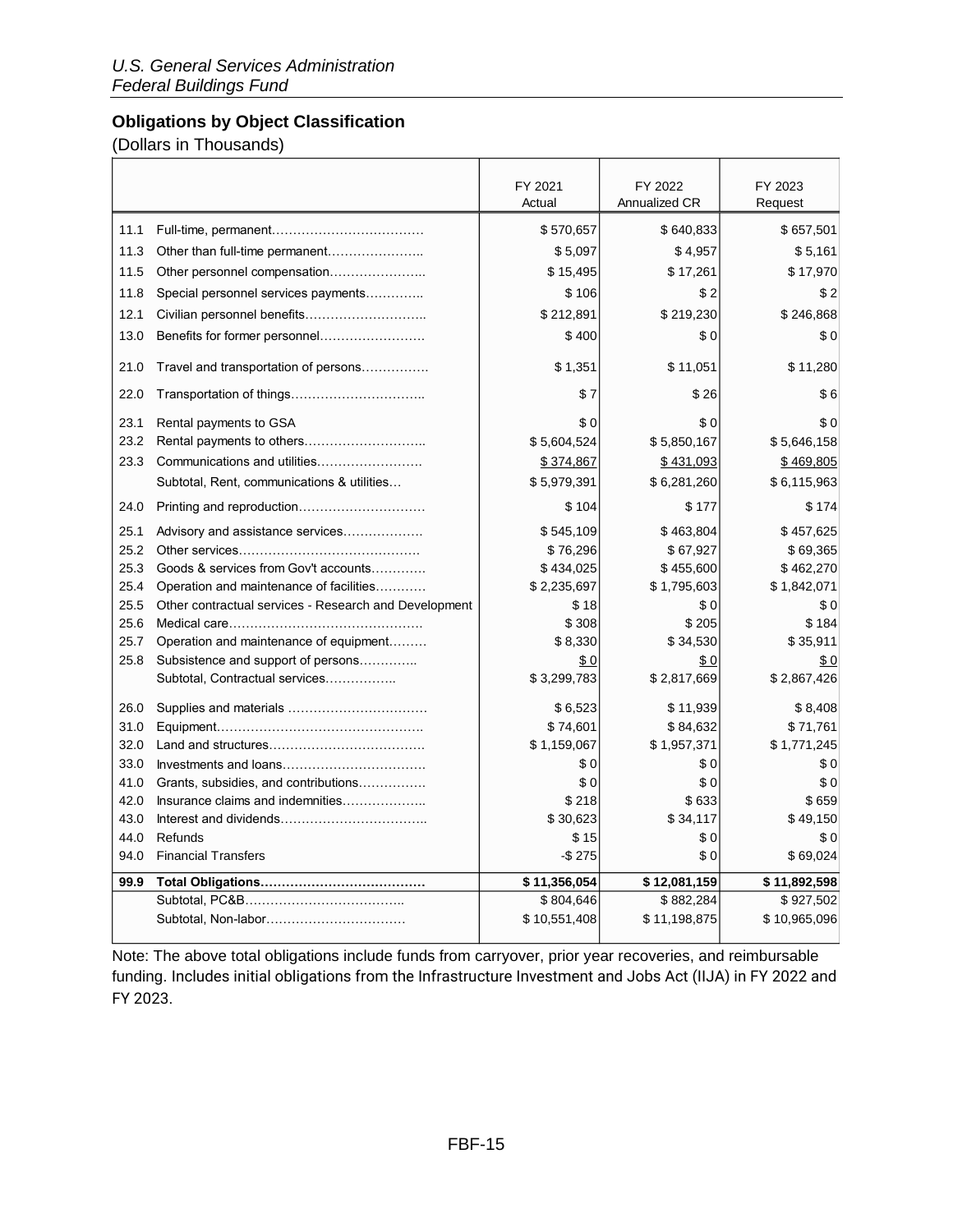# <span id="page-15-0"></span>**Obligations by Program**

(Dollars in Thousands)

|                                                | FY 2022 Annualized |     |                    |            |    | Increase/(Decrease) |            |    |                    |            |    |                    |
|------------------------------------------------|--------------------|-----|--------------------|------------|----|---------------------|------------|----|--------------------|------------|----|--------------------|
|                                                | FY 2021 Actual     |     |                    | CR         |    |                     |            |    | FY 2023 Request    |            |    | FY 2023 Request    |
|                                                | <b>FTE</b>         |     | <b>Obligations</b> | <b>FTE</b> |    | <b>Obligations</b>  | <b>FTE</b> |    | <b>Obligations</b> | <b>FTE</b> |    | <b>Obligations</b> |
| <b>FTE and Obligations:</b>                    |                    |     |                    |            |    |                     |            |    |                    |            |    |                    |
| 1. Construction and Acquisition                |                    | s   | 332,716            |            | \$ | 720,962             |            | \$ | 730,920            |            | \$ | 9,958              |
| 2. Repairs and Alterations                     |                    | S   | 892,561            |            | s  | 849,837             |            | S  | 840.942            |            | \$ | (8,895)            |
| 4. Construction of Lease Purchase Facilities   |                    |     |                    |            |    |                     |            |    |                    |            | \$ |                    |
| 5. Installment Acquisition Payments            |                    | S   |                    |            |    |                     |            | \$ | 69,024             |            | \$ | 69,024             |
| 6. Pennsylvania Avenue Activities              |                    |     |                    |            |    |                     |            |    |                    |            |    |                    |
| a) Repairs and Alterations                     |                    | \$  |                    |            |    |                     |            |    |                    |            | \$ |                    |
| b) Building Operations - Building Services     |                    | S   |                    |            | \$ |                     |            | \$ |                    |            | \$ |                    |
| 7. International Trade Center                  |                    |     |                    |            |    |                     |            |    |                    |            |    |                    |
| a) Repairs and Alterations                     |                    | S   | 504                |            |    |                     |            |    |                    |            | S  |                    |
| b) Building Operations - Building Services     |                    | S   | 17.297             |            |    |                     |            |    |                    |            | S  |                    |
| c) Building Operations - Salaries and Expenses |                    | s   | 555                |            |    |                     |            |    |                    |            |    |                    |
| 8. Rental of Space                             |                    | S   | 5,568,414          |            | \$ | 5,849,708           |            |    | 5,645,680          |            |    | (204, 028)         |
| 9. Building Operations                         | 5,396              | \$. | 2,746,435          | 5,283      | \$ | 3,077,210           | 5.247      | S  | 3.178.665          | (36)       | s  | 101,455            |
| 10. Reimbursable                               | 270                | S.  | 1,697,201          | 270        | S  | 1,181,421           | 316        | S  | 1,233,712          | 46         |    | 52,291             |
| 11. Disaster Recovery                          |                    | S   | 14,411             |            |    |                     |            |    |                    |            |    |                    |
| 12. CARES Act                                  |                    | s   | 85,960             |            |    | 60,221              |            |    | 25,000             |            | s  | (35, 221)          |
| 13. Infrastructure Investment and Jobs Act     |                    |     |                    |            |    | 341,800             |            |    | 168,655            |            |    | (173, 145)         |
| <b>Total FTE and Obligations</b>               | 5,666              |     | \$11,356,054       | 5.553      |    | \$12,081,159        | 5.563      |    | \$11,892,598       | 10         | s  | 19,805             |
|                                                |                    |     |                    |            |    |                     |            |    |                    |            |    |                    |

Note: The above total obligations include funds from carryover, prior year recoveries, and reimbursable funding. Includes initial obligations from the IIJA in FY 2022 and FY 2023.

#### <span id="page-15-1"></span>**FY 2023 Capital Program - Construction and Acquisition of Facilities**

#### <span id="page-15-2"></span>**Program Description**

This activity provides for the construction or purchase of facilities costing in excess of the prospectus threshold, additions to existing buildings costing in excess of the prospectus threshold, and remediation. All costs directly attributable to site acquisition, construction, the full range of design and construction services, and management and inspection of construction projects are funded under this activity.

#### <span id="page-15-3"></span>**Program Strategy**

The FY 2023 request of \$408 million for new construction addresses essential customer needs that are not presently met within GSA's existing inventory. GSA's new construction program efficiently meets space and security needs and facilitates lease cost avoidance through targeted investments. The list of new construction projects was determined based on GSA's review of each project and rating its priority relative to other potential projects. The following factors were considered:

- Serving PBS's Partners: Agency priority and existing master plans;
- Responsible Asset Stewardship: Condition of the facility being replaced including the building systems, security and functionality of the space, funds received to date, existing occupancy status and housing plan, and support of local and national portfolio plans;
- Delivering Better Value and Savings: Lease cost avoidance and return on investment;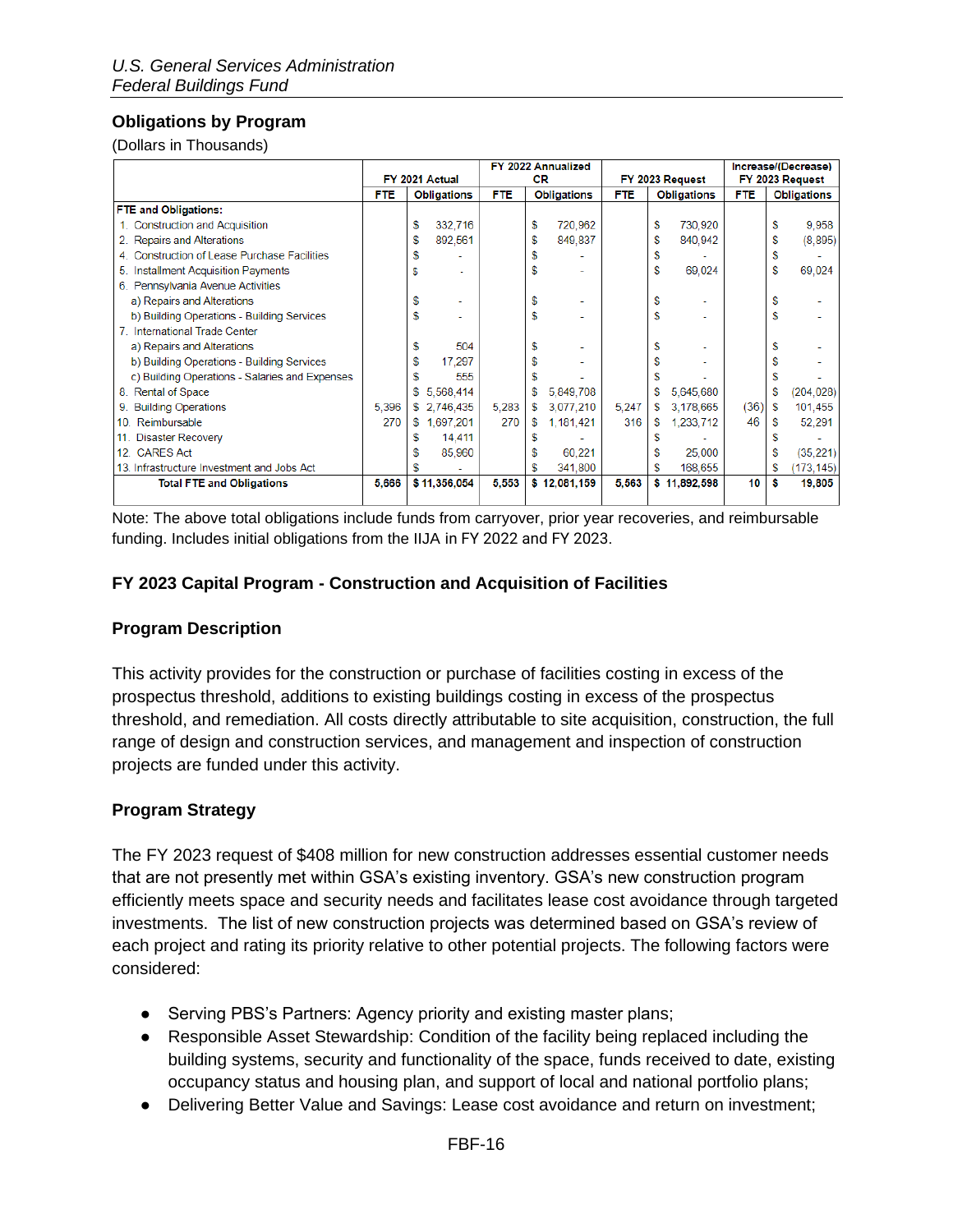and

● Reducing the Federal Footprint: Space recapture and utilization rate improvement.

The FY 2023 Construction and Acquisition program request is \$408 million and reflects GSA's support of investments in homeland security projects, projects to improve the safety and condition of Government-owned assets, addressing known environmental liabilities, and activities in support of the Administration's direction to reduce the cost of operating the Federal Government and improving the portfolio's climate impact and resiliency.

- At the request level, GSA will invest an additional \$380 million for the continued consolidation of DHS in the National Capital Region at the St. Elizabeths Campus. By bringing DHS Headquarters components into a single Government-owned campus, DHS will avoid incurring higher costs for commercial leases and enable its employees to collaborate more readily in a secure working environment. To date, appropriations to GSA for the St. Elizabeths Campus consolidation have exceeded \$1.5 billion, but since FY 2017, GSA's funding requests have gone unfunded. The original project has been delayed several years. Continued support of this vital project will halt further delays and allow the Government to significantly reduce its DHS leased portfolio in the National Capital Region.
- \$7 million is requested for the remediation of environmental contamination of the Southeast Federal Center. Remediation efforts have been underway at this site for several years to comply with a Consent Decree from the U.S. District Court in Washington, DC. While GSA has repeatedly requested the funds needed to satisfy the requirements of the Consent Decree, the last appropriation GSA received was in the amount of \$15 million in FY 2010.
- \$21 million is requested to acquire, through a purchase option under an existing lease, the property serving as the headquarters for the Federal Energy Regulatory Commission. The proposed purchase will reduce the Government's rental payment to the private sector by approximately \$25 million, annually – a positive return on investment in a single year.

**FBI headquarters project**: The Administration also recognizes the critical need for a new FBI headquarters. The J. Edgar Hoover building can no longer support the long-term mission of the FBI. The Administration has begun a multi-year process of constructing a modern, secure suburban facility from which the FBI can continue its mission to protect the American people.

During the next year, GSA and FBI will work to identify a location to construct a Federally owned, modern and secure facility for at least 7,500 personnel in the suburbs. Over the next year, GSA and FBI will finalize an updated program of requirements for a secure suburban campus, including the final number of personnel, to inform a 2024 Budget request for the new facility. GSA will also begin initial steps to acquire, if necessary, the site for the new suburban headquarters location.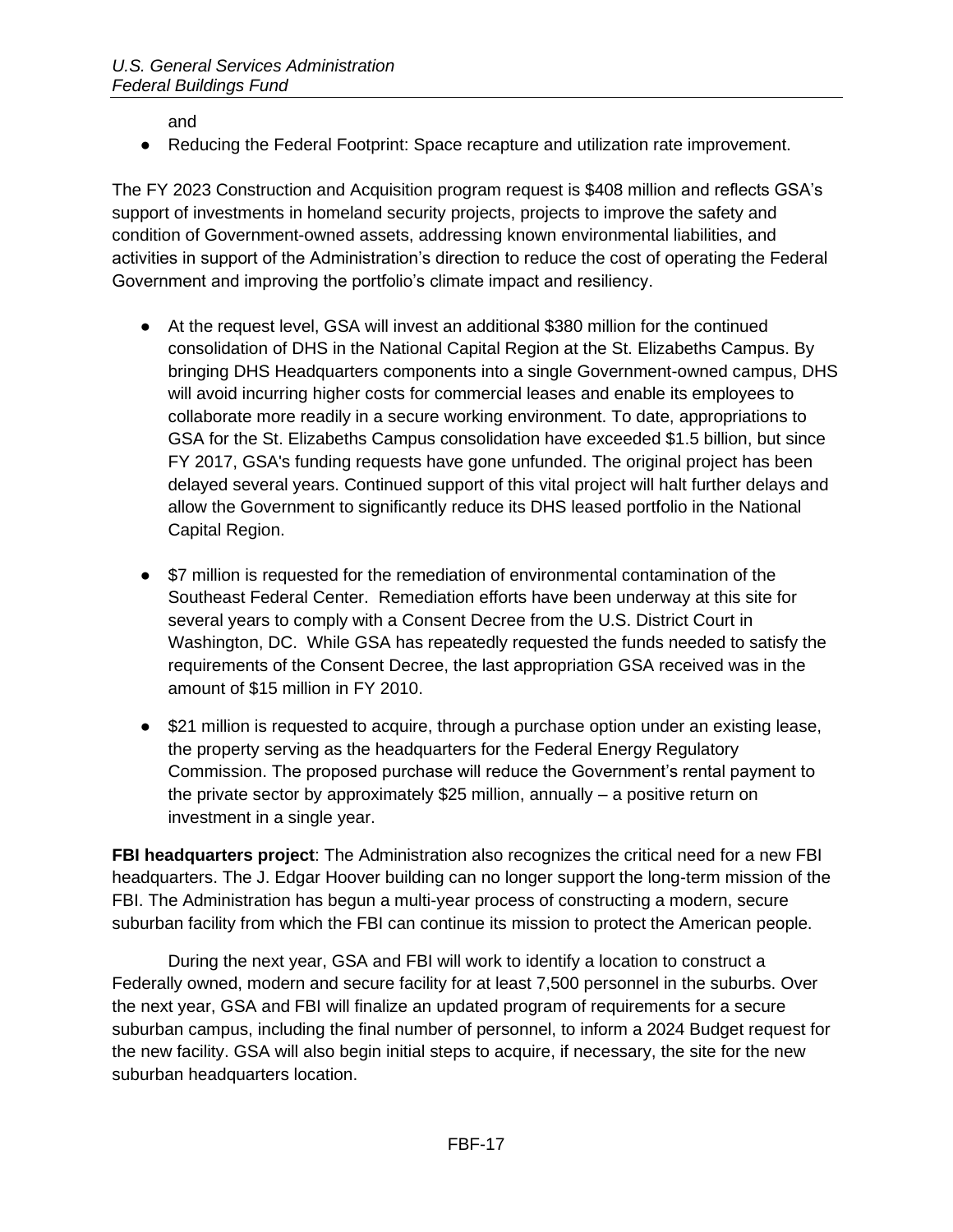Additionally, GSA and FBI will work to identify a federally owned location in the District of Columbia to support a presence of approximately 750 FBI personnel that would support day-today FBI engagement with DOJ headquarters, the White House, and Congress. Steps to initiate any necessary site acquisition are dependent upon the final details of the secure campus and will rely upon close collaboration between GSA and FBI. Final action to acquire any site will be dependent upon a prospectus that GSA submits to Congress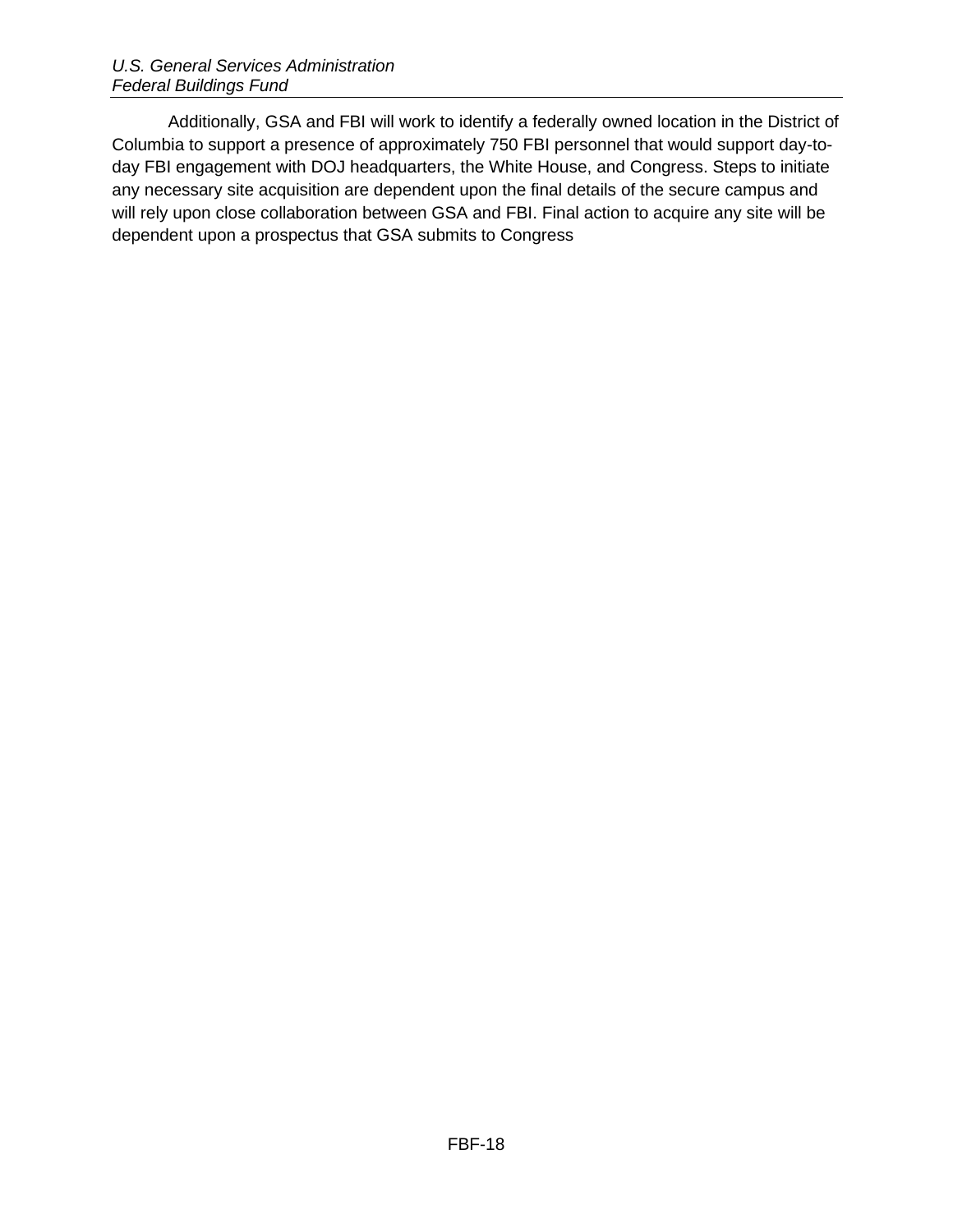# <span id="page-18-0"></span>**Construction and Acquisition of Facilities**

(Dollars in Thousands)

| CONSTRUCTION AND ACQUISITION OF FACILITIES<br>SUMMARY OF FY 2023 PROGRAM | (Dollars in Thousands) |                              |                              | Washington, DC Federal Energy Regulatory Commission Lease Purchase<br>Washington, DC Southeast Federal Center Remediation<br>Mashington, DC DHS Consolidation at St. Elizabeths<br>Subtotal, Executive Agencies<br>New Construction: | Total FY 2023 Construction and Acquisition of Facilities Program                                                   |
|--------------------------------------------------------------------------|------------------------|------------------------------|------------------------------|--------------------------------------------------------------------------------------------------------------------------------------------------------------------------------------------------------------------------------------|--------------------------------------------------------------------------------------------------------------------|
|                                                                          |                        |                              | TO DATE<br><b>FUNDED</b>     | 84,856                                                                                                                                                                                                                               |                                                                                                                    |
|                                                                          |                        |                              |                              | \$ 91,941<br>\$ 21.000                                                                                                                                                                                                               |                                                                                                                    |
|                                                                          |                        |                              |                              | $$1,929,653   $119,663$ \$ $265,764$ \$                                                                                                                                                                                              |                                                                                                                    |
|                                                                          |                        | ESTIMATED TOTAL PROJECT COST | SITE DESIGN CONSTRUCTION M&I | 2,566,615 \$ 179,785 \$3,131,827 \$ 28,085<br>$1,844,797$   \$ 6,722 \$ 265,764 \$ 2,566,615 \$ 179,785 \$3,018,886   \$ -                                                                                                           | \$1,929,653 \$119,663 \$265,764 \$2,566,615 \$179,785 \$3,131,827 \$28,085 \$ - \$ - \$ 309,123 \$20,815 \$408,023 |
|                                                                          |                        |                              |                              |                                                                                                                                                                                                                                      |                                                                                                                    |
|                                                                          |                        |                              | TOTAL                        | $91,941$ \$ 7,085<br>21,000 \$21,000                                                                                                                                                                                                 |                                                                                                                    |
|                                                                          |                        |                              |                              |                                                                                                                                                                                                                                      |                                                                                                                    |
|                                                                          |                        |                              |                              |                                                                                                                                                                                                                                      |                                                                                                                    |
|                                                                          |                        | Y 2023 REQUEST               | SITE DESIGN CONSTRUCTION M&I |                                                                                                                                                                                                                                      |                                                                                                                    |
|                                                                          |                        |                              |                              | 359,123 \$ 20,815 \$ 379,938<br>$359,123$ \$ 20,815 \$                                                                                                                                                                               |                                                                                                                    |
|                                                                          |                        |                              |                              | \$408,023<br>7,885<br>21,000                                                                                                                                                                                                         |                                                                                                                    |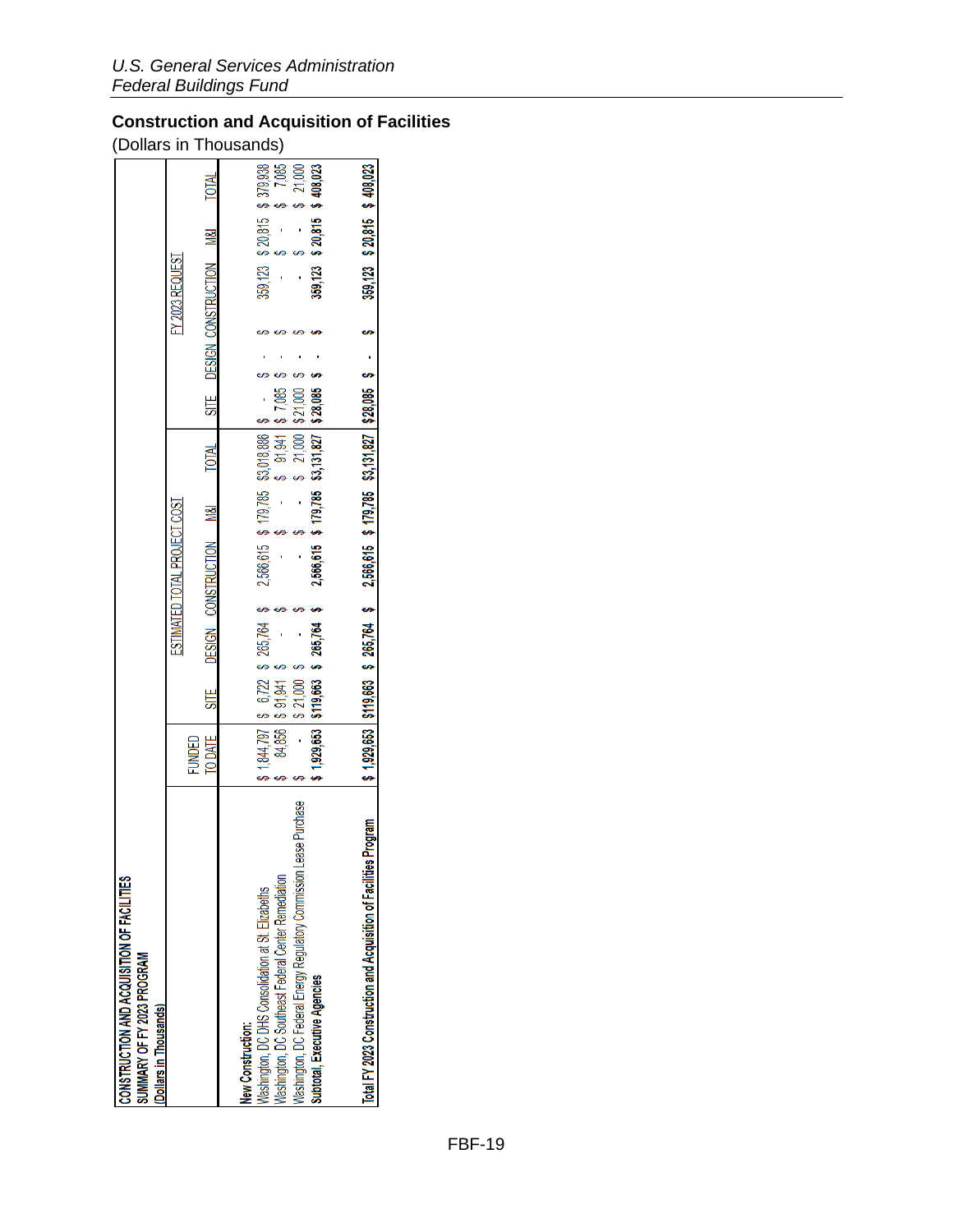#### <span id="page-19-0"></span>**New Construction - Project Descriptions**

#### **District of Columbia**

**Washington, DC DHS Consolidation at St. Elizabeths………………….…………\$379,938,000** GSA proposes \$380 million to continue the ongoing development of the DHS consolidated headquarters at the St. Elizabeths Campus by: 1) commencing construction on a below-grade parking structure adjacent to Gate No. 1 along Martin Luther King, Jr. Avenue to accommodate visitors to the campus as well as additional employee parking; 2) commencing construction of a new Federal building to house the headquarters operations of the DHS Immigration and Custom Enforcement and a portion of the headquarters function of Customs and Border Protection currently located in several leases in Washington, DC; 3) ongoing historic preservation activities; and 4) management and inspection funding for these activities.

By bringing DHS headquarters components into a single Government-owned campus, DHS will avoid incurring higher costs for commercial leases and enable its employees to collaborate more readily in a secure working environment. On the St Elizabeths West Campus, GSA and DHS previously completed the construction of the Munro Building occupied by the U.S. Coast Guard and the historic Center Building occupied by the Secretary of Homeland Security and the senior leadership team. GSA is currently undertaking the design and construction of a new facility to house the Headquarters of the Cybersecurity and Information Security Agency currently located in more than nine leased locations in Northern Virginia.

The FY 2023 request is for Historic Preservation (\$892 thousand), Construction (\$358.231 million) and Management and Inspection (\$20.815 million).

#### **Washington, DC Southeast Federal Center Remediation..…………………………..\$7,085,000**

GSA proposes \$7 million for the continued remediation of the Southeast Federal Center. SEFC is a 53-acre site, in the southeast quadrant of the District of Columbia along the Anacostia River. Congress previously authorized the GSA to redevelop this property by entering into agreements with private entities to enhance the value of the site to the Federal Government

Remediation of environmental contamination has been underway at this site for several years to comply with a Consent Decree from the U.S. District Court in Washington, DC. GSA will continue to fund mitigation requirements related to a Consent Order from the Environmental Protection Agency pursuant to section 7003 of the Resource Conservation and Recovery Act of 1976, as amended by the Hazardous and Solid Waste Amendments of 1984, 42 U.S.C. § 6973, and the provisions of the development agreement with Brookfield Properties, the successor to Forest City Washington. Compliance with the remediation requirements of the Consent Decree, the Consent Order, and the development agreement are necessary to enable the site to be redeveloped and will continue until all the remediation requirements have been satisfied.

The FY 2023 request is for Mitigation and Oversight (\$7.085 million).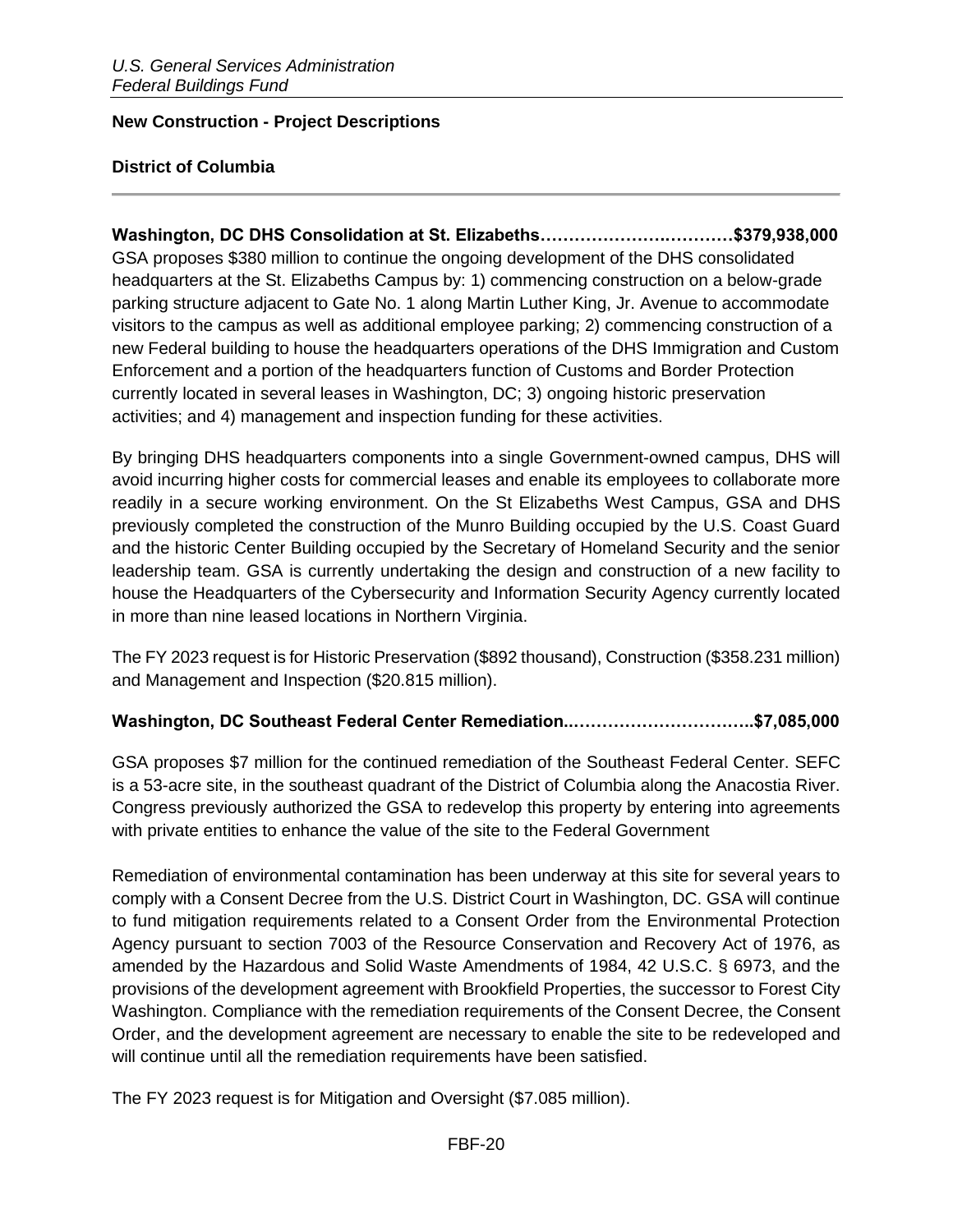### **Washington, DC Federal Energy Regulatory Commission Lease Purchase..….\$21,000,000**

GSA proposes \$21 million to acquire, through a purchase option under an existing lease, the property located at 888 First Street, N.E., in Washington, DC, in support of current and future operations of the Federal Energy Regulatory Commission. The 503,997 rentable square foot facility, currently leased by GSA, is occupied entirely by FERC and serves as its headquarters. The proposed purchase will reduce the Government's rental payment to the private sector by approximately \$25,000,000 annually.

When GSA executed the lease, the contract included a 10-year renewal option effective at lease expiration on September 28, 2015, as well as a \$20 million purchase option effective at the end of the renewal term on September 28, 2025. GSA executed a succeeding 10-year lease on September 28, 2015, at an annual rent of approximately \$25,000,000. GSA has an option to purchase the building and site for approximately \$20,000,000 at the end of the current lease term on September 28, 2025. The purchase price was negotiated at the time of initial signing. The proposed transaction will provide a one-year return on investment when comparing the purchase price to the lease cost avoidance.

The FY 2023 request is for Building Acquisition (\$20.000 million) and Closing Costs (\$1.000 million).

### <span id="page-20-0"></span>**FY 2023 Capital Program - Repairs and Alterations**

#### <span id="page-20-1"></span>**Program Description**

This activity provides for repairs and alterations of existing buildings, as well as associated design and construction services. Protection of the Government's investment, the health and safety of building occupants, relocation of agencies from leased space, and cost effectiveness are the principal criteria used in establishing GSA's priorities for projects funded from this activity. Repairs and alterations to improve space utilization, address life-safety issues, and prevent deterioration and damage to buildings, building support systems, and operating equipment are given priority.

# <span id="page-20-2"></span>**Program Strategy**

The FY 2023 request of \$1.75 billion in Repairs and Alterations funding is necessary to address the growing backlog of liabilities present in GSA's inventory of facilities and to improve the utilization of federally owned space. In the past 11 fiscal years, many Basic and Major repairs and alterations were repeatedly deferred, including major repairs to malfunctioning elevators, replacement of obsolete electrical systems, updates to outdated fire alarm systems, seismic retrofits, and environmental abatement.

GSA prioritizes repairs and alterations projects consistent with the goal of investing in a long-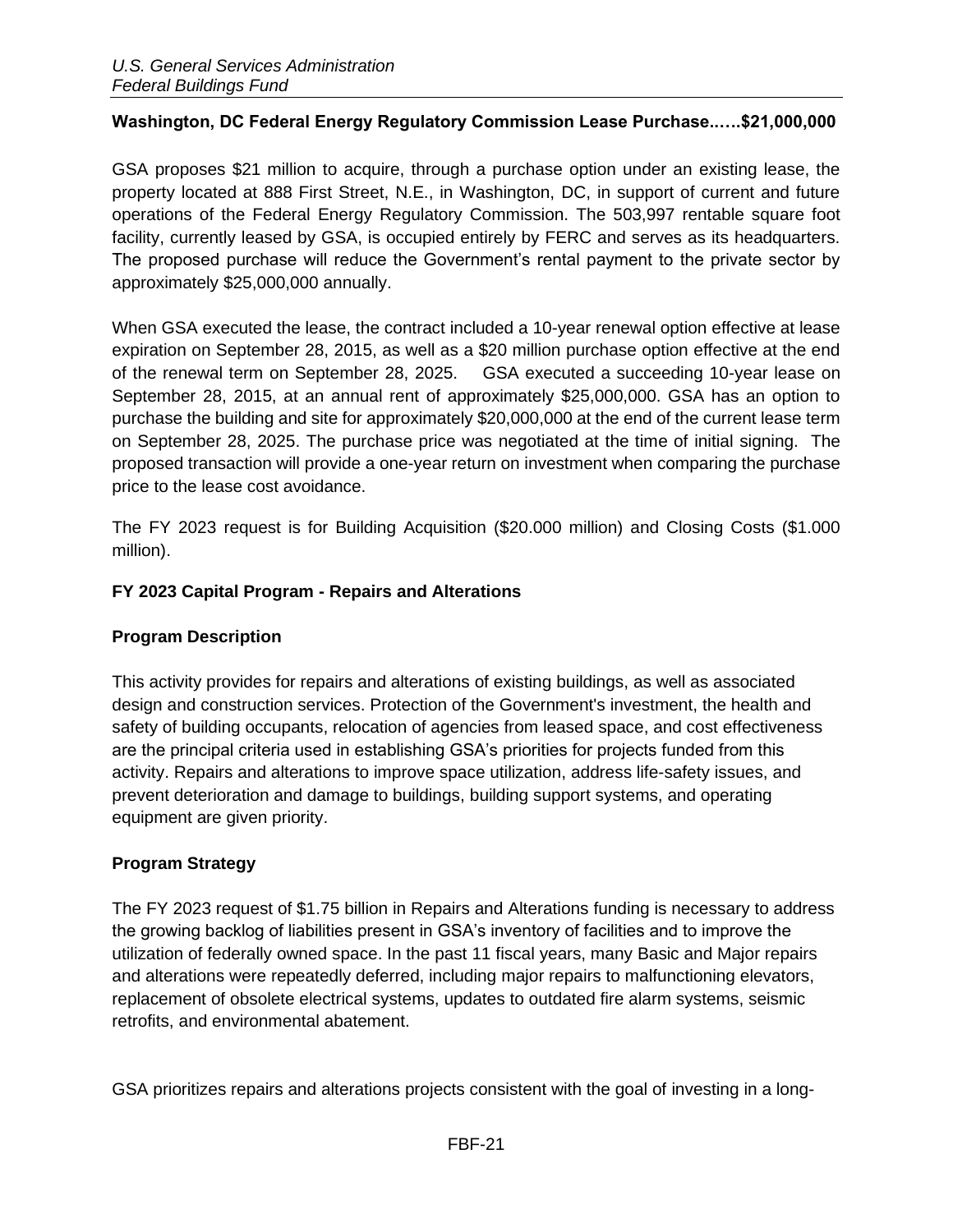term sustainable and effective portfolio. The following factors were considered:

- Risk: Project Development and Project Readiness
- Return: Project Cost, Market Alternatives, FBF sustainability, and Return on Investment
- Optimization: Portfolio Optimization, Asset Optimization, Improvement in Facility Condition, Sustainability and Climate Resilience
- Stakeholder: Serving PBS Partners, Administration and Customer Priorities, and Historic **Stewardship**

The FY 2023 request funds repair activities to ensure that the existing infrastructure, for which there is a long-term need, receives the investments needed to provide better and safer workplaces that are adaptable to respond to changes in Government space needs, support partner agencies, improves customer mission delivery, reduces operating expenses, and are more resilient to climate change.

- PBS requests \$1.19 billion for Major Repairs and Alterations projects. Funding for these capital improvements in federally owned facilities (including the repair/replacement of outdated mechanical; electrical; fire and life safety; conveying; heating, ventilation, and air conditioning (HVAC) systems; and the correction of exterior and structural deficiencies) are critical to maintaining safe, secure, and functional facilities where partner agencies can perform their mission. Proposed repairs and alterations will also facilitate improved asset utilization and lower costs for the American taxpayers.
- PBS requests \$399 million for the Basic Repairs and Alterations program, investing in projects with a total cost below the FY 2023 prospectus threshold of \$3.375 million. This program ensures that emerging needs are met, mitigating the need for more costly projects. Approximately 75% of these funds are annually allocated to undertake regular and preventive maintenance; address basic serviceability items, such as keeping the chillers and boilers running and elevators in working order; improve efficiency in operations; and ensure the facilities are safe for occupancy.
- PBS requests \$165 million in six special emphasis programs addressing Consolidation Activities, Judiciary Capital Security, Fire Protection and Life Safety, Energy and Water Retrofit and Conservation Measures and Climate and Resilience.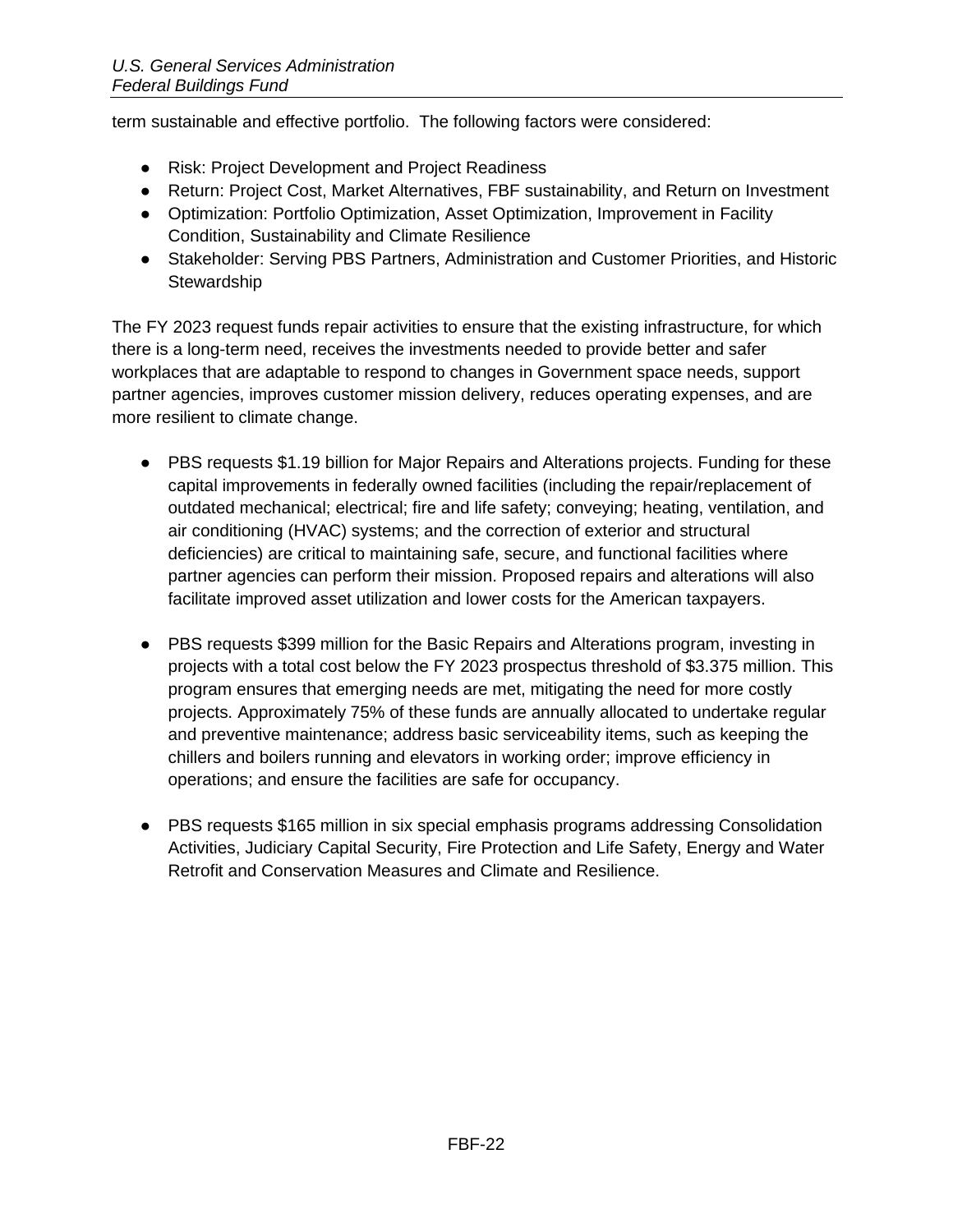#### <span id="page-22-0"></span>**Major Repairs and Alterations Projects**

(Dollars in Thousands)

| SUMMARY OF FY 2023 PROGRAM<br>REPAIRS AND ALTERATIONS<br>(Dollars in Thousands)                |               |                |                             |                                                       |                                                                                                           |                                           |                                                                                                   |       |        |                                         |                                                          |        |       | DOIIAIS III THOUSANUS                                                                         |
|------------------------------------------------------------------------------------------------|---------------|----------------|-----------------------------|-------------------------------------------------------|-----------------------------------------------------------------------------------------------------------|-------------------------------------------|---------------------------------------------------------------------------------------------------|-------|--------|-----------------------------------------|----------------------------------------------------------|--------|-------|-----------------------------------------------------------------------------------------------|
|                                                                                                | <b>FUNDED</b> |                |                             |                                                       | ESTIMATED TOTAL PROJECT COS                                                                               |                                           |                                                                                                   |       |        |                                         | FY 2023 Reques                                           |        |       |                                                                                               |
|                                                                                                |               | <b>TO DATE</b> | DESIGN                      |                                                       | CONSTRUCTION                                                                                              | Š                                         | <b>N101</b>                                                                                       |       | DESIGN |                                         | CONSTRUCTION                                             | ≝      | TOTAL |                                                                                               |
| Nonprospectus (Basic) Repairs and Alterations Program                                          |               |                | မာ                          | ക                                                     | မာ<br>398,797                                                                                             |                                           | 398,797                                                                                           | 69    |        | မာ                                      | မာ<br>398,797                                            |        |       | 398,797                                                                                       |
| <b>Major Repairs and Alterations Projects</b>                                                  |               |                |                             |                                                       |                                                                                                           |                                           |                                                                                                   |       |        |                                         |                                                          |        |       |                                                                                               |
| Nationwide Conveying Systems - Various Buildings                                               |               |                |                             |                                                       |                                                                                                           |                                           |                                                                                                   |       |        |                                         | 63,190                                                   |        |       |                                                                                               |
| Washington, DC Fire Alarm Systems - Various Buildings                                          |               |                |                             |                                                       |                                                                                                           |                                           |                                                                                                   |       |        |                                         |                                                          |        |       |                                                                                               |
| New York, NY Alexander Hamilton U.S. Customhouse                                               |               |                |                             | 10,323<br>7,349                                       |                                                                                                           |                                           |                                                                                                   |       |        | 5,617                                   |                                                          |        |       |                                                                                               |
| Philadelphia, PA James A. Byrne U.S. Courthouse<br>Boston, MA John J. Moakley U.S. Courthouse  |               |                | .                           | 69.69                                                 | ដូ <u>នទីផ្លូងន</u> ្លូម នូងម៉ូនូង<br>ត្បូងន្លូងន្លែ ន្លូង ម៉ូនូង ម៉ូនូង<br>ដូងន្លូងន្លូ ទី ម៉ូនូង ម៉ូនូង | <b>922482</b><br>922488                   | ត្ត<br>ត្ត ដូម ម៉ូ ម៉ូ ម៉ូ ម៉ូ ម៉ូ ម៉ូ ម៉ូ ម៉ូ ម៉ូ<br>ស្គូ ម៉ូ ម៉ូ ដូ ម៉ូ ម៉ូ ម៉ូ ម៉ូ ម៉ូ ម៉ូ ម៉ូ |       |        | <b>69 69 69 69</b><br>7,349             | ដែននិងមន្ត្រី ខ្លួន ដែលមាន ដែ<br>ត្រូវ ដែលមាន ដែលមាន ដែល |        |       | ត្ត<br>ស្តី ក្នុង មិន មិន មិន មិន មិន មិន មិន មិន<br>ស្តី មិន មិន មិន មិន មិន មិន មិន មិន មិន |
| Atlanta, GA Sam Nunn Atlanta Federal Center                                                    |               |                |                             | <b>SO</b>                                             |                                                                                                           |                                           |                                                                                                   |       |        |                                         |                                                          |        |       |                                                                                               |
| Butte, MT Mike Mansfield Federal Building and U.S. Courthouse                                  |               |                |                             | ទី អ្នក ខ្លួន និង ទី ប្រទេ<br>មិក ប្រទេស និង ទី ប្រទេ |                                                                                                           |                                           |                                                                                                   |       |        | 3355838 - 12836832<br>2355838 - 1283683 |                                                          |        |       |                                                                                               |
| Cleveland, OH Carl B. Stokes U.S. Courthouse                                                   |               |                |                             |                                                       |                                                                                                           | 4,649                                     |                                                                                                   |       |        | မာ                                      |                                                          |        |       |                                                                                               |
| Greenville, SC C.F. Haynsworth Federal Building U.S. Courthouse                                |               |                |                             |                                                       |                                                                                                           |                                           |                                                                                                   |       |        | မာ                                      |                                                          |        |       |                                                                                               |
| Lakewood, CO Denver Federal Center Infrastructure                                              |               |                | မောမော                      | <b>SP</b>                                             |                                                                                                           | <u>ភ្នំ និង</u><br>ដូច្នេះ ខេត្ត<br>ក្នុង |                                                                                                   |       |        | <b>SO</b>                               |                                                          |        |       |                                                                                               |
| Oklahoma City, OK William J. Holloway, Jr. U.S. Courthouse and U.S. Post Office and Courthouse |               | 2,12           |                             | e9                                                    |                                                                                                           |                                           | 153,653                                                                                           |       |        | မာ                                      |                                                          |        |       |                                                                                               |
| San Francisco, CA San Francisco Federal Building                                               |               |                |                             | <b>SA</b>                                             |                                                                                                           |                                           |                                                                                                   |       |        |                                         |                                                          |        |       |                                                                                               |
| St. Albans, VT Federal Building U.S. Post Office and Courthouse                                |               |                | <b>69 69 69 69 69 69 69</b> | မောမော                                                |                                                                                                           |                                           | $\begin{array}{c} 15,687 \\ 17,978 \\ 47,663 \end{array}$                                         | 69.69 |        | <b>09 09 09 09</b>                      |                                                          |        |       |                                                                                               |
| Lakewood, CO Denver Federal Center Building 56                                                 |               |                |                             | $3,846$<br>$2,780$                                    | 40,719                                                                                                    | 3,098                                     |                                                                                                   |       |        |                                         |                                                          |        |       |                                                                                               |
| Seattle, WA Henry M. Jackson Federal Building                                                  |               |                |                             | e.                                                    | 28,527                                                                                                    |                                           | 33,720                                                                                            | e9.   |        |                                         | 28,527                                                   |        |       |                                                                                               |
| Seattle, WA William K. Nakamura U.S. Courthouse                                                |               |                |                             | s9                                                    | 45,322                                                                                                    |                                           | 52,229                                                                                            | e.    |        |                                         | 45,322                                                   |        |       |                                                                                               |
| New York, NY Daniel Patrick Moynihan U.S. Courthouse                                           |               |                |                             | 432                                                   | 43,905                                                                                                    | ជុះ និង ជូន ដូច<br>ដូច ដូច ដូច            | 50,440                                                                                            |       |        |                                         | 43,905                                                   |        |       | 50,440                                                                                        |
| New York, NY Silvio J. Mollo Federal Building                                                  |               | 46,600         |                             | is,                                                   | 256,461                                                                                                   |                                           | 288,477                                                                                           |       |        |                                         | 227,338                                                  |        |       | 241,877                                                                                       |
| Subtotal, Major Repair and Alterations Projects                                                |               | 63,435         |                             | 97,640                                                | 224,788                                                                                                   |                                           | 395,947                                                                                           |       | 13,537 |                                         | ,060,449                                                 |        |       | ,188,073                                                                                      |
| Major Repair and Alterations Special Emphasis Programs                                         |               |                |                             |                                                       |                                                                                                           |                                           |                                                                                                   |       |        |                                         |                                                          |        |       |                                                                                               |
| <b>Consolidation Activities Program</b>                                                        |               |                |                             |                                                       | 30,000                                                                                                    |                                           |                                                                                                   |       |        |                                         | 30,000                                                   |        |       |                                                                                               |
| Judiciary Capital Security Program                                                             |               |                |                             |                                                       | 20,000<br>30,000                                                                                          |                                           |                                                                                                   |       |        |                                         | 20,000<br>30,000                                         |        |       |                                                                                               |
| Fire Protection and Life Safety Program                                                        |               |                |                             |                                                       |                                                                                                           |                                           | ತ್ಸಿ ತ್ಸಿ ತ್ಸ<br>ನಿ ನಿ ನಿ                                                                         | မာမာ  |        | မော                                     |                                                          |        |       |                                                                                               |
| Seismic Mitigation Program                                                                     |               |                |                             |                                                       | 10,000                                                                                                    |                                           | 10,000                                                                                            | S     |        | မော                                     | 10,000                                                   |        |       |                                                                                               |
| Energy and Water Retrofit and Conservation Measures Program                                    |               |                | .                           |                                                       | 15,000                                                                                                    |                                           | $15,000$<br>60,000<br>165,000                                                                     | e.    |        | မာ                                      | 15,000                                                   |        |       |                                                                                               |
| Climate and Resilience Program                                                                 |               |                |                             |                                                       | 60,000                                                                                                    |                                           |                                                                                                   | e9.   |        |                                         | 60,000                                                   |        |       |                                                                                               |
| Subtotal, Major Repair and Alterations Special Emphasis Programs                               |               |                |                             |                                                       | 165,000                                                                                                   |                                           |                                                                                                   |       |        |                                         | 165,000                                                  |        |       |                                                                                               |
| Subtotal, Major Repair and Alterations Program                                                 |               | 63,435         | ÷                           | e,<br>97,640                                          | ÷<br>1,389,788                                                                                            | 73,519                                    | 1,560,947<br>ç,                                                                                   |       | 63,537 | S                                       | ÷<br>1,225,449                                           | 64,087 |       | ,353,073                                                                                      |
| Total FY 2023 Repairs and Alterations Program                                                  | s             | 63,435         | ÷                           | 97,640                                                | s,<br>1,788,585                                                                                           | 73,519                                    | 1,959,744<br>S                                                                                    |       | 63,537 | S                                       | S<br>1,624,246                                           | 64,087 |       | 1,751,870                                                                                     |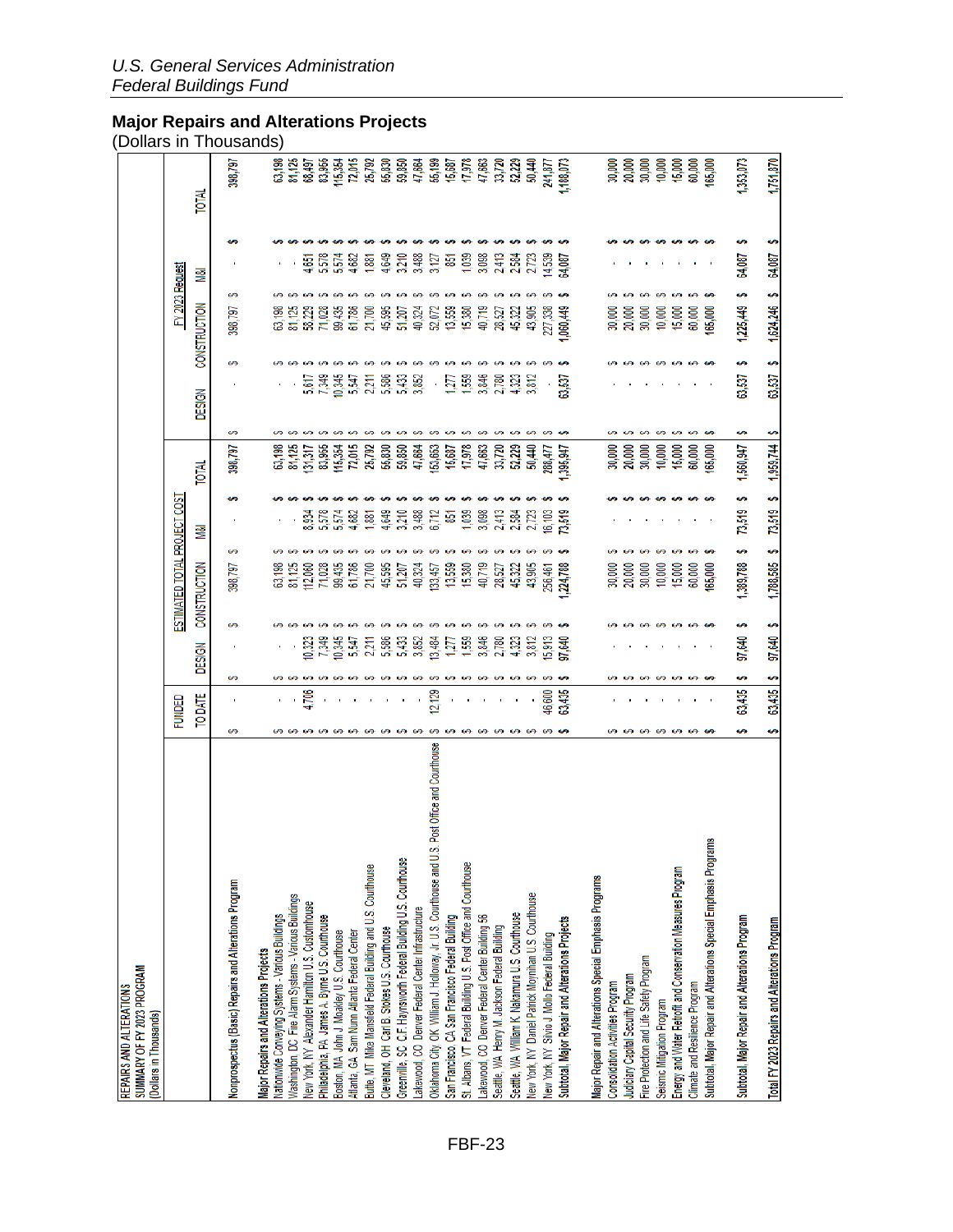#### <span id="page-23-0"></span>**Repair and Alterations - Project Descriptions**

### **Nationwide**

# **Fire Alarm Systems……………………………………………………………………… \$81,125,000**

GSA proposes \$81.125 million to upgrade, replace, and improve the fire alarm systems in multiple Government-owned buildings during FY 2023 to address exigent fire-safety issues.

The proposed project includes the installation of new, modernized fire alarms and emergency communication systems in accordance with the requirements of the National Fire Protection Association (NFPA), National Fire Alarm and Signaling Code, NFPA 72 and the International Building Code throughout the buildings for life-safety and property protection. The new systems will satisfy all occupancy-specific requirements outlined in the GSA studies completed on the buildings. Once the new systems are installed and commissioned by GSA, the existing systems will be decommissioned and removed. All finishes disturbed by the installation of the new fire alarm will be restored to "like-new" condition. The proposed projects include:

- Replacement of entire fire alarm and emergency communication system;
- Replacement and integration of system platform field devices, including alarm initiating devices such as pull stations, smoke detectors, heat detectors, duct detectors, waterflow and tamper switch stations, and signaling and notification devices at those buildings where the main fire alarm control units have recently been replaced (Internal Revenue Service and Hubert H. Humphrey Buildings);
- Replacement of communication networks, if needed,
- Electrical upgrades,
- Interior construction,
- Demolition, and
- Hazardous materials abatement.

The FY 2023 request is for \$81.125 million.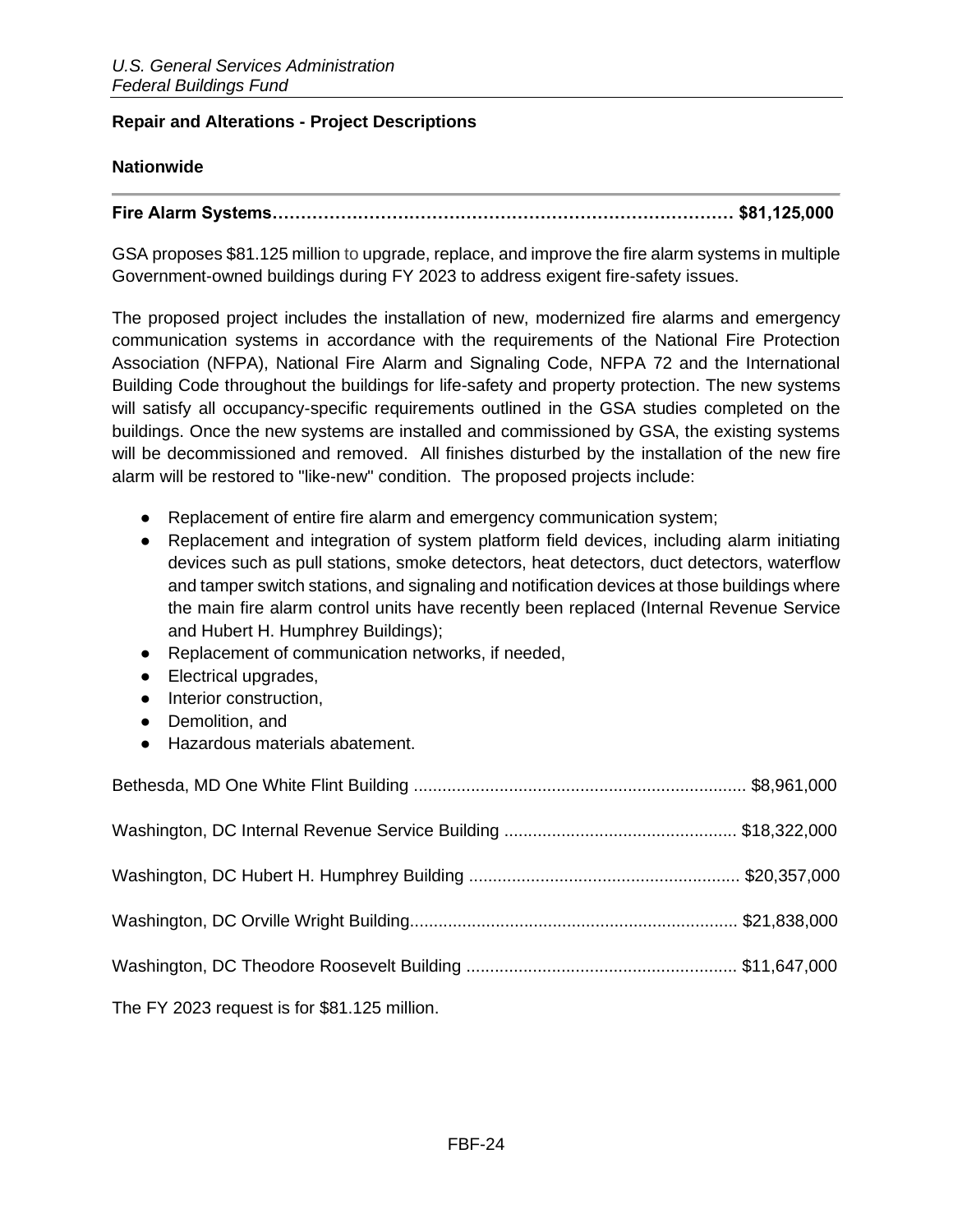#### **Conveying Systems……………………………………………………………………….\$63,198,000**

GSA proposes \$63.198 million for repair and alteration projects to upgrade, replace, and improve the conveying systems in multiple buildings under the jurisdiction, custody, and control of GSA during FY 2023.

The program proposes the full modernization of the elevators, escalators, and wheelchair lifts in five Government-owned buildings within GSA's inventory. All the buildings evaluated are considered long-term holds, and the proposed modernizations are required to extend the useful life of these assets. The proposed projects and project locations include:

Replacement of the major system components, including motors and controls, and upgrades to elevator pits, machine rooms, and interior cabs; and

Incorporation of power standby technologies in escalators to reduce energy consumption during periods of low or no passenger activity, and hazardous materials abatement.

| 18 elevators (17 passenger/1 freight) will be replaced or repaired                                                                              |  |
|-------------------------------------------------------------------------------------------------------------------------------------------------|--|
| Indianapolis, IN Birch Bayh Federal Building and U.S. Courthouse\$7,227,000<br>7 elevators (6 passenger/1 freight) will be replaced or repaired |  |
| 9 of 10 elevators will be replaced or repaired                                                                                                  |  |
| 14 of 14 elevators will be replaced or repaired                                                                                                 |  |
| 6 of 6 elevators will be replaced or repaired                                                                                                   |  |
| The FY 2023 request is for \$63.198 million.                                                                                                    |  |

#### **California**

# **San Francisco, CA San Francisco Federal Building ………………..…………….. \$15,687,000**

GSA proposes \$15.687 million for a repair and alteration project for the San Francisco Federal Building located at 90 7th Street in San Francisco, CA, to relocate the Department of Housing and Urban Development, currently housed in leased space and to meet their long-term housing needs. The renovation will include the installation of new energy efficient LED lighting, including fixtures, controls, and connections.

The project will decrease the Federal Government's reliance on leased space, reduce federally owned vacant space, and provide an annual lease cost avoidance of approximately \$4,943,000 and an annual agency rent savings of approximately \$745,000.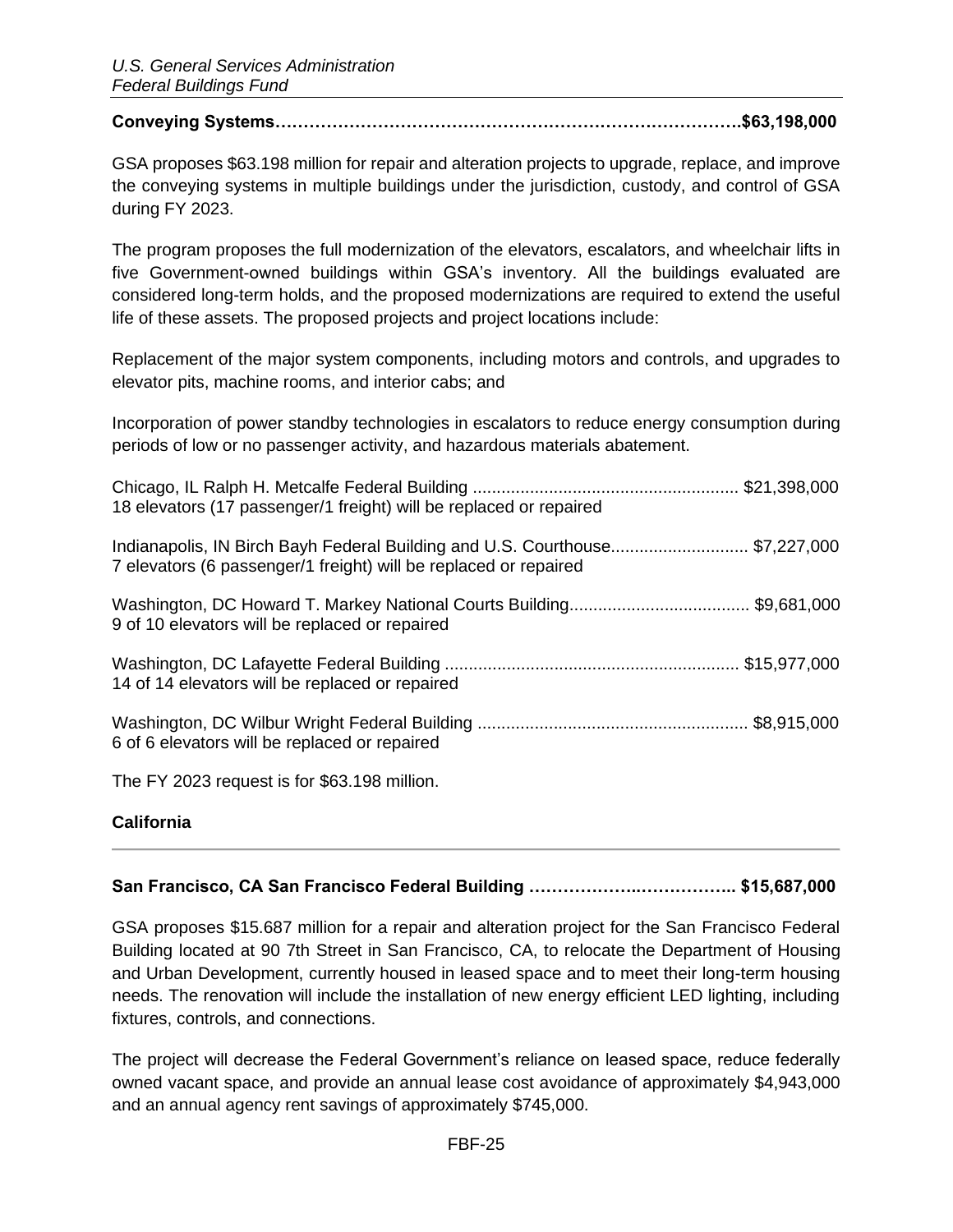The FY 2023 request is for Design (\$1.277 million), Construction (\$13.559 million) and Management and Inspection (\$851 million).

# **Colorado**

# **Lakewood, CO Denver Federal Building 56 …………………………………………. \$47,663,000**

GSA proposes \$47.663 million for a repair and alteration project for Building 56 of the Denver Federal Center, located at West 6th Avenue and Kipling Street. The project will modernize the building's outdated heating, ventilation and air conditioning (HVAC) systems, address structural and exterior deficiencies, abate hazardous materials, correct code deficiencies, and renovate approximately 20,000 usable square feet (USF) to consolidate the Department of Agriculture.

The project proposes replacement of the building's existing multiple HVAC systems into a single energy efficient system, interior alterations will be undertaken in approximately 20,000 USF of tenant and supporting space, and exterior construction including replacement of roofing, exterior doors, resealing windows, and replacement of decking and columns will be completed. In addition, restrooms, stair risers, treads, handrails, and handguards will be upgraded to Architectural Barriers Act Accessibility Standards and building electrical updates will be undertaken.

The FY 2023 request is for Design (\$3.846 million), Construction (\$40.719 million) and Management and Inspection (\$3.098 million).

# **Lakewood, CO Denver Federal Center Infrastructure …………………………….. \$47,664,000**

GSA proposes \$47.664 million for a repair and alteration project to upgrade the infrastructure at the Denver Federal Center (DFC), located at West 6th Avenue and Kipling Street in Lakewood, CO. The proposed project will upgrade deteriorating water and sewer lines, drainage/storm systems, roads and other paved surfaces, electrical systems, and perimeter security fencing, and correct code deficiencies.

The proposed project will repair the asphalt and concrete paved surfaces and correct code deficiencies in the parking areas throughout DFC. In addition, the project will replace the 60-year old water lines, which include fire protection, domestic water, and sewer lines, upgrade the facilitywide electrical distribution system, reroute roof drainage piping away from the foundation, and repair drainage issues, address various Architectural Barriers Act Accessibility Standards safety deficiencies, replace perimeter security fencing.

The FY 2023 request is for Design (\$3.852 million), Construction (\$40.324 million) and Management and Inspection (\$3.488 million).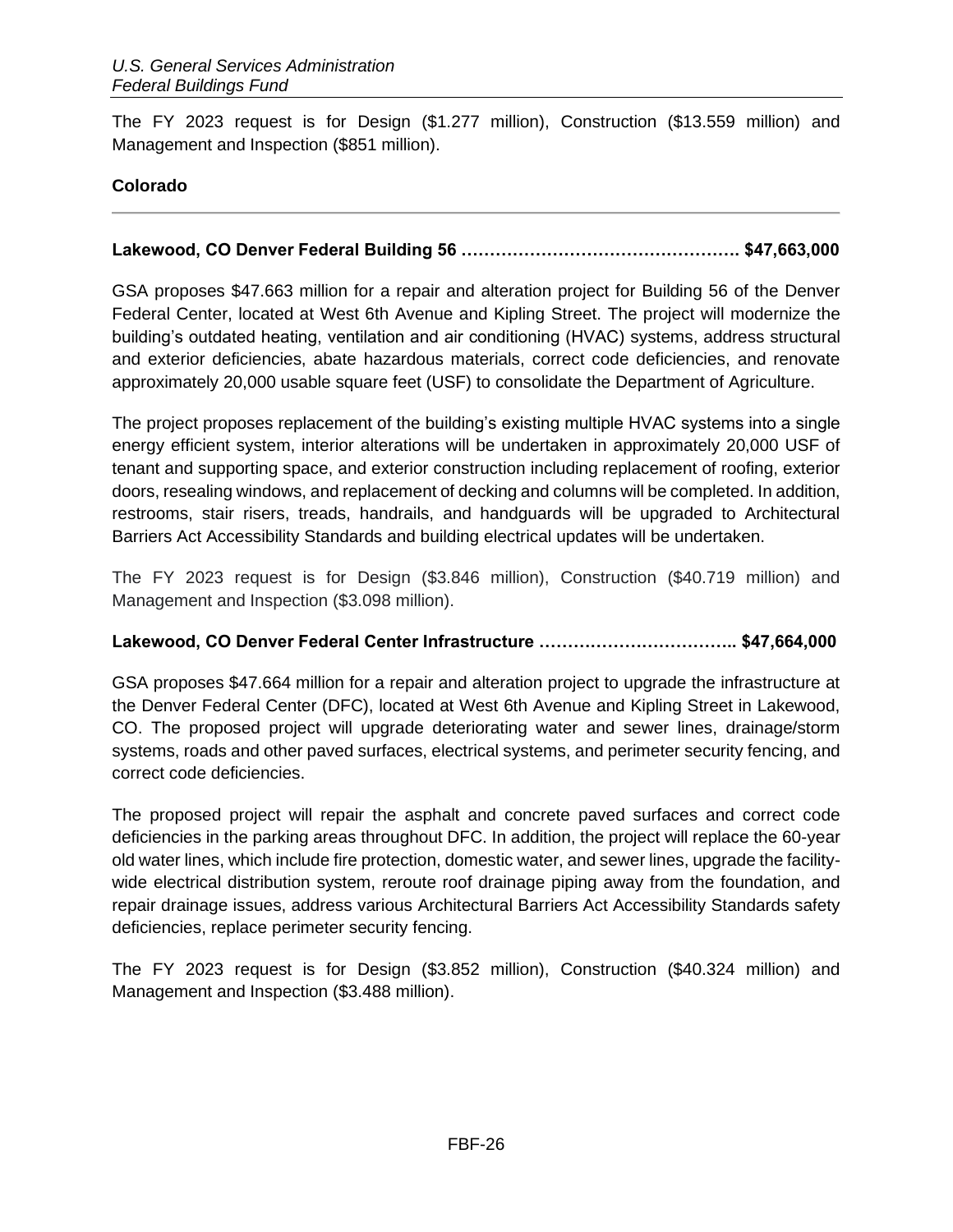#### **Georgia**

# **Atlanta, GA Sam Nunn Atlanta Federal Center………….………………………….. \$72,015,000**

GSA proposes \$72.015 million for a repair and alteration project for the Sam Nunn Atlanta Federal Center (SNAFC), located at 100 Alabama Street SW in Atlanta, GA. The proposed project will address critical system and infrastructure-related issues, including the upgrades to the electrical system and mold abatement through cleaning and remediation of the air conveyance system and repairing and upgrading outdoor air systems.

The SNAFC is currently leased from the City of Atlanta, with the Downtown Development Authority, a quasi-governmental entity with the City of Atlanta, acting as the lessor for this facility. GSA plans to acquire the asset through donation, consistent with an existing agreement, and take ownership on October 1, 2023.

The FY 2023 request is for Design (\$5.547 million), Construction (\$61.786 million) and Management and Inspection (\$4.682 million).

#### **Massachusetts**

### **Boston, MA John Joseph Moakley U.S. Courthouse……………………………... \$115,354,000**

GSA proposes \$115.354 million for a repair and alteration project for the John Joseph Moakley U.S. Courthouse, located at One Courthouse Way in Boston, MA. The project will address the mechanical, electrical, fire alarm systems, repair the deteriorating building envelope to mitigate impacts of the humid climate, replace the roof, and modernize conveyance systems.

The proposed project will replace outdated boilers, chillers, and air handling units, upgrade the building automation system, and improve overall energy performance thereby reducing operating costs. Exterior construction includes replacement of the roof with a new high-efficiency assembly to provide related ceiling and roof perimeter fire barriers and replacement of lightning protection. Building envelope repairs include sealants and metal flashing that will be replaced around the facility, including the glass curtain wall, windows, skylights, doors, and expansion joints, and repointing of the masonry in some areas will be undertaken. The conveyance system will be modernized to meet current technology, performance, and code standards. The project also includes replacement of the voice evacuation fire alarm system. Additionally, full lighting fixture, sensor, and control upgrades will be integrated into the new building automation system.

The FY 2023 request is for Design (\$10.345 million), Construction (\$99.435 million) and Management and Inspection (\$5.574 million).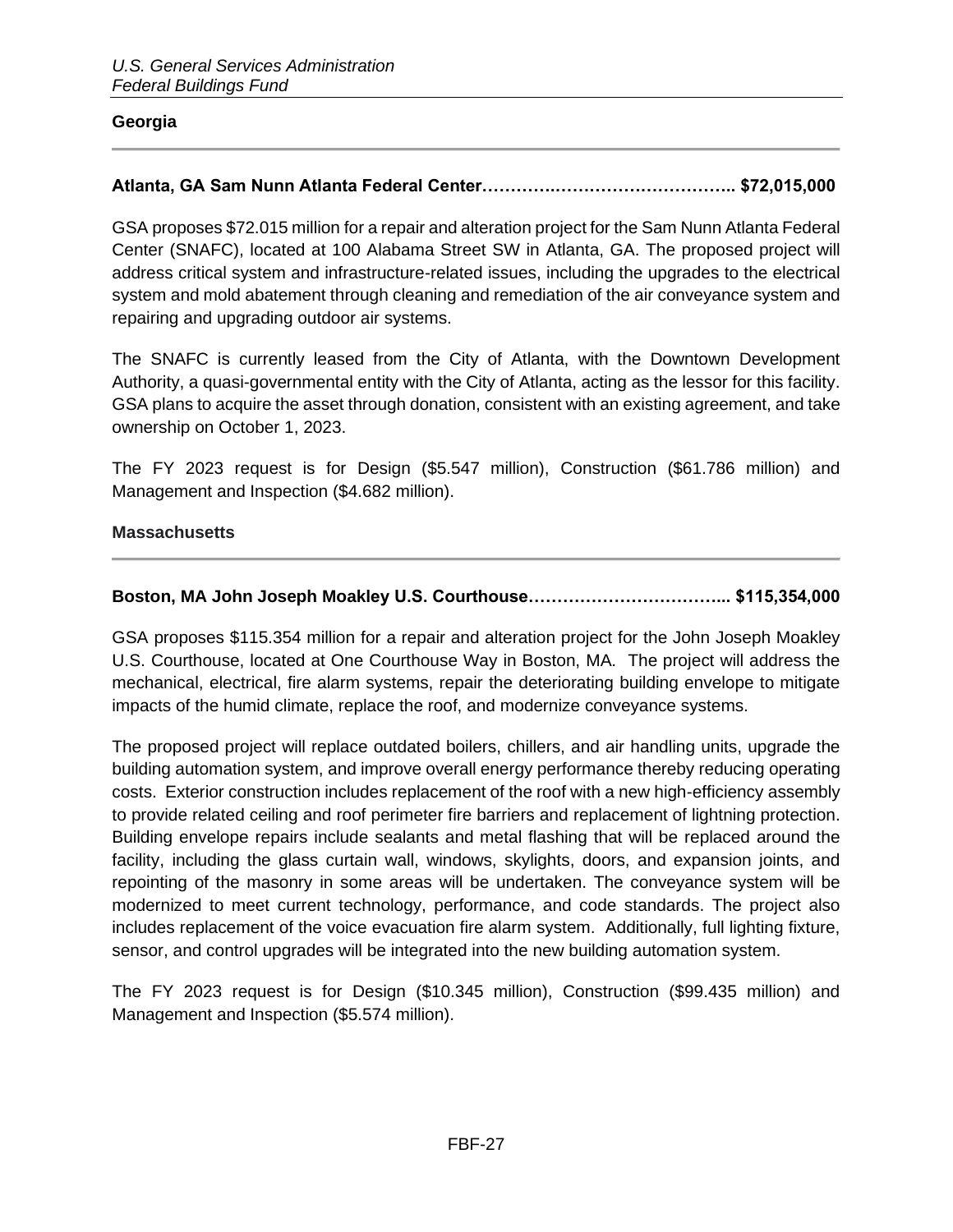#### **Montana**

#### **Butte, MT Mike Mansfield Federal Building and U.S. Courthouse………………. \$25,792,000**

GSA proposes \$25.792 million for a repair and alteration project for the Mike Mansfield Federal Building and U.S. Courthouse at 400 North Main Street in Butte, MT. The proposed project will repair seismic and structural deficiencies, including a full seismic upgrade, roof replacement, building systems upgrades, and correction of accessibility, circulation, and code deficiencies.

The proposed project will enhance the building systems, structure, and the efficiency of the building. Exterior construction includes façade, seismic, and structural repairs, and roof replacement. Interior construction includes correction of Architectural Barriers Act Accessibility Standards (ABAAS) deficiencies at the main entry ramp access, doorways, restrooms, drinking fountains, stairs, handrails, and building circulation. Modernization of the outdated and obsolete building systems include upgrades to the HVAC, electrical subpanels, receptacles, and exterior egress lighting, sewer, plumbing fixtures, and water heater. Blast mitigation will be included as appropriate.

The FY 2023 request is for Design (\$2.211 million), Construction (\$21.700 million) and Management and Inspection (\$1.881 million).

#### **New York**

#### **New York, NY Alexander Hamilton U.S. Custom House………………………..…. \$68,497,000**

GSA proposes \$68.497 million to continue the Phase I construction, and management and inspection, and Phase II design of a two-phase repair and alteration of the Alexander Hamilton U.S Custom House. Phase I design was funded in FY 2018 and currently underway. The project will correct building deficiencies and arrest ongoing structural deterioration of a National Historic Landmark located at 1 Bowling Green, New York, NY.

Phase I of the project includes structural repairs to remediate water infiltration at and below grade. The proposed work will arrest structural deterioration at the basement and sub-basement levels of the building, and repair damage caused by water infiltration.

Phase II of the project is to remediate water infiltration around windows, masonry, and roofs. The exterior windows will be considered for blast resistance in accordance with the requirements in GSA's *Facilities Standards for the Public Buildings Service* (PBS-P100). Also included in Phase II is the protection of murals within the rotunda and the restoration of masonry, including sculptures, and roofs damaged by water infiltration.

The FY 2023 request is for Design (\$5.219 million), Construction (\$58.530 million) and Management and Inspection (\$4.651 million).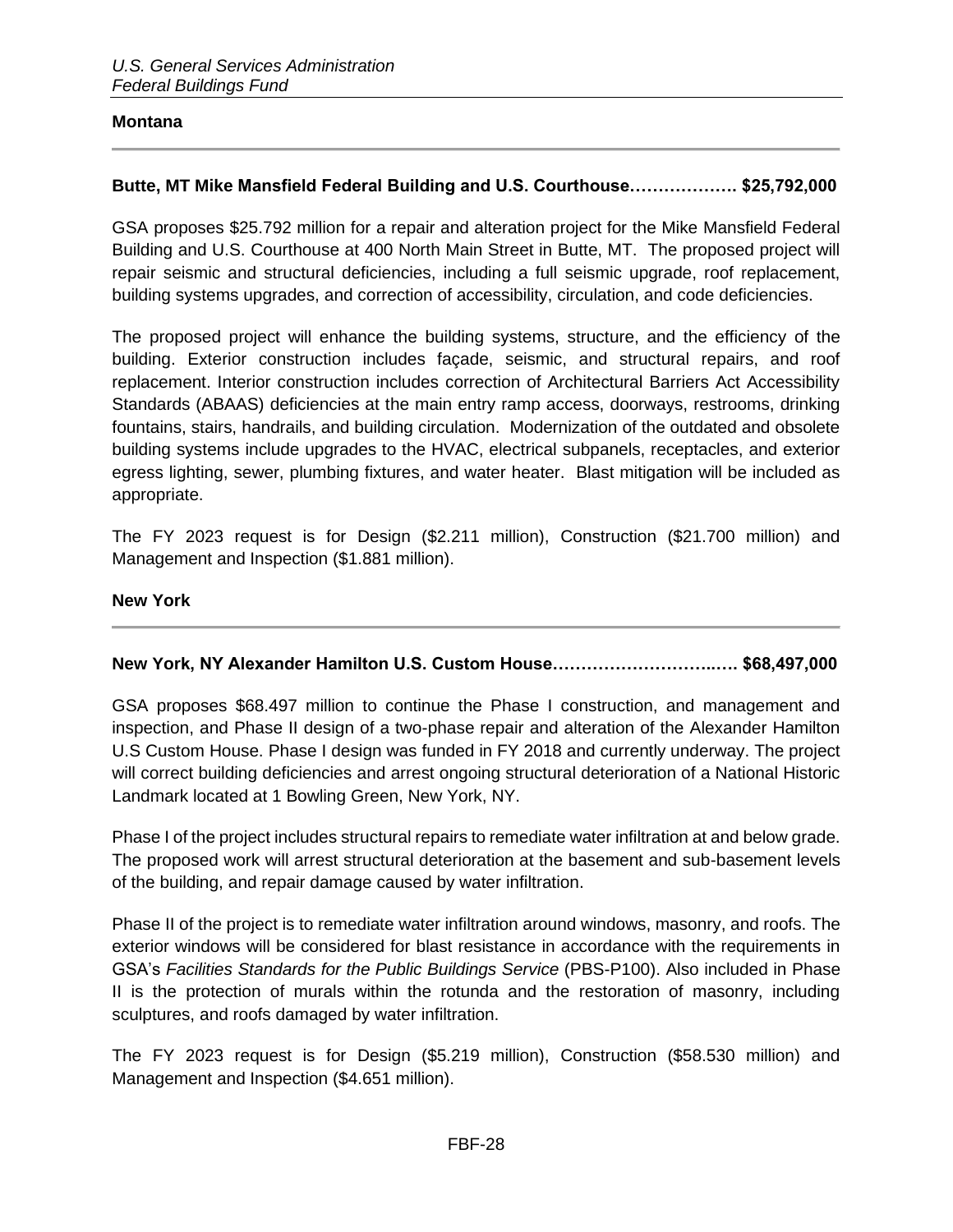### **New York, NY Daniel Patrick Moynihan U.S. Courthouse.………………………… \$50,440,000**

GSA proposes \$50.44 million for a repair and alteration project for the Daniel Patrick Moynihan U.S. Courthouse, located at 500 Pearl Street, New York, NY. The proposed project will address failures in the building envelope, roof replacement, and incidental interior repairs. Façade repairs consist of repointing and sealing of existing windows, regrouting of joints in the granite cladding and cleaning of all marble cladding surfaces, and other associated repairs required to the existing façade. The project will also include replacement of all roofing systems for the building, and repair to interior spaces damaged by leaks in the façade and roof. Interior repair work consists of ceiling and wall replacement, and new finishes.

The FY 2023 request is for Design (\$3.812 million), Construction (\$43.905 million), and Management and Inspection (\$2.723 million).

# **New York, NY Silvio J. Mollo Federal Building…………………………………….. \$241,877,000**

GSA proposes \$241.877 million for Phase II of a two-phase modernization project of the Silvio J. Mollo Federal Building (Mollo Building), located at 1 St. Andrew's Plaza, New York, NY. The proposed project will address seismic, structural, security, and major building systems deficiencies, as well as provide a new buildout of the Department of Justice–U.S. Attorney's Office (USAO) Criminal Division, and U.S. Marshals Service (USMS) space.

Phase I of the two phase modernization, funded in FY 2020, provided for the design of the modernization of the Mollo Building and the design and construction of swing space buildout, space recapture, and related improvements at the Jacob K. Javits Federal Building, located at 26 Federal Plaza, New York, NY.

Phase II includes the full modernization of the Mollo Building to address seismic, building systems, security, and structural and tenant space deficiencies. The modernization entails complete replacement of all building elements and building infrastructure, retaining only the foundation and structural superstructure. Seismic, progressive collapse, security, and ABAAS deficiencies will be corrected, and a blast-resistant façade will replace the existing exterior wall construction. All building systems, including system equipment, distribution, controls, and fixtures will be replaced, accessibility upgrades will be undertaken, and interior space will be built out in accordance with current USAO and USMS requirements. A new main entrance and security pavilion will be integrated into the modernization.

It is imperative that the Southern District of New York USAO's Criminal Division remain housed within the Mollo Building. This location provides USAO with secure and easy access to both the Daniel Patrick Moynihan U.S. Courthouse and the Thurgood Marshall U.S. Courthouse, as well as the Metropolitan Correctional Center, a Federal prison serving Manhattan. The commercial real estate market makes it highly unlikely that office space for the USAO Criminal Division could be found in one location within a reasonable distance from both courthouses and the USAO has a clear, long term need proximate to the Courthouse. If the USAO Criminal Division were to be housed elsewhere, the transit times from the courthouses and correctional facility would be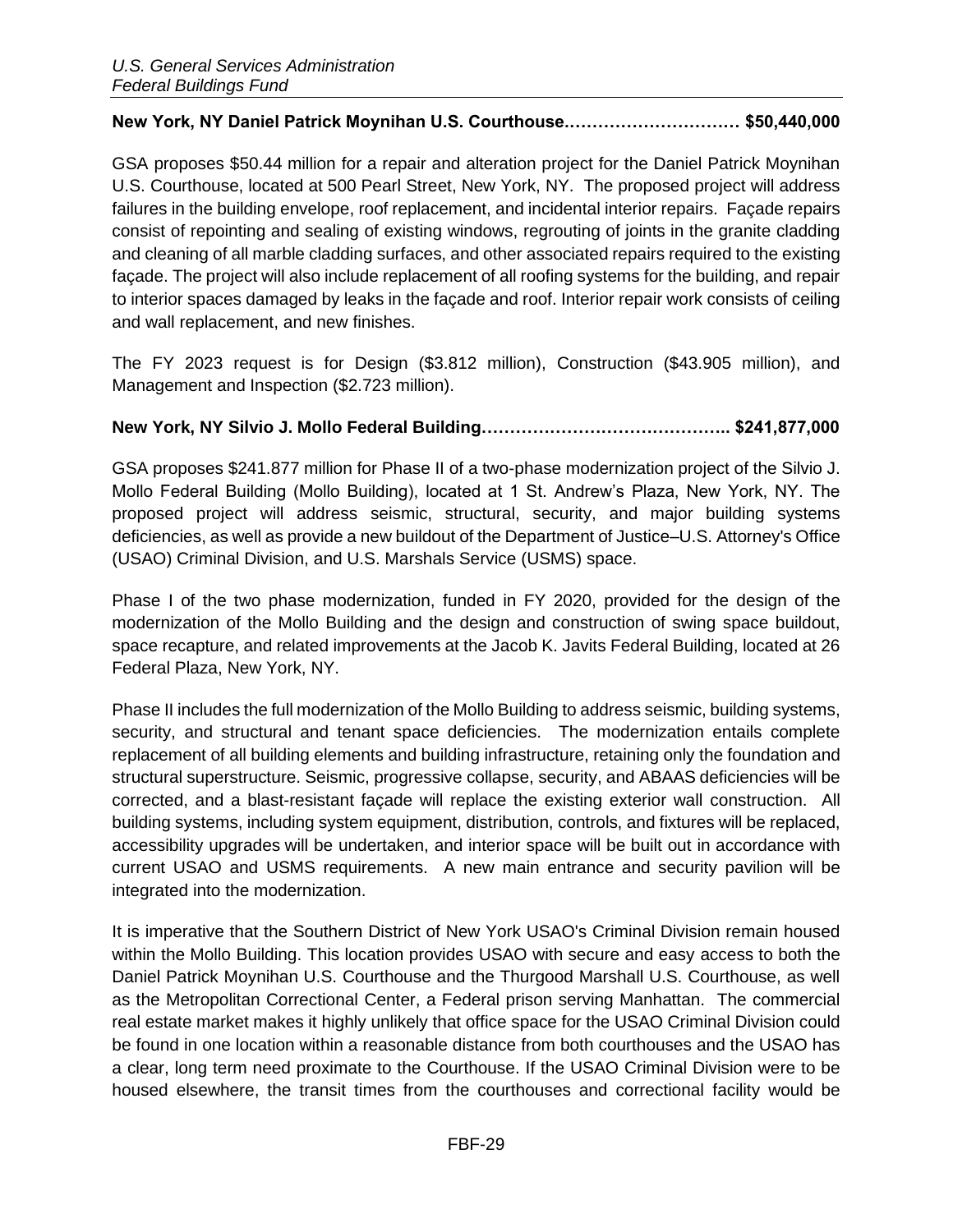longer, and there would be a chance USAO operations would have to be split up among multiple locations, impacting security and operational efficiency and resulting in a significantly higher cost to the taxpayer.

The FY 2023 request is for Phase II Construction (\$227.338 million) and Management and Inspection (\$14.539 million).

**Ohio**

# **Cleveland, OH Carl B. Stokes U.S. Courthouse…………………………………….. \$55,830,000**

GSA proposes \$55.83 million for a repair and alteration project for the Carl B. Stokes U.S. Courthouse to correct the ongoing deterioration of the plaza system, eliminate water infiltration into the building, and allow for the completion of the plaza toward Superior Avenue, which has remained unfinished since construction of the courthouse. The project will also upgrade the building's fire alarm system.

The project proposes to repair the plaza to eliminate water leaks and infiltration into the lower levels of the building and extend the currently incomplete plaza towards Superior Avenue as was envisioned in the original design. Due to a funding shortfall when the building was originally constructed, a portion of the plaza was left unfinished.

Additionally, the project proposes to upgrade the building's fire alarm system that has exceeded its useful life. The main fire alarm control panel will be replaced, and other components will be repaired or replaced throughout the building. Repairs to interior walls and glass dividers impacted by the replacement of fire alarm devices will be undertaken.

The FY 2023 request is for Design (\$5.586 million), Construction (\$45.595 million) and Management and Inspection (\$4.649 million).

# **Oklahoma**

# **Oklahoma, OK William J. Holloway Jr. U.S. Courthouse and U.S. Post Office…\$55,199,000**

GSA proposes \$55.199 million for the construction of the final phase of a two-phase repair and alteration project for the William J. Holloway, Jr. United States Courthouse (Holloway CT) at 200 Northwest Fourth Street, Oklahoma City, OK, and the United States Post Office and Courthouse (PO-CT) at 215 Dean A. McGee Avenue. These two buildings are part of a three-building Federal complex that also includes the Federal Parking Garage. Alterations to the Holloway CT and PO-CT include interior alterations; exterior improvements, such as stone repair and roof and window system replacements; modernization of outdated mechanical, electrical, fire alarm, and plumbing systems; and sitework.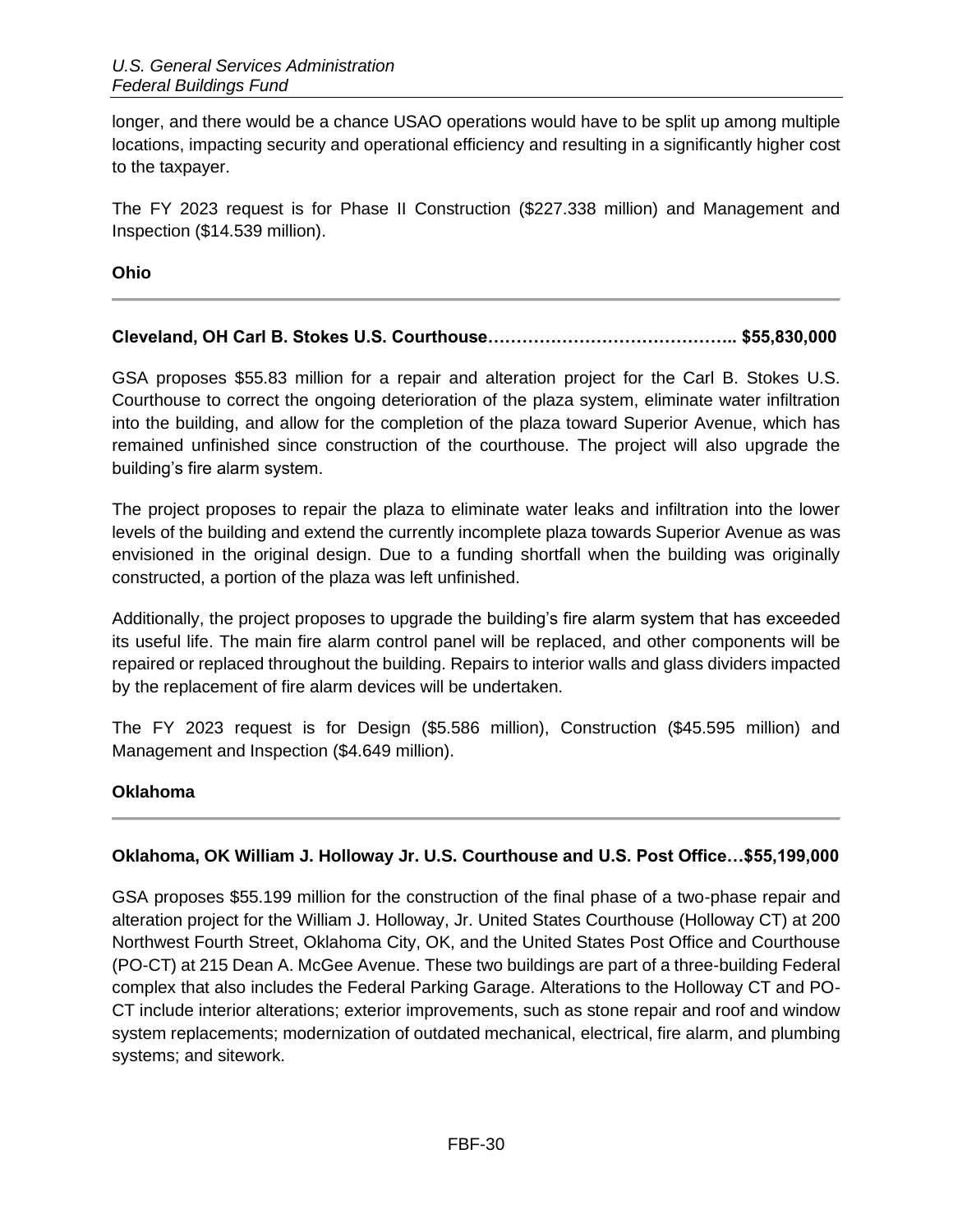The second phase includes the remaining repair and alteration of the PO-CT. Proposed interior construction includes replacement of finishes and fixtures in restrooms and common areas, as well as repair of water damage to interior woodwork and stone. The HVAC system also will be upgraded. Electrical work includes additional lighting and replacement of electrical panels. The mechanical penthouse roof will be replaced and the walls repaired. Fire and life-safety upgrades include seismic modifications and enhancements to the fire sprinkler system. Plumbing fixtures will be replaced in all restrooms and a basement drainage system installed. Site improvements include walkway repair, landscaping upgrades, and the installation of an accessible entry landing and ramp at the main building entry.

The FY 2023 request is for Construction (\$52.072 million) and Management and Inspection (\$3.127 million).

#### **Pennsylvania**

### **Philadelphia, PA James A. Byrne U.S. Courthouse………………………...……… \$83,955,000**

GSA proposes \$83.955 million for a repair and alteration project for the James A. Byrne U.S. Courthouse (Byrne USCH), located at 601 Market Street in Philadelphia, PA. The Byrne USCH supports the operations of the U.S. Court of Appeals for the Third Circuit and the U.S. District Court for the Eastern District of Pennsylvania. The proposed project will upgrade the HVAC system, which includes comprehensive repairs or replacement of obsolete air handling units and degraded ductwork, the installation of enhanced controls and related electrical and life-safety upgrades. Project-related demolition and repairs will be required and abatement of asbestoscontaining materials will be undertaken in mechanical spaces and around ductwork. Electrical and life-safety upgrades resulting from the HVAC component upgrades and distribution network changes will be undertaken, where required. GSA will execute the project while the building remains occupied, therefore, the phasing and project schedule are structured so as not to disrupt tenant missions.

The FY 2023 request is for Design (\$7.349 million), Construction (\$71.028 million), and Management and Inspection (\$5.578 million).

#### **South Carolina**

#### **Greenville, SC C.F. Haynsworth Federal Building and U.S. Courthouse…...….. \$59,850,000**

GSA proposes \$59.850 million for a repair and alteration project for the C.F. Haynsworth Federal Building and U.S. Courthouse located at 300 E. Washington Street, Greenville, SC. Existing tenants will relocate to the newly constructed Carroll A. Campbell, Jr. U.S. Courthouse, the move into the facility is currently underway. The project will modernize and upgrade critical building systems and address deficiencies of the building envelope. Interior alterations will be undertaken to reconfigure the space, accommodate security and circulation requirements at the U.S. Bankruptcy Courthouse, and provide chambers for the U.S. Court of Appeals judges. The project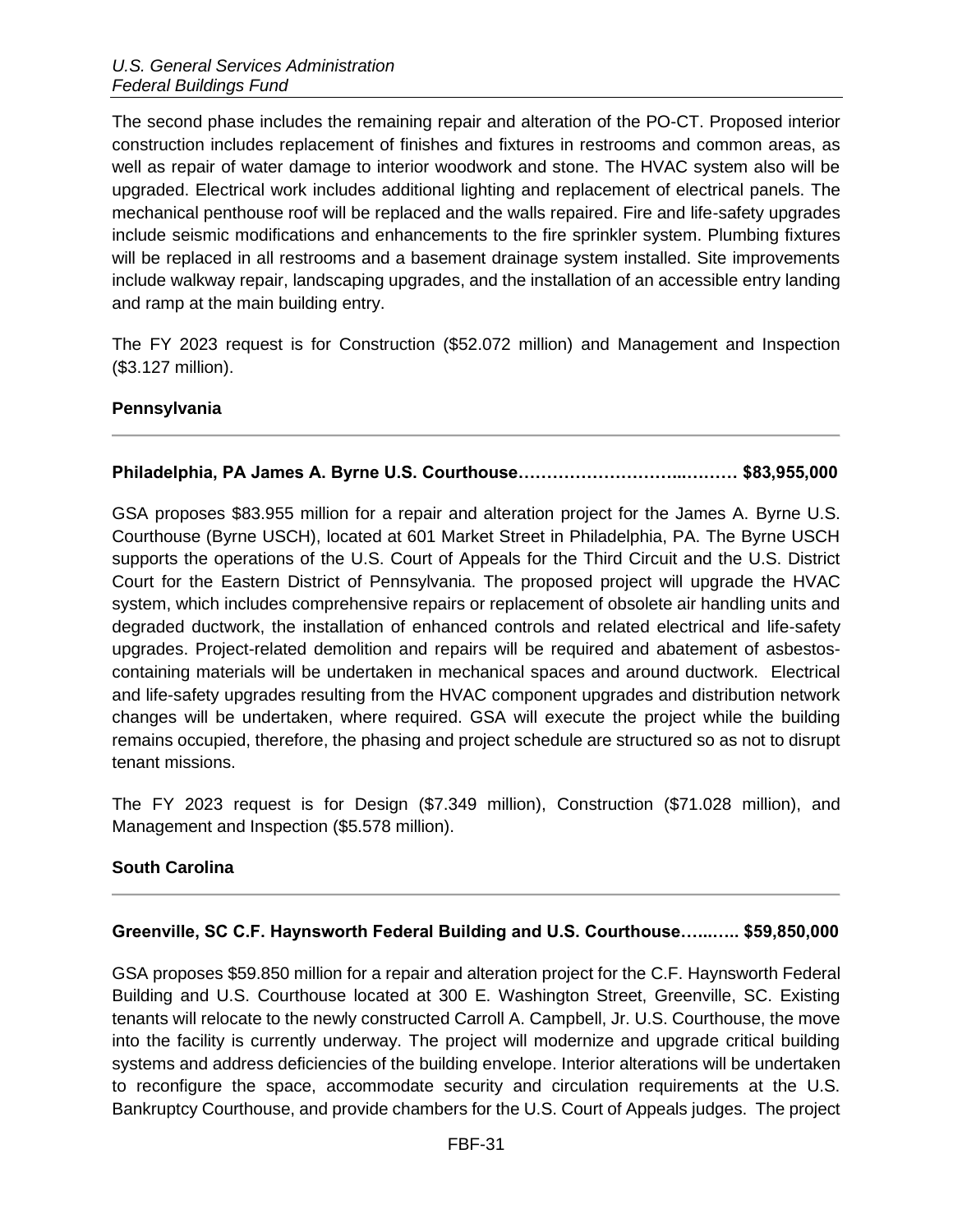will provide continued occupancy in federally owned space for the judiciary and U.S. Department of Justice tenants, and provide a Federal solution for other tenants currently housed in leased space.

The FY 2023 request is for Design (\$5.433 million), Construction (\$51.207 million) and Management and Inspection (\$3.210 million).

#### **Vermont**

### **Saint Albans, VT Federal Building, U.S. Post Office and U.S. Custom House… \$17,978,000**

GSA proposes \$17.978 million for a repair and alteration project for the Federal Building, U.S. Post Office, and Custom House (FB-PO-CU) located at 50 S. Main Street, Saint Albans, VT to address the building's deteriorating envelope, roof, windows, HVAC system, and portions of the interior damaged by water infiltration.

The project includes exterior work to the 1967 portion of the building, including repairs and replacement of the exterior envelope system, installation of new windows, frames, and hardware to match the original building with blast resistance, and replacement of the roof. Modernization of the HVAC system includes replacement of the chillers and repairs and upgrades to the heating system and the building automation system. Electrical improvements include upgrades to lighting, the photovoltaic system, and electrical service for the HVAC, and upsizing of the building's generator. Incidental interior alterations will also be undertaken. The project will also provide temporary trailer(s) for swing space and repair of the parking lots, stairs, and some interior finishes.

The FY 2023 request is for Design (\$1.559 million), Construction (\$15.380 million) and Management and Inspection (\$1.039 million).

#### **Washington**

#### **Seattle, WA Henry M. Jackson Federal Building……………………..…………….. \$33,720,000**

GSA proposes \$33.720 million for a repair and alteration project for the Henry M. Jackson Federal Building located at 915 2nd Avenue in Seattle, WA. The proposed project will repair and upgrade the plaza and building interface waterproofing system and replace the outdated fire alarm system and fire pumps.

The proposed project includes upgrades of the plaza and building waterproofing system and upgrade of the existing plaza by removing the existing waterproofing system, repairing and sealing the underlying substrate, and applying a new waterproofing system. Existing historical and public art elements located throughout the plaza will be removed, restored, repaired, and then reinstalled. Spot abatement of hazardous materials including asbestos-containing material (ACM) will be performed during the removal of the plaza's existing planter boxes. Sitework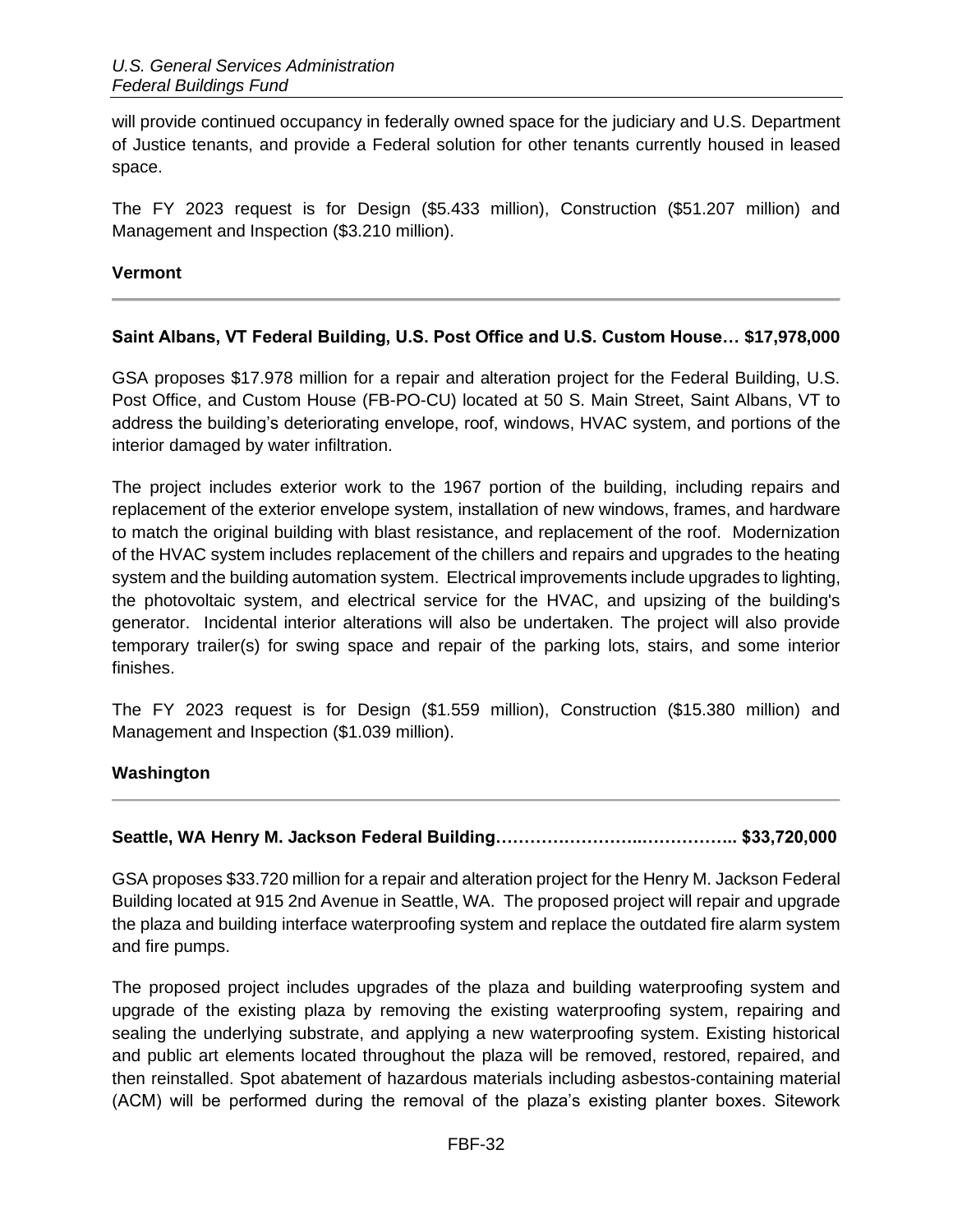plumbing upgrades include ground irrigation-related items and site and tree well drainage will be repaired to provide enhanced drainage functionality, thereby reducing the potential for future water intrusion into the building. New trees and other plantings will be installed. Sitework electrical upgrades include the replacement of exterior plaza lighting fixtures and wiring and temporary additional exterior lighting during construction.

The proposed project also includes upgrades to the fire alarm system and fire pumps to address deficiencies in the existing systems and meet current code. Spot abatement of hazardous materials, including ACM, will be performed during the removal and installation of the old and new fire alarm system. Related interior alterations, including interior repairing, patching, and painting, to bring the building back to its original state. Electrical upgrades associated with the fire pumps will also be undertaken.

The FY 2023 request is for Design (\$2.780 million), Construction (\$28.527 million) and Management and Inspection (\$2.413 million).

# **Seattle, WA Nakamura Federal Building………….…………………….…..………... \$52,229,000**

GSA proposes \$52.229 million for a repair and alteration project for the William K. Nakamura U.S. Courthouse located at 1010 5<sup>th</sup> Avenue, Seattle, WA. The proposed project will repair exterior deficiencies and restore the historic exterior wall system. Repairs are necessary to stop material degradation and water intrusion into the building and ensure that pedestrians and building occupants are not put at risk.

The project proposes the complete removal of the existing terra cotta exterior wall system, including the parapets, mortar bed, and anchorage back to the concrete substrate, and installation of a new terra cotta rainscreen system to stop material degradation and water intrusion into the building. The new assembly will include a fluid-applied air and weather barrier, rigid thermal insulation, and terra cotta rainscreen system with sanded silicone sealant joints. The proposed project also includes lawn and site restoration for contractors' material laydown and equipment storage, along with replacement of the aging building up-lighting system.

The FY 2023 request is for Design (\$4.323 million), Construction (\$45.322 million) and Management and Inspection (\$2.584 million).

### **Special Emphasis Program Nationwide**

# **Judiciary Capital Security Program…………………………………………………… \$20,000,000**

GSA proposes \$20 million to improve physical security in buildings occupied by the Federal judiciary and USMS. These projects are in lieu of constructing new facilities, thereby providing cost savings and expedited delivery. These projects will vary in size, location, and delivery method, and are designed to improve the separation of circulation for the public, judges, and prisoners. Funding provided for the security improvement projects will address elements such as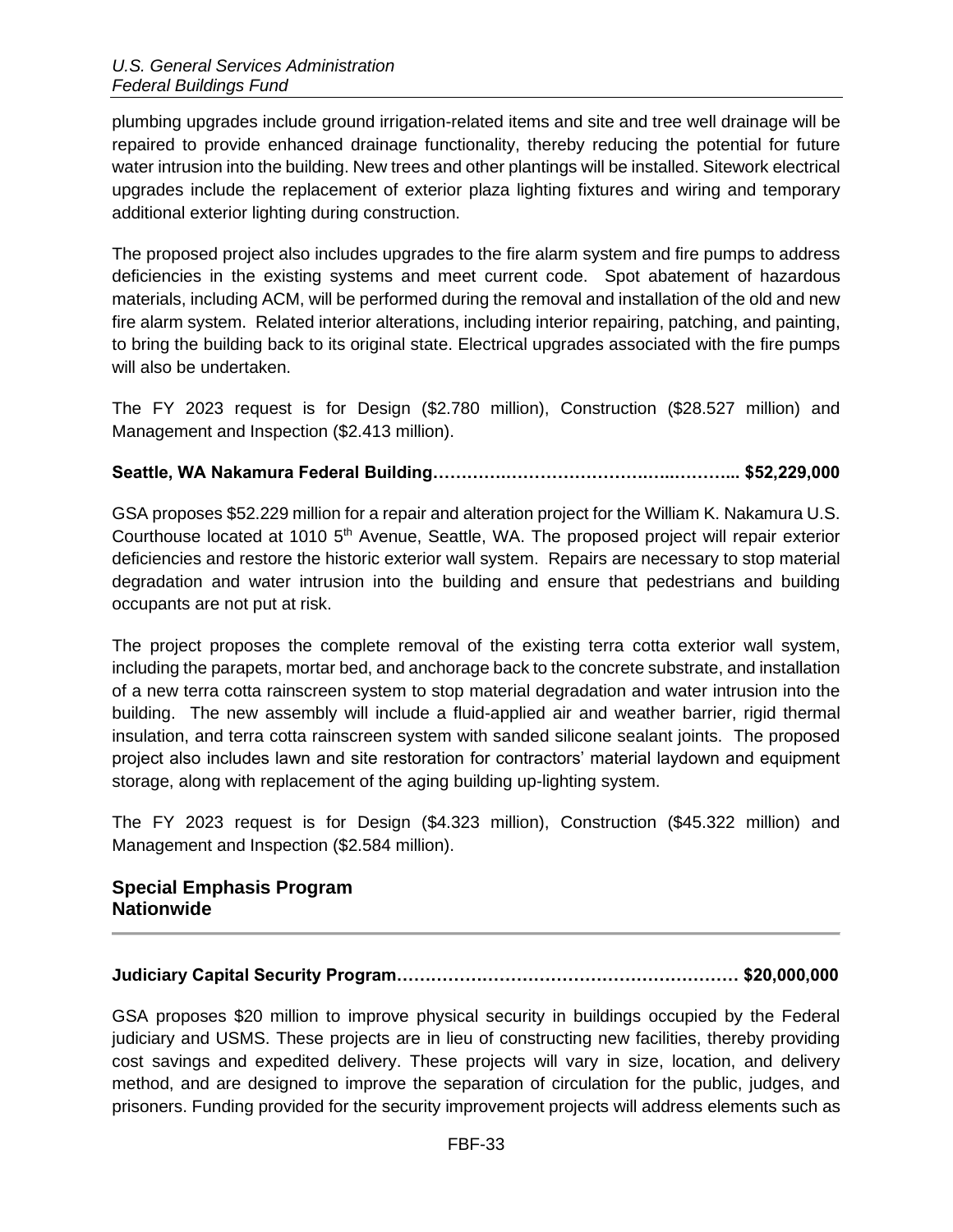adding doors, reconfiguring, or adding corridors, reconfiguring or adding elevators and sallyports, and constructing physical or visual barriers.

Since FY 2012, GSA has received \$128,922,000 in support of this program. These funds were allocated to 15 projects.

# **Fire Protection and Life Safety Program……………………………………………... \$30,000,000**

GSA proposes \$30 million to upgrade, replace, and improve fire protection systems and life-safety features in buildings under the jurisdiction, custody, and control of the GSA during FY 2023.

As part of its fire protection and life-safety efforts, GSA currently is identifying projects in Federal buildings throughout the country through surveys and studies. These projects will vary in size, location, and delivery method. Typical projects include:

- Replacing antiquated fire alarm and detection systems that are in need of repair or for which parts are no longer available.
- Installing emergency voice communication systems to facilitate occupant notification and evacuation in Federal buildings during an emergency.
- Installing or expanding, as necessary, fire sprinkler systems to provide a reasonable degree of protection for life and property from fire in Federal buildings.
- Constructing additional exit stairs or enclosing existing exit stairs to facilitate the safe and timely evacuation of building occupants in the event of an emergency.

Since FY 2010, GSA has received \$173,224,000 in total funding for this program. The funds supported 106 projects in 98 federally owned buildings.

# **Seismic Mitigation Program……………………………………..………………...…… \$10,000,000**

GSA proposes \$10 million to install, upgrade, and improve seismic performance in buildings under the jurisdiction, custody, and control of the GSA.

GSA has initiated a program to identify nonstructural seismic hazards, and initiated correction and risk reduction projects associated with those hazards. According to the Department of Homeland Security, Federal Emergency Management Agency, most of the damage caused by several recent U.S. earthquakes was the result of nonstructural failures and falling nonstructural building components are responsible for the majority of injuries. Completion of projects funded through this program will reduce the risk from seismic events in buildings in the GSA portfolio.

Typical projects include: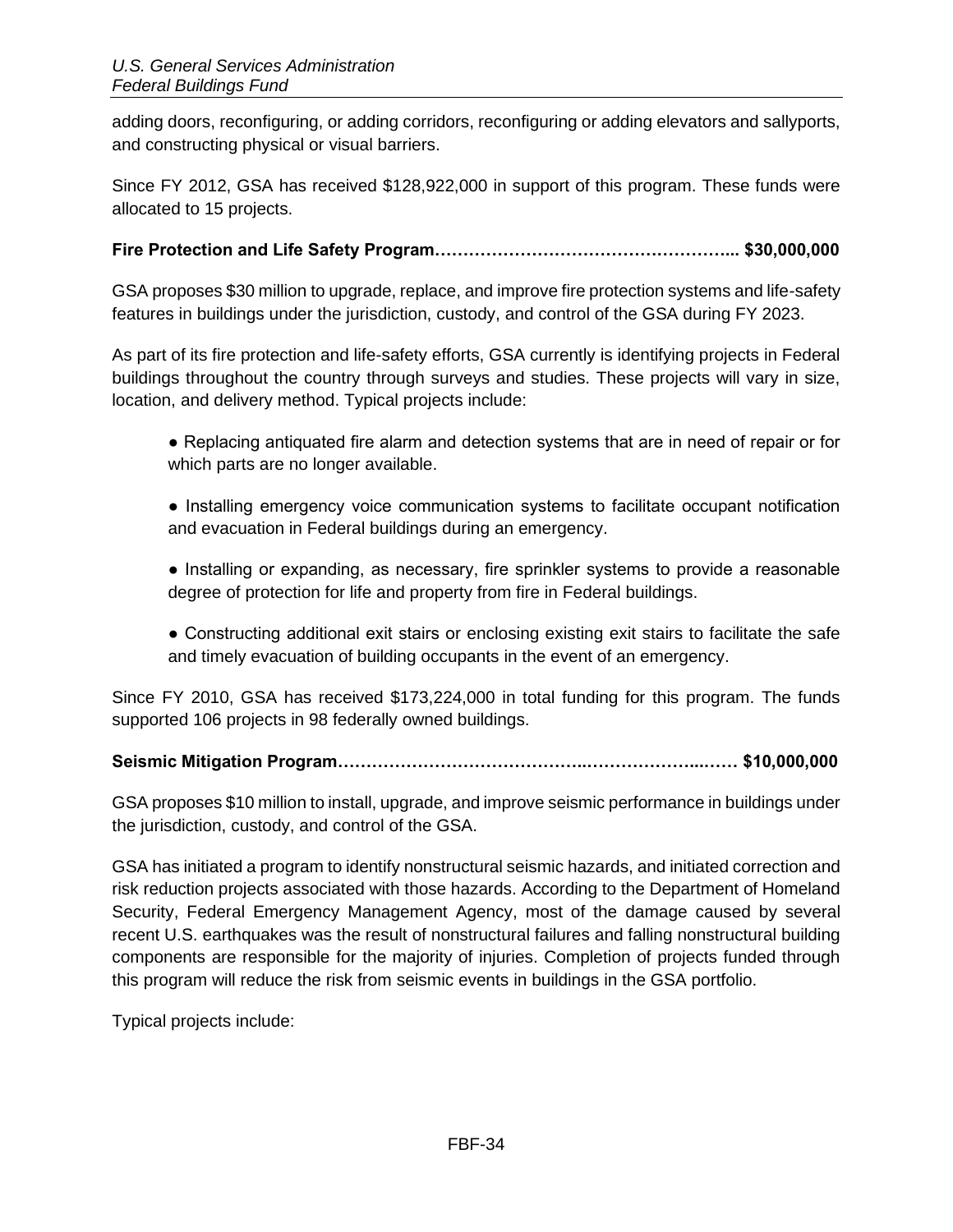- Installing or upgrading seismic bracing on fire suppression piping, water lines, gas lines, and steam lines to reduce fire risk and reduce risk from falling hazards to the building occupants;
- Installing seismic bracing on partitions with large height-to-thickness ratios, terra cotta, or unbraced stairwell conditions, including revisions to stairs to allow for relative floor movement during seismic events;
- Installing seismic bracing and snubbers, as required, to mechanical and electrical equipment to reduce instability, fire risk, and post-event downtime;
- Installing seismic bracing on and above suspended ceilings to prevent ceilings, fixtures, equipment, and piping from falling;
- Bracing parapet walls and other facade elements to reduce falling hazards at the exterior of buildings and at building exits;
- Strengthening diaphragm and connections to lateral load resisting elements;
- Strengthening critical structural members and connections; and
- Anchoring features and installing seismic bracing on furniture, fixtures, and equipment to mitigate injury risk.

Since FY 2018, GSA has received \$8,696,000 (via GSA's Major Repairs and Alteration Spend Plan process) in support of this program. These funds supported six projects in six GSA-controlled buildings.

# **Energy and Water Retrofit and Conservation Measures Program………………. \$15,000,000**

GSA proposes \$15 million to invest in projects that directly result in reduced energy usage, reduced water usage, utility cost savings, and reduced pollution and emissions in Governmentowned buildings beginning in FY 2023.

GSA's Energy and Water Retrofit and Conservation Measures Program is designed to reduce onsite energy and water consumption through building alteration projects or retrofits of existing buildings systems. Completing these projects is an important part of GSA's approach to complying with requirements in the Energy Act of 2020 (EA2020) and Executive Order 14057: Catalyzing Clean Energy Industries and Jobs Through Federal Sustainability.

Projects will reflect GSA and Administration priorities including reducing costs; advancing clean and innovative technologies; and reducing pollutants and emissions from building operations. Furthermore, this investment may generate rebates and incentives from utility companies and grid operators.

In addition to meeting the stated priorities, the decision criteria for proposed projects will be evaluated economically using life-cycle cost methodologies to ensure they will generate a positive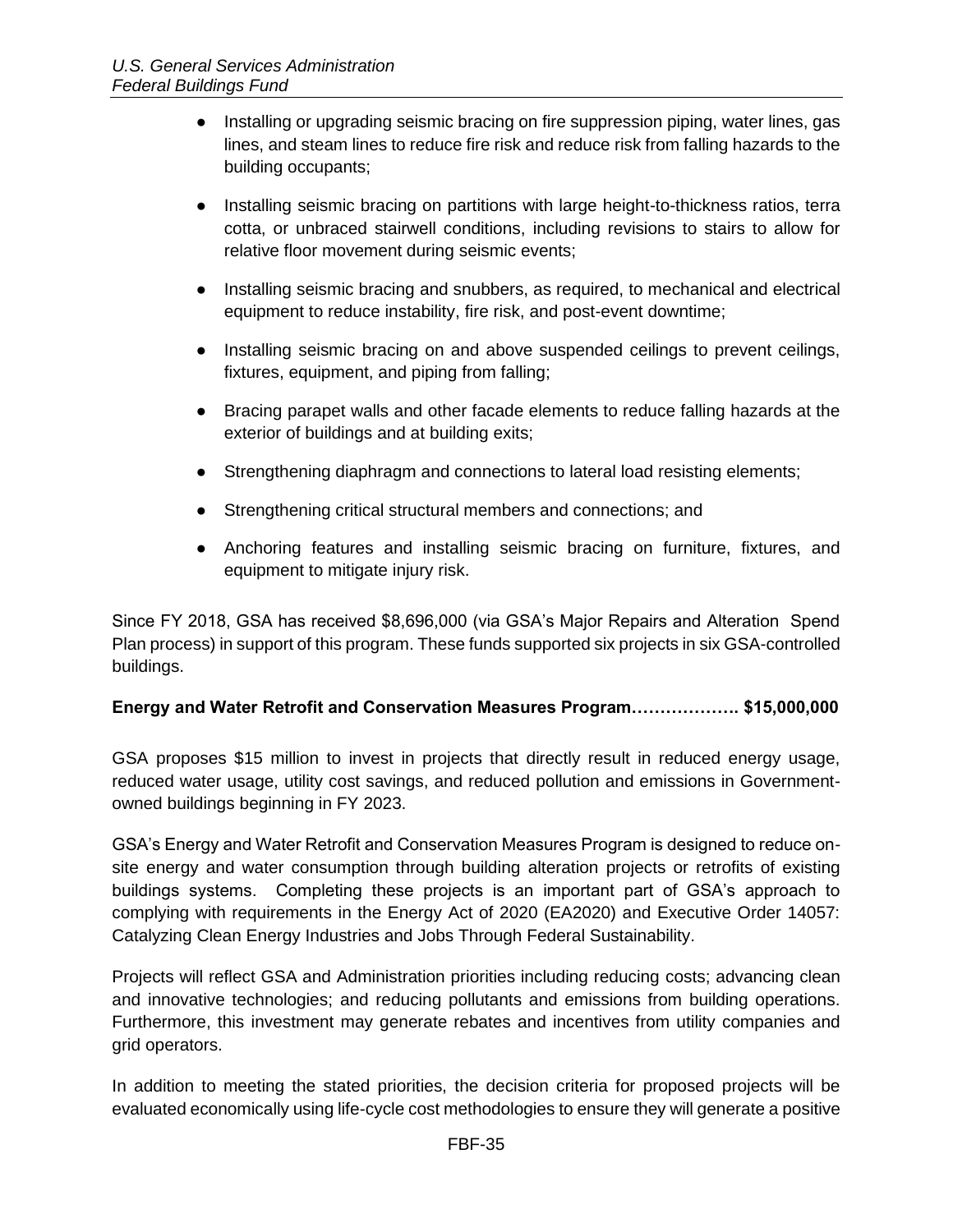return-on-investment within the expected lifetime of the equipment in addition to meeting the stated priorities. In addition, other qualitative criteria may be applied to projects that have ancillary benefits. For example, a project that improves energy resiliency at a mission-critical facility.

Typical projects include, but are not limited to, the following:

- Upgrade HVAC systems with new, high efficiency systems;
- Replace existing lighting and lighting controls including associated wiring;
- Install and upgrade building automation systems (BAS) and energy management control systems (EMCS);
- Design and install and connect renewable energy systems including solar photovoltaics, solar water heating, and wind power;
- Design and install advanced geothermal heat pumps to replace conventional heating and cooling equipment;
- Install or repair energy and water metering systems, diagnostic sensors, and equipment;
- Replace electrical motors with multi-speed or variable-speed motors;
- Install battery backup systems with load shedding and grid stabilization functions;
- Insulate roofs, walls, pipes, HVAC ducts; and mechanical equipment;
- Install multi-pane windows, and seal and repair existing windows;
- Upgrade plumbing systems with high efficiency toilets and sinks; and
- Install high efficiency irrigation and watering systems, and provide for native landscaping and natural habitat restoration.

# **Climate and Resilience Program………………………………………………………. \$60,000,000**

GSA proposes \$60 million to advance climate adaptation and resilience risk assessments and mitigation strategies to safeguard property under GSA's jurisdiction, custody and control. As part of this effort, GSA will undertake forward-looking climate information and climate adaptation analyses and projects to manage vulnerabilities and risks created by changes in climate weather patterns.

Program funds will be used to conduct formal agency-wide vulnerability assessments to align with the climate science from the latest National Climate Assessment and to fortify agency risk management efforts. Program funds will also be used to execute identified, highest priority projects. The following items would be included:

- Development of a portfolio-wide Vertical Data and Information profile to determine flood vulnerabilities for buildings (or other horizontal assets), estimated flood mitigation project costs, and time frames for project execution.
- Modernization of agency internal guidance, systems, and tools to assist GSA with implementation.
- Tailored training for agency professionals.
- Map within GSA's Geographic Information System all assets that have climate profiles developed and characteristics of each site.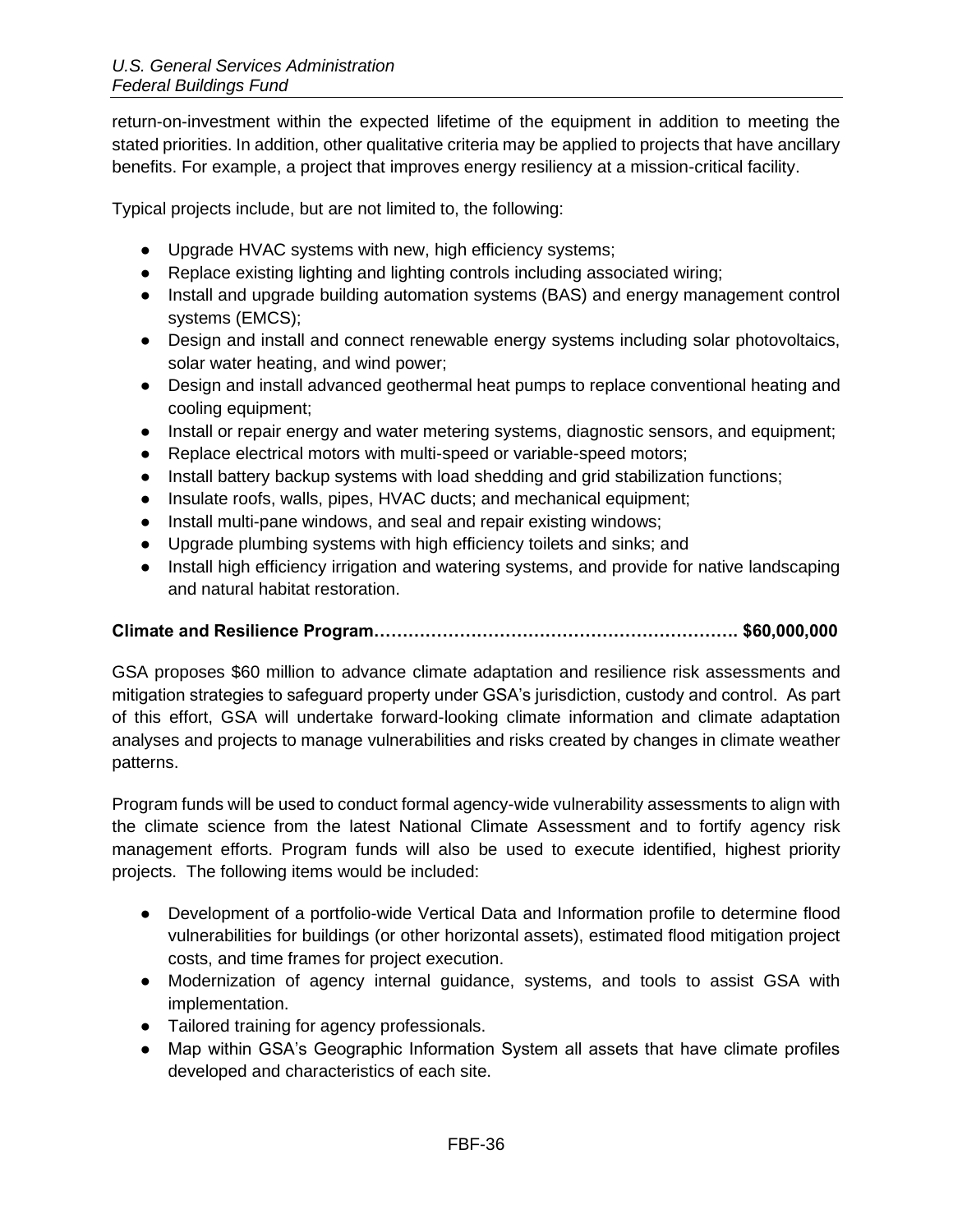- Integrate statistical downscaling for Puerto Rico, Hawaii, and Alaska into new and existing asset risk assessment processes.
- Execute capital projects developed using the data, mapping, and processes identified and developed above for the highest priority assets.

# **Consolidation Activities Program……………..………………………………………. \$30,000,000**

GSA proposes \$30 million for the reconfiguration and renovation of space within federally owned and leased buildings during FY 2023 to support GSA's ongoing consolidation efforts to improve space utilization, optimize inventory, decrease reliance on leased space, and reduce the Government's environmental footprint.

As part of its ongoing effort to improve space utilization, optimize inventory, decrease reliance on leased space, and reduce the Government's environmental footprint, GSA is identifying consolidation opportunities within its inventory of real property assets. These opportunities are presented through surveys and studies, partnering with customer agencies and agency initiatives. Projects will vary in size by location and agency mission and operations; however, no single project will exceed \$20 million in GSA costs. Funds will support consolidation of customer agencies and will not be available for GSA internal consolidations. Preference will be given to projects that result in an office utilization rate of 130 usable square feet per person or less and a total project payback period of 10 years or less.

Typical projects include the following:

- Reconfiguration and alteration of existing Federal space to accommodate incoming agency relocation/consolidation (which may include reconfigurations of existing occupied Federal tenant space);
- Right sizing the Federal footprint including restacking and consolidations to account for anticipated remote and hybrid work arrangements; and
- Incidental alterations and system upgrades, such as fire sprinklers or heating, ventilation, and air conditioning, needed as part of relocation and consolidation.

Since the inception of the Consolidation Activities program in FY 2014, GSA has received \$322,353,000 in support of the program and, through FY 2021, has funded 87 projects. When complete, these 87 projects will result in more than a 1.8 million usable square foot space reduction, thereby reducing agency rental payments to GSA by \$76 million annually and generating more than \$163,000,000 in annual Government lease cost avoidance. These projects will more than recover the initial capital investment after just two years of project completion and will continue to accrue additional savings over the life of these assets.

# **Minor (Basic) Repairs and Alterations Nationwide Basic Repairs and Alterations Program…………………………………………….. \$398,797,000**

The FY 2023 repairs and alterations program request included \$398.797 million for Basic Repairs and Alterations and is dedicated to ensuring that the existing infrastructure receives the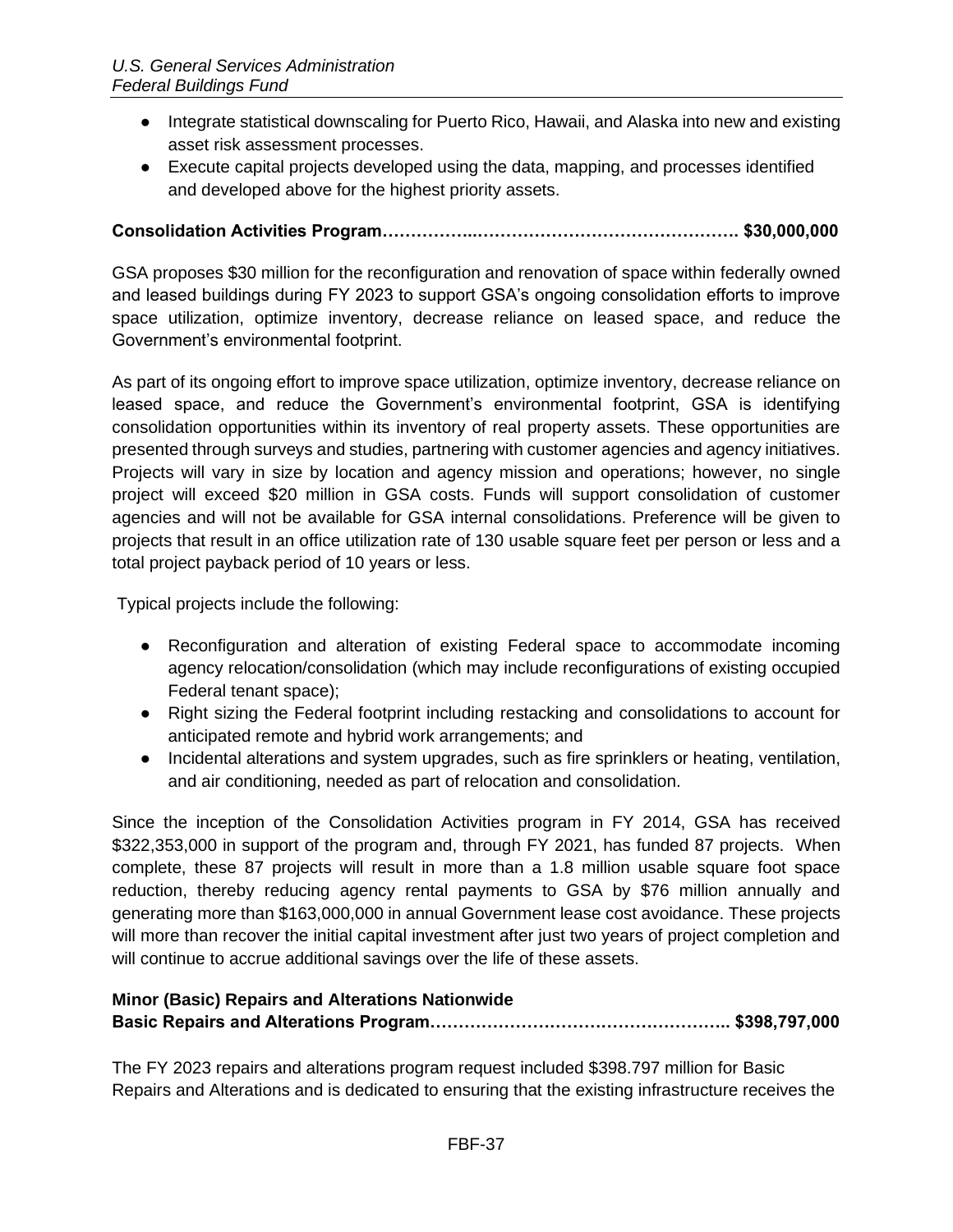investment necessary to support customer agencies at the lowest possible cost to the taxpayers. Projects executed in this account are executed below the current prospectus threshold of \$3.375 million or are for recurring repairs costing both above and below the prospectus threshold.

The majority of obligations address below prospectus-level serviceability work items to maintain a facility's suitability to its original intended function. These are repairs to prevent deterioration and damage to buildings, their support systems, and operating equipment. The balance of funds received address space alterations, health and safety, physical security and special programs.

Postponing repairs and system upgrades leads to higher operating and maintenance costs and subsequent increased repair or replacement costs.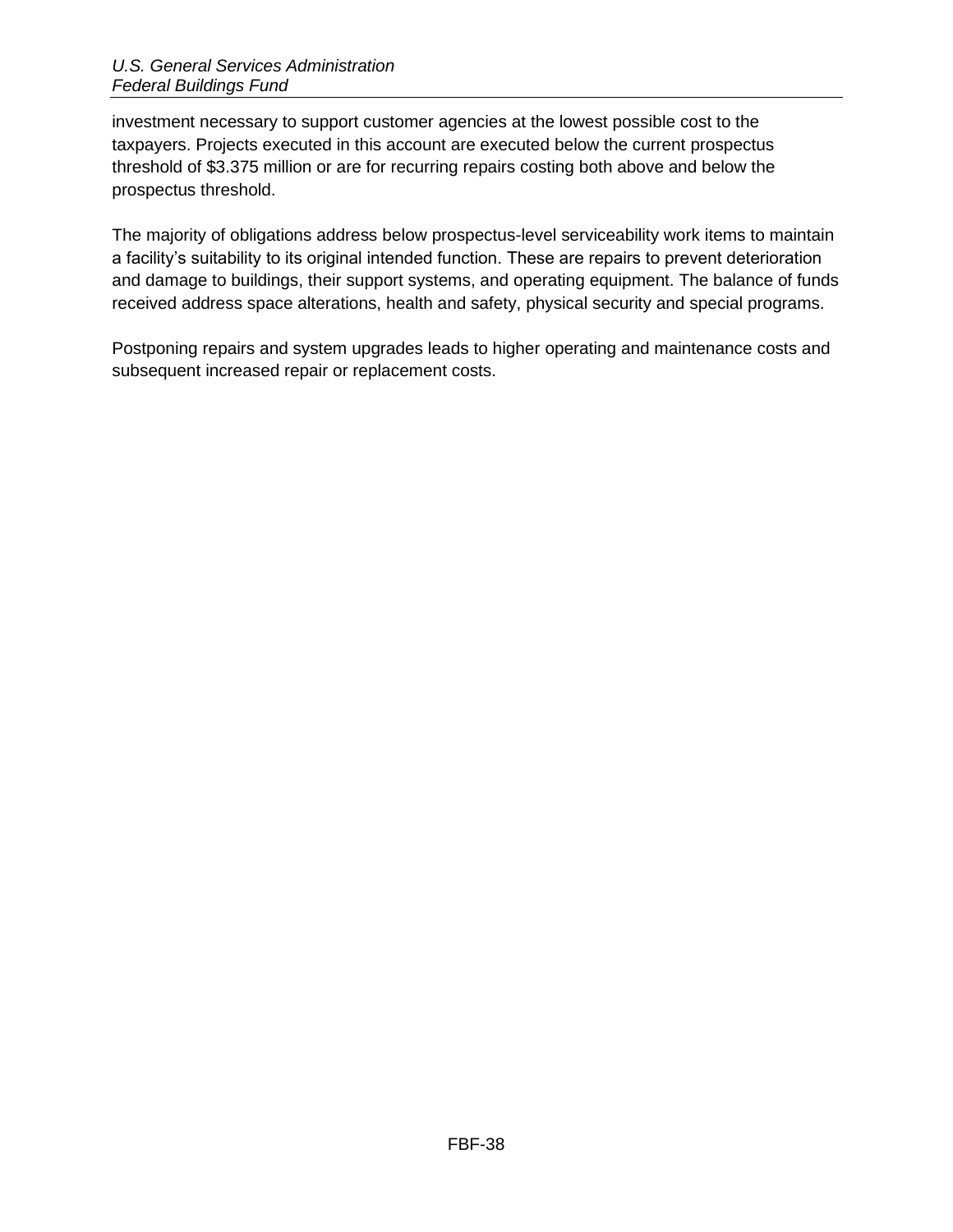### <span id="page-38-0"></span>**Installment Acquisition Payments**

(Dollars in Thousands)

| FY 2020<br>Enacted | FY 2022<br>Annualized CR   Request | FY 2023  |
|--------------------|------------------------------------|----------|
| \$0                | \$0                                | \$69,024 |

# <span id="page-38-1"></span>**Program Description**

This activity provides for payments owed to the proposed Federal Capital Revolving Fund (FCRF). In accordance with the proposed FY 2022 FCRF appropriations language and program guidelines, the purchasing agency shall budget for the first repayment to the FCRF prior to receiving the transfer of funds. The purchasing agency shall pay back 1/15 of the total transfer annually until the funds are repaid.

# <span id="page-38-2"></span>**Program Strategy**

The President's FY 2023 Budget Request proposes the capitalization of the FCRF with a \$5 billion mandatory appropriation and will provide opportunities for civilian Federal agencies to fund the largest Federal real property projects, such as construction, renovation and purchase, in one appropriation, capturing economies of scale and greater certainty in schedule and funding. Annual discretionary repayments by purchasing agencies would replenish the FCRF and would be available until expended to fund additional capital projects. Total annual capital purchases would be limited to the lower of \$2.5 billion or the balance in the FCRF, including annual repayments.

The establishment of the FCRF will: (1) fund large-dollar, federally owned, civilian real property capital projects that house Federal civilian employees; and (2) provide specific budget enforcement rules for the FCRF that would allow it to function, in effect, like State and local government capital investment budgets. This proposal incorporates principles that are central to the success of capital budgeting at the State and local levels—a limit on total funding for capital investment, annual decisions on the allocation of funding for capital projects, and spreading the acquisition cost in the discretionary operating budgets of agencies that purchase the assets.

GSA's FY 2022 budget request proposed two inaugural FCRF projects at the Jacob Javits Federal Building in New York, NY, and the Kefauver Complex in Nashville, TN, for full project funding through the FCRF at a total upfront cost of \$1.035 billion. The FY 2023 budget requests \$69M to pay the 1st of 15 installment payments.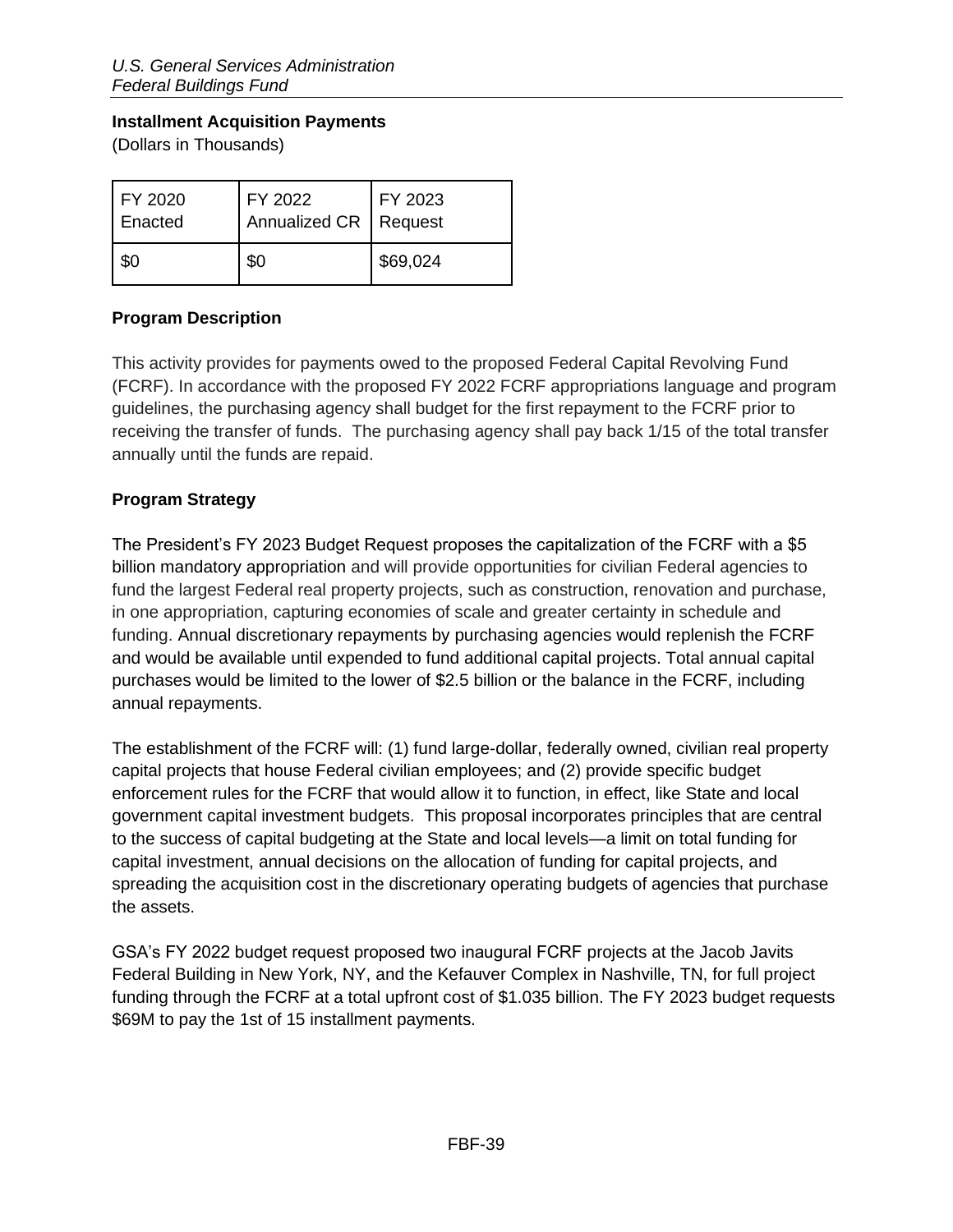#### <span id="page-39-0"></span>**Installment Acquisition Payments, Summary of Request**

(Dollars in Thousands)

|                                                    |               |   | <b>FY 2024 thru</b> |    |               |
|----------------------------------------------------|---------------|---|---------------------|----|---------------|
|                                                    | FY 2023       |   | FY 2037             |    | Total         |
| Mandatory:                                         |               |   |                     |    |               |
| Collection of Transfer from Federal                |               |   |                     |    |               |
| Capital Revolving Fund                             | \$(1,035,353) |   |                     |    | \$(1,035,353) |
| <b>Total Estimated Project Cost</b>                | \$1,035,353   |   |                     |    | \$1,035,353   |
| Discretionary:                                     |               |   |                     |    |               |
| Jacob Javits Federal Building New York, NY         | \$<br>49.024  | S | 686.329             | S  | 735,353       |
| Kefauver Complex Nashville, TN                     | \$<br>20,000  | S | 280,000             | S  | 300,000       |
| Total Repayments to Federal Capital Revolving Fund | \$<br>69.024  | S | 966,329             | S. | 1.035.353     |

### <span id="page-39-1"></span>**Installment Acquisition Payments, Project Descriptions**

**New York** 

# **New York, NY Jacob K. Javits Federal Building………………………………….\$735,353,000 transfer with annual repayments of \$49,024,000**

GSA proposes \$735.353 million for a repair and alteration project to undertake system upgrades and restack DHS at the Jacob K. Javits Federal Building located at 26 Federal Plaza, New York City, NY. GSA is requesting a purchase transfer from the FCRF for the full cost of this project. In accordance with the requirements of the FCRF, GSA is requesting NOA for the first repayment owed to the FCRF of \$49.024 million.

The proposed project will focus on fire protection, life-safety, and immediate critical building system infrastructure needs. Additionally, the project will restack 160,000 USF of DHS-USCIS and 200,000 USF of DHS-ICE across 8 floors. DHS-USCIS is planning to relocate mission functions to Queens and Brooklyn to better support their mission. This proposed DHS-USCIS move out of Javits is not part of this project. However, these moves allow this project to restack the remaining DHS offices and provide swing space to undertake the air handler unit scope of this proposed project. Upon completion of the project, GSA expects the building to be nearly fully occupied. The infrastructure scope of this project includes the replacement of central air handling units, HVAC hydronic piping replacement, a new rooftop emergency generator, passenger and service elevator upgrades, bringing IT backbone cabling into compliance, fire alarm backbone upgrade, fire protection water supply infrastructure upgrades, active fire protection systems upgrade, new fireproofing, progressive collapse mitigation, exterior envelope repairs, replacement of closed loop cooling towers, and all necessary associated hazardous materials abatement. Tenant spaces and respective systems that have been recently renovated and upgraded will not be altered under this project.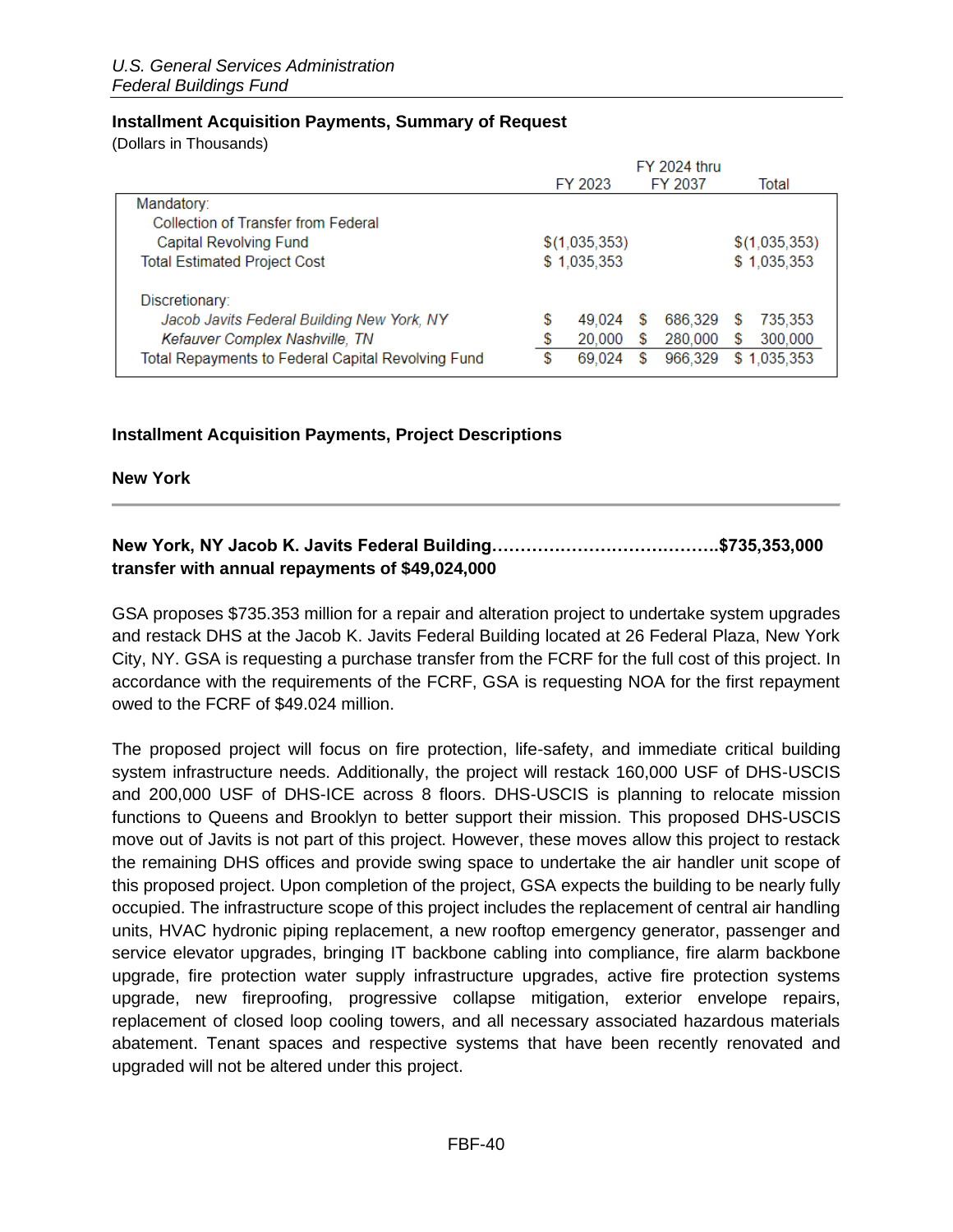Life-safety issues and deteriorating building systems need to be addressed on an urgent basis. Continuing maintenance of equipment that has reached the end of its useful life is expensive, burdensome on other programs, and potentially runs the risk of building closure if equipment were to fail. This building acts as the main Federal Government hub in New York City. GSA has been renovating floors within the building to provide new office space for occupants in recent years. This scope is necessary to allow the building to continue to function, and provide a safe work environment for all tenants in both older office fit-outs and newly built spaces. With tenant consolidation projects, GSA expects to increase FTEs in the building, which need more efficient and functional building systems to provide the optimal customer experience.

The FY 2022 request is for Design (\$54.323 million), Construction (\$644.465 million) and Management and Inspection (\$36.565 million).

### **Tennessee**

# **Nashville, TN Estes Kefauver Federal Building and Annex………………………\$300,000,000 transfer with annual repayments of \$20,000,000**

GSA proposes \$300 million for a repair and alteration and consolidation project for the Estes Kefauver Federal Building and Annex (Kefauver Complex), located at 801 Broad Street in Nashville, TN. GSA is requesting a purchase transfer from the FCRF for the full cost of this project. In accordance with the requirements of the FCRF, GSA is requesting NOA for the first repayment owed to the FCRF of \$20 million.

The proposed project will replace and upgrade aged building systems, infrastructure, technology and code compliance needs. Additionally, the project will enable the backfill of approximately 93,000 USF of vacant space created by the new courthouse being constructed in Nashville.

The New Nashville Courthouse is expected to be completed and occupied in October 2021 and the space vacated by the U.S. District Court will be backfilled with Federal agencies currently in leased space. The U.S. Bankruptcy Court and the U.S. Court of Appeals are also currently housed in leased space and have been identified to backfill the Kefauver Complex, utilizing the vacated pre-existing court space. Additionally, the Veterans Benefits Administration currently has space in the Kefauver Complex and has requested additional space in an effort to consolidate services that they currently have in leases within the Nashville metropolitan area.

This repair and alterations project will provide long term use of the Kefauver Complex, improve energy consumption, reduce vacancy in the buildings, modernize the buildings, retain the elements that make the complex a historically-significant piece of architecture, meet the future workplace needs of Federal tenants, and comply with GSA facility quality/performance standards and objectives.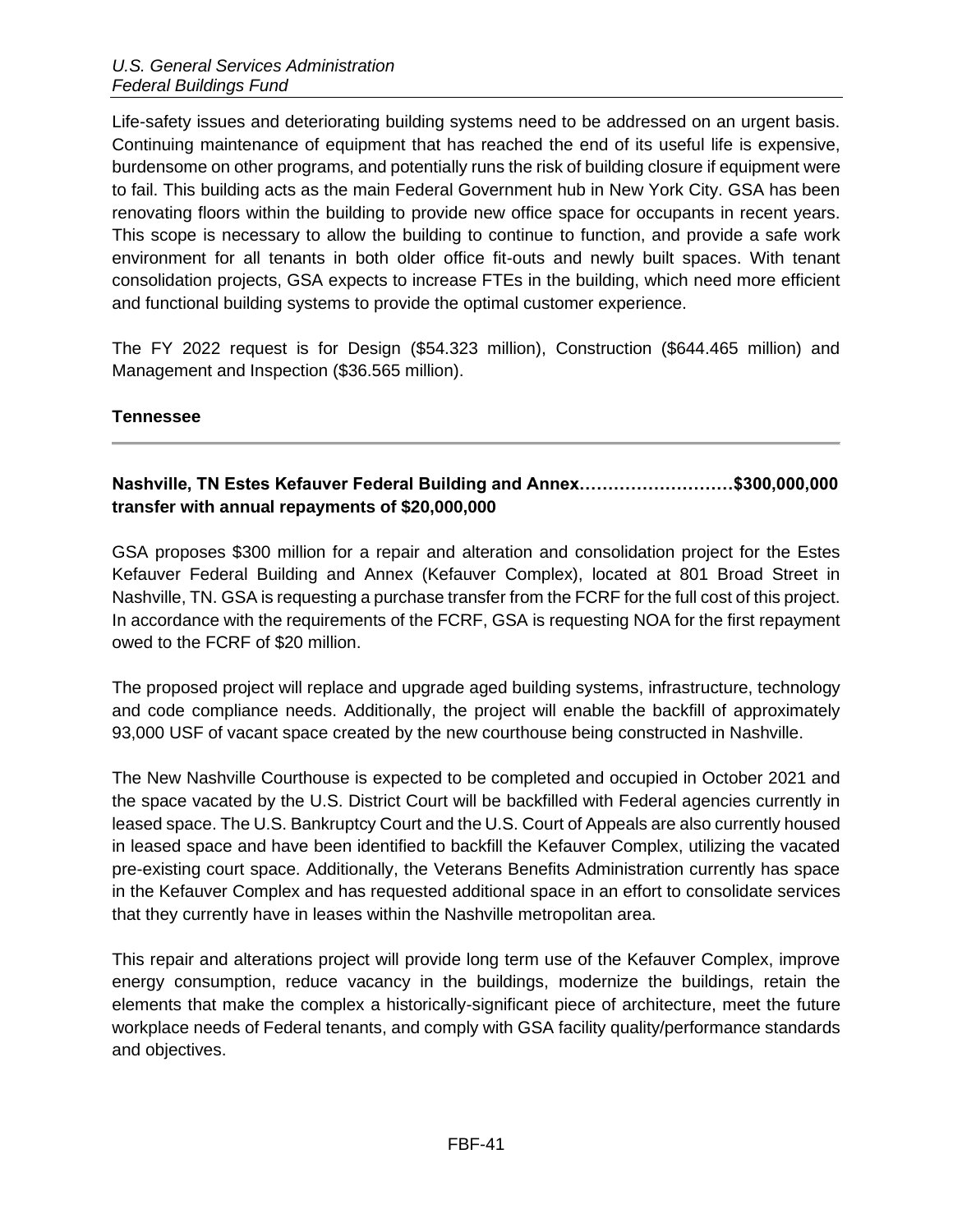### <span id="page-41-0"></span>**Rental of Space**

(Dollars in Thousands)

| FY 2021<br>Enacted | FY 2022<br>Annualized CR   Request | FY 2023     |
|--------------------|------------------------------------|-------------|
| \$5,725,464        | \$5,725,464                        | \$5,645,680 |

Note: Figures do not include indefinite authority for leased space.

### <span id="page-41-1"></span>**Program Description**

This activity provides for the leasing of privately-owned buildings when federally owned space is not available. This includes space controlled by other Federal agencies, including U.S. Postal Service facilities. GSA provided 176 million square feet of leased space in FY 2021, and expects to provide 171 million square feet in FY 2022 and 170 million square feet in FY 2023. (Note: This NOA request does not include any space funded by GSA's Indefinite Lease Authority).

In FY 2023, \$5.6 billion is required for the Rental of Space program. This amount funds annual rent for current leases, real estate taxes and other one-time payments, and rent increases associated with replacement leases and expansion space.

The FY 2023 Rental of Space request consists of the following requirements:

- \$5,592 million for annual rent for leases already in GSA's inventory;
- \$122 million for real estate taxes and one-time payments, such as claims and buyouts partly offset by free rent and broker commission credits, and COVID related cleaning costs for confirmed or suspected cases;
- \$(116) million in cancellations which represents the amount of space leaving the inventory;
- \$37 million for rent increases, typically associated with replacement leases, operating cost escalations, and step rents;
- \$10 million for temporary expansion space, the amount of space entering the inventory for temporary leases in support of major repair and alteration projects and relocations due to forced moves or health and safety conditions; and

The FY 2023 request represents a 1.4% decrease for Rental of Space requirements from the FY22 annualized CR. This is partly due to the non-recurrence of \$63 million of COVID-19 disinfection and cleaning services included in the FY 2022 Request, and an overall decrease of over 1 million rentable square feet from the FY 2022 requirements. The decrease is netted with cost increases including \$34.7 million in delegated leases that are returning to GSA, which increases the size of GSA's leased portfolio. Additionally, the FY 2023 request assumes that no available carryover funding is offsetting the FY 2023 requirements as that reserve funding is necessary to cover up to potentially 15% of "high risk" single tenant leases currently in the firm term but which could be returned to the GSA portfolio by occupant agencies. Funding is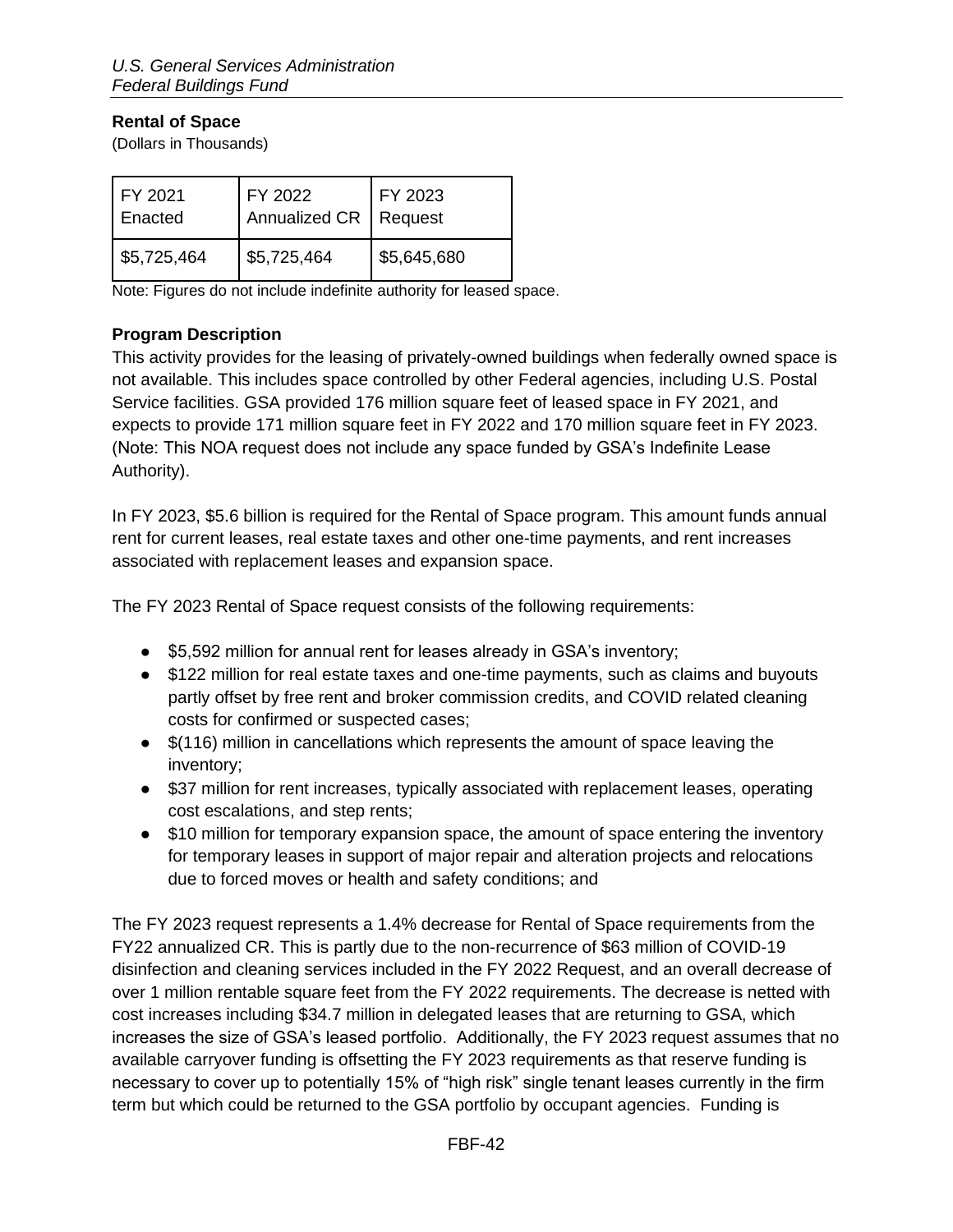necessary to support return of space or payments to lessors for termination resulting from the post COVID Return to Work/Future of Work environment.

#### <span id="page-42-0"></span>**Rental of Space, Explanation of Changes**

(Dollars in Thousands)

|                                                     | New Obligational<br>Authority (NOA) |
|-----------------------------------------------------|-------------------------------------|
| <b>Fiscal Year 2022 Annualized CR</b>               | \$5,725,464                         |
| <b>FY2022 Requirement</b>                           | \$5,638,621                         |
| NOA Conversion of FY2023 IA Base                    | 113,796                             |
| FY23 Part Year Cost of Program Changes              | 5,159                               |
| Annualization of remaining FY 2023 Program Changes  | (21, 842)                           |
| Lump Sums (Taxes, IBAAs, RWAs, Double Rent, Others) | (143, 698)                          |
| Fiscal Year 2023 Base                               | \$5,519,491                         |
| Lump Sums (Taxes, IBAAs, RWAs, Double Rent, Others) | 111,625                             |
| Rent Changes (Step Rent, CPIs, Escalations)         | 36,789                              |
| Expansions                                          | 9,995                               |
| COVID HVAC CDC Guidelines                           | 72,545                              |
| COVID Cleaning for Confirmed / Suspected Cases      | 11,000                              |
| Cancellations                                       | (115, 765)                          |
| <b>Fiscal Year 2023 Request</b>                     | \$5,645,680                         |

#### <span id="page-42-1"></span>**Program Strategy**

GSA has worked closely with partner Federal agencies to: (1) capture the full breadth of agency real estate portfolios in federally owned and leased space, and (2) create a roadmap for agencies to right-size their respective footprints. GSA is working with agencies to outline opportunities for consolidation and is establishing a sustainable ratio of leased and owned real estate for the GSA portfolio. The funding provided for consolidation projects and the special emphasis consolidation activities in the Capital Program request allows PBS to create new opportunities for agencies to downsize and reduce costs.

As the Government continues to implement strategies to identify savings through efficient space use, the cost to lease new space is expected to decrease in aggregate as GSA replaces, consolidates or terminates expiring leases. Although GSA passes on the costs of leased space to its occupant agencies, GSA's objective is to reduce the overall amount of leased RSF, while also budgeting for the necessary costs of Rental of Space requirements. This activity provides the Government with a portfolio approach to managing leasing requirements for space. PBS will look to fill a requirement for another agency with any recently vacated space. Having a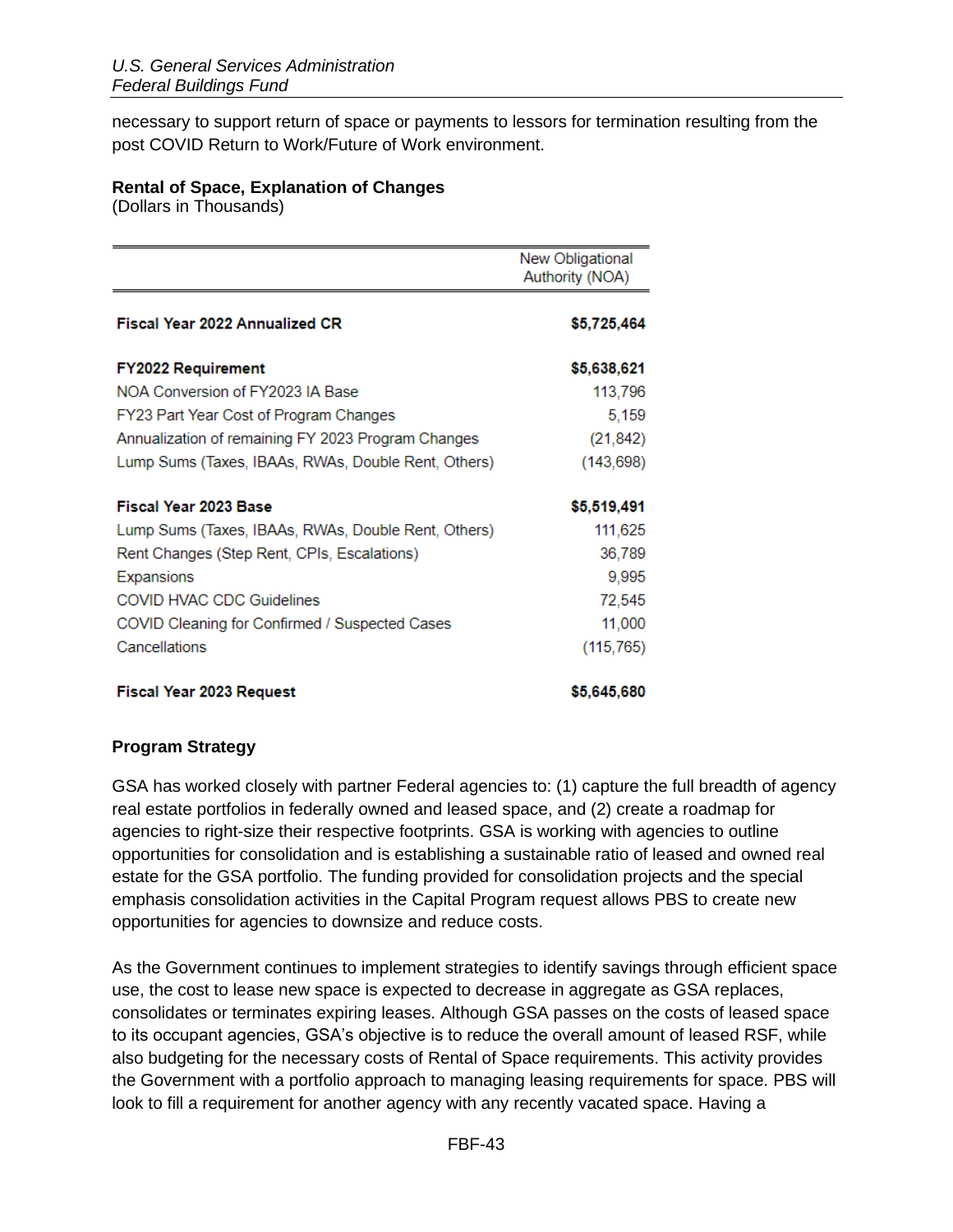centralized portfolio approach for leasing enables this type of holistic approach to meeting needs across all Federal agencies.

GSA recognizes the opportunity for post-COVID space reduction. The expiring leases across the country are prime for potential consolidation into a more agile work space that will reduce the Government's reliance on more costly leased space. Accordingly, the FY 2023 budget aims to maintain a balance of funds to provide enough flexibility for GSA to financially manage expiring leases, terminations, and potential buyouts that could result from upcoming postpandemic space planning or Federal agencies exercising their option to return space to GSA with the provision of 120 days notice. The FY 2023 request reflects prudent planning, with anticipated carryover reserved to ensure sufficient BA availability to support return of space or payments to lessors for termination resulting from the post COVID Return to Work/Future of Work environment. No anticipated carryover is applied as offset to GSA's FY 2023 Rental of Space requirements.

# **Impact of Delegated Buildings Returning to GSA**

Part of GSA's new inventory in FY 2023 is attributed to facility leases executed under delegated authority returning to GSA from other Federal agencies. During FY 2023 approximately 0.7 million RSF of leased space will be returned to GSA's inventory, resulting in a \$14.4 million requirement within indefinite lease authority (IA). The additional costs will be recovered in GSA's rent collections and do not represent a net increase in overall obligations across the Government. These returned delegations generate an overall benefit as GSA is able to better manage the leasing of space for agencies, allowing these agencies to focus on mission-oriented work. The NOA impact of delegated returns in FY 2023 is \$34.7 million and 799 thousand RSF from the FY 2021 returned delegations that move from IA to NOA.

# **Impact of COVID-19 Costs**

The FY 2023 Request contains \$11 million for costs related to addressing the Centers for Disease Control and Prevention (CDC) requirements related to cleaning and disinfecting in response to confirmed or suspected COVID-19 cases. Additionally, the FY 2023 request maintains \$73 million for implementing the CDC guidelines for increasing ventilation and improving air filtration.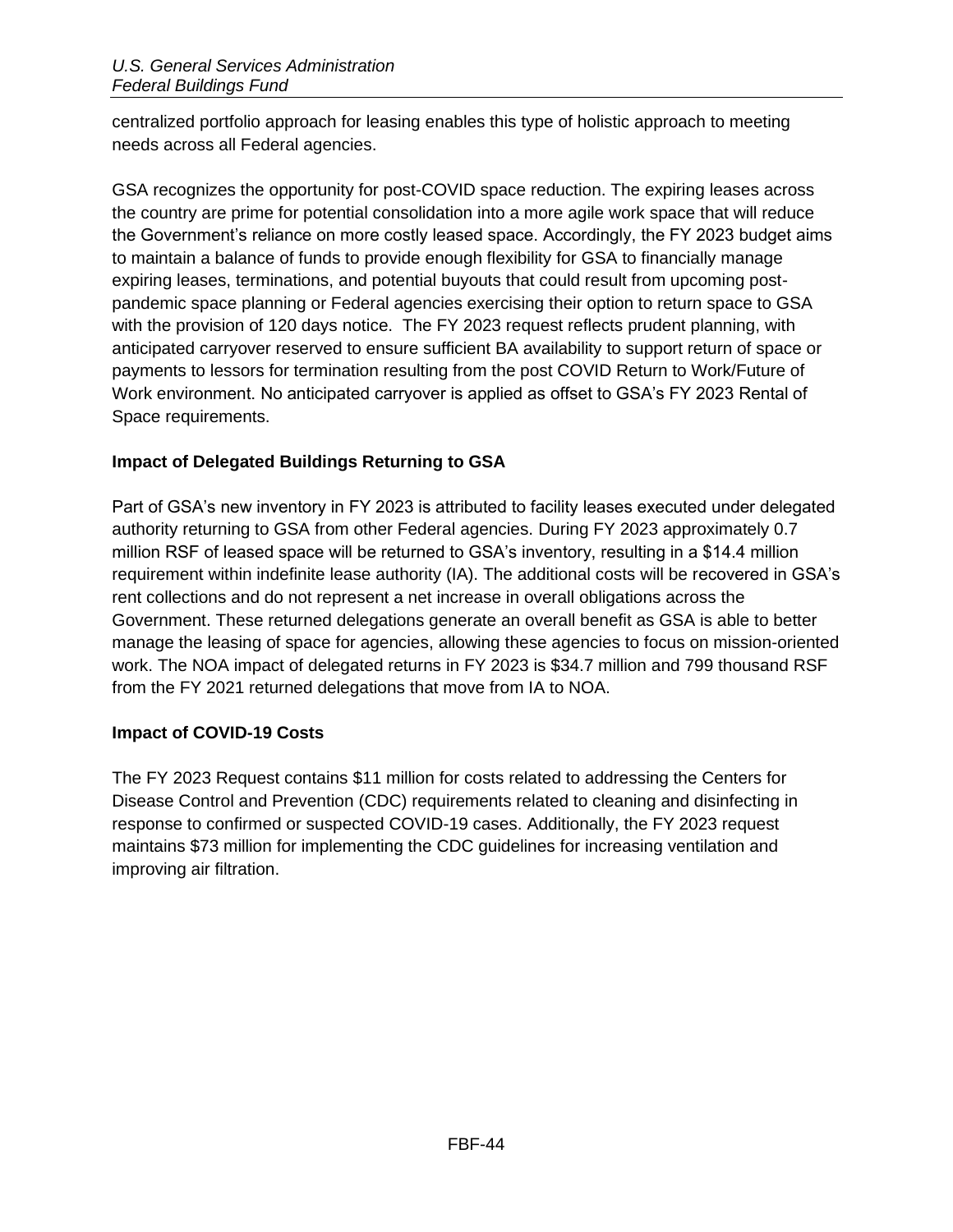# <span id="page-44-0"></span>**Building Operations**

(Dollars in Thousands)

| FY 2021     | FY 2022              | FY 2023     |
|-------------|----------------------|-------------|
| Enacted     | <b>Annualized CR</b> | Request     |
| \$2,533,444 | \$2,533,444          | \$2,992,381 |

Note: Figures do not include indefinite authority

# <span id="page-44-1"></span>**Program Description**

The Building Operations program requires \$2.99 billion in FY 2023 to provide services for both federally owned and non-fully serviced leased facilities, as well as administration and management of all PBS real property programs. Of the total amount requested in support of Building Operations, the Building Services allocation funds services and cost increases for cleaning, utilities, maintenance, and building services; the Salaries and Expenses allocation supports PBS personnel costs excluding reimbursable FTE, PBS-specific IT applications and PBS's contribution to GSA's Working Capital Fund.

In addition to the NOA requested in FY 2023, PBS projects \$1.4 billion in reimbursable authority for services provided to other agencies, including funding for 316 FTEs. PBS also projects \$45 million in permanent indefinite authority from the International Trade Center, Cooperative Use Act and National Antenna programs.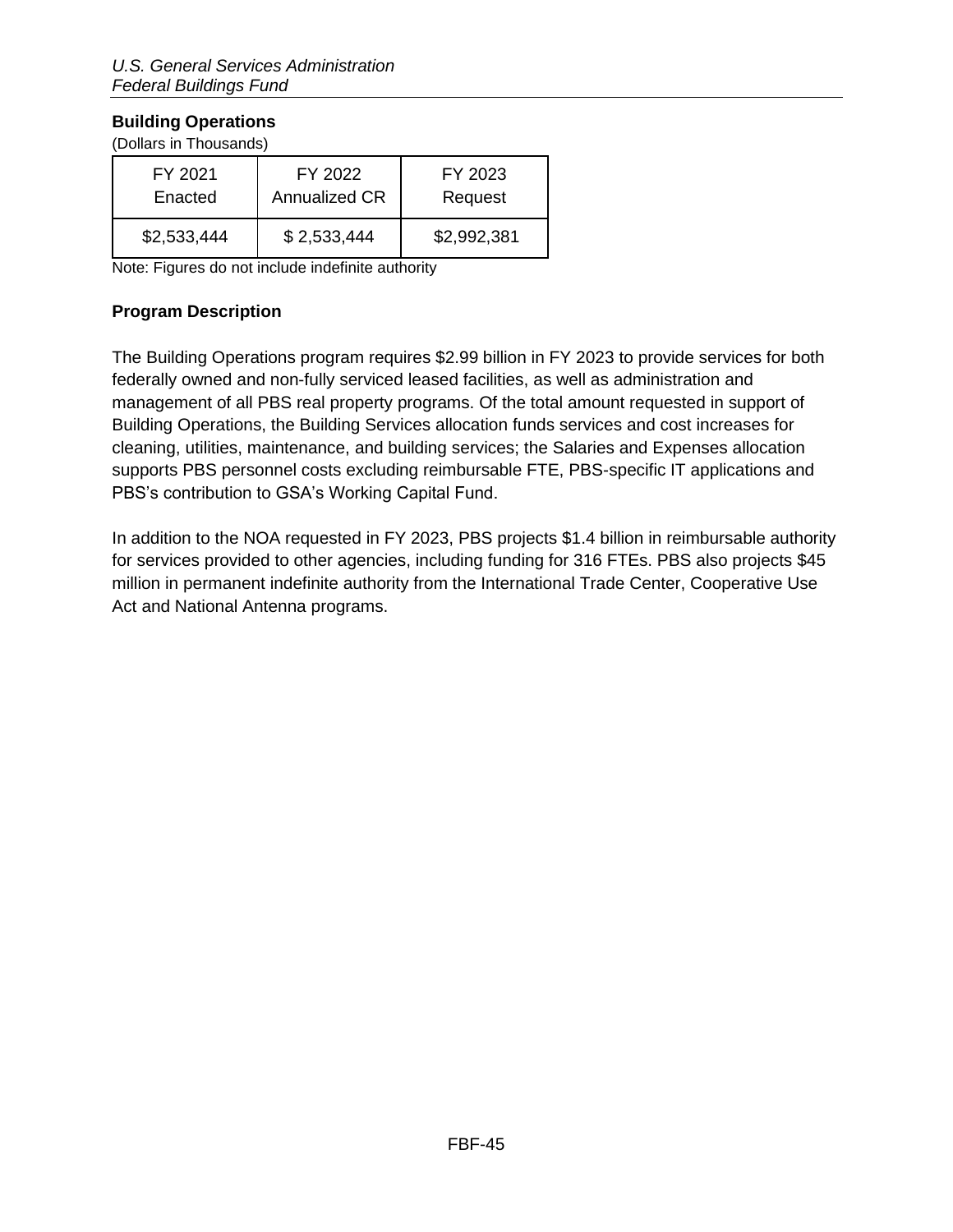# <span id="page-45-0"></span>**Building Operations, Explanation of Changes**

(Dollars in Thousands)

|                                             | <b>FY 2021</b><br><b>FY 2022</b> |            |    |                      | FY 2023 |           |  |
|---------------------------------------------|----------------------------------|------------|----|----------------------|---------|-----------|--|
|                                             |                                  | Actual     |    | <b>Annualized CR</b> |         | Request   |  |
| <b>BASE BUILDING</b>                        | \$                               | 1,392,942  | \$ | 1,467,827            | \$      | 1,495,822 |  |
| Maintenance                                 | \$                               | 505,973    | \$ | 533,147              | \$      | 546,635   |  |
| Cleaning                                    | \$                               | 415,446    | \$ | 495,602              | \$      | 483,505   |  |
| <b>Utilities</b>                            | \$                               | 406,820    | \$ | 369,022              | \$      | 389,540   |  |
| Security                                    | \$                               | 64,703     | \$ | 70,056               | \$      | 76,142    |  |
| OTHER / MISC BUILDING                       | \$                               | 112,622    | \$ | 140,732              | \$      | 143,263   |  |
| Misc Bldg Support                           | \$                               | 87,041     | \$ | 111,495              | \$      | 113,755   |  |
| <b>Studies</b>                              | \$                               | 23,444     | \$ | 25,699               | \$      | 25,898    |  |
| <b>Building Moves</b>                       | \$                               | 2.137      | \$ | 3,538                | \$      | 3,610     |  |
| <b>PBS ADMINISTRATIVE</b>                   | \$                               | 1,251,262  | \$ | 1,334,654            | \$      | 1,412,034 |  |
| Personnel Compensation and Benefits         | \$                               | 808,076    | \$ | 882,284              | \$      | 927,502   |  |
| RWA Project Management Fee Offset           | \$                               | (58, 214)  | \$ | (45,000)             | \$      | (52, 212) |  |
| <b>GSA Working Capital Fund</b>             | \$                               | 370,550    | \$ | 379,435              | \$      | 392,261   |  |
| Management Support                          | \$                               | 72,143     | \$ | 70,960               | \$      | 83,038    |  |
| PBS Information Technology                  | \$                               | 49,652     | \$ | 46,999               | \$      | 60,775    |  |
| <b>Administrative Services</b>              | \$                               | 16,722     | \$ | 9,428                | \$      | 10,064    |  |
| Heating Operation and Transmission Division | \$                               | (7,667)    | \$ | (9, 452)             | \$      | (9, 394)  |  |
| OTHER / MISC PBS ADMINISTRATIVE             | \$                               | (10, 916)  | \$ | 1,792                | \$      | (6, 738)  |  |
| Travel                                      | \$                               | 1,274      | \$ | 10,685               | \$      | 10,899    |  |
| Training                                    | \$                               | 5,738      | \$ | 7,348                | \$      | 7,495     |  |
| Telephones                                  | \$                               | 3,750      | \$ | 5,385                | \$      | 4,868     |  |
| Equipment                                   | \$                               | 1,942      | \$ | 2,015                | \$      | 2,258     |  |
| Supplies                                    | \$                               | 353        | \$ | 901                  | \$      | 812       |  |
| Printing                                    | \$                               | 102        | \$ | 177                  | \$      | 174       |  |
| Transportation                              | \$                               |            | \$ | 26                   | \$      | 6         |  |
| RWA Object Class 25 Fee Offset              | \$                               | (24, 075)  | \$ | (24, 745)            | \$      | (33, 250) |  |
|                                             |                                  |            |    |                      |         |           |  |
| TOTAL BUILDING SERVICES REQUIREMENT \$      |                                  | 2,745,910  | \$ | 2,945,005            | \$      | 3,044,381 |  |
| OTHER FUNDING SOURCES                       | \$                               | (212, 466) | \$ | (411, 561)           | \$      | (52,000)  |  |
| TOTAL BUILDING OPERATIONS NOA               | Ś                                | 2,533,444  | \$ | 2,533,444            | \$      | 2,992,381 |  |

Note: Other Funding Sources includes funds from projected prior year recoveries, the National Antenna Program, the Cooperative Use Act, and carryover balances. The above table includes the reimbursable fee offsets.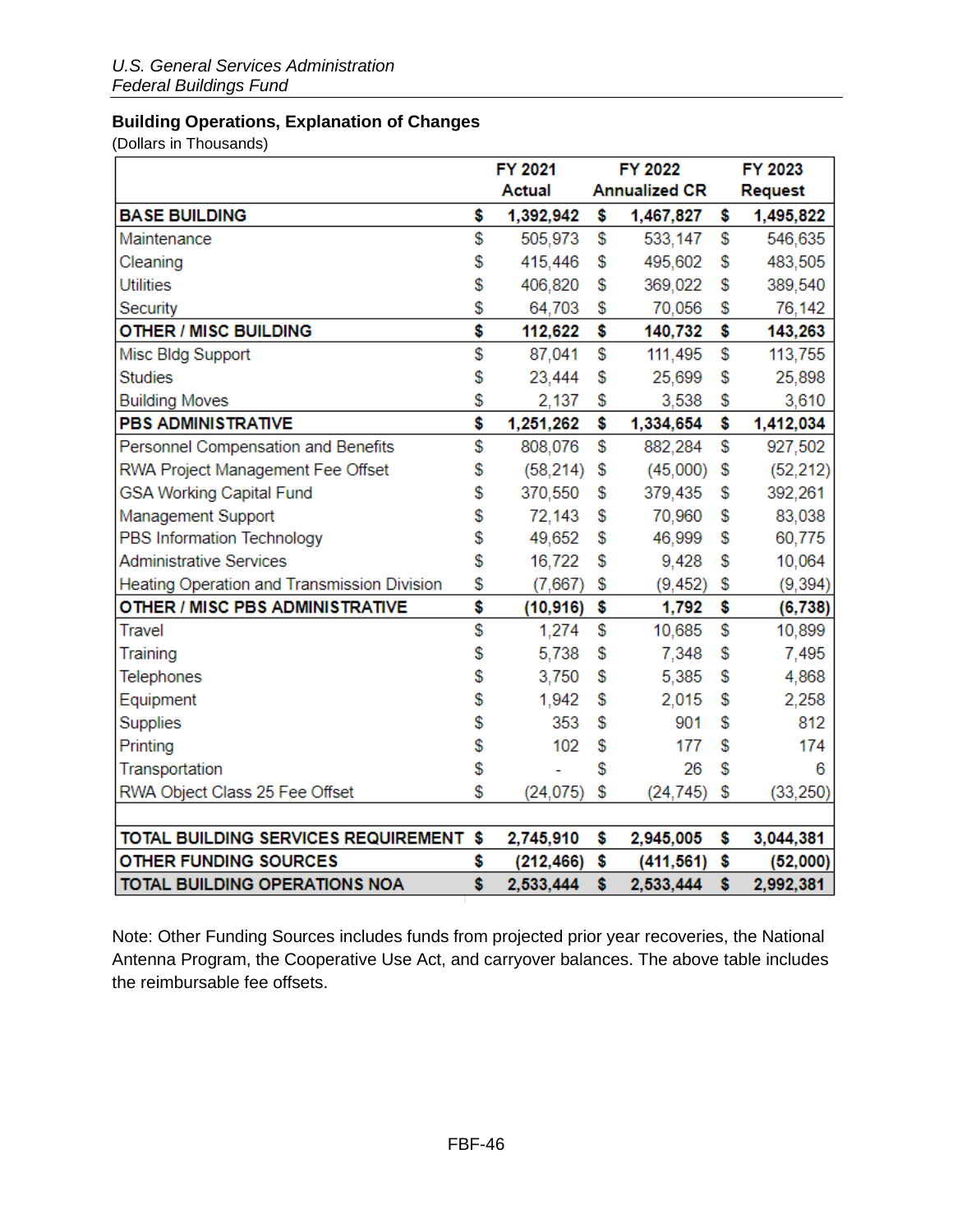# <span id="page-46-0"></span>**Program Strategy**

While maximizing resources for New Construction and Acquisition and the Repairs and Alterations programs, the FY 2023 request of \$2.99 billion for Building Operations continues to optimize PBS's internal operations, while supporting key building operations needs requested by GSA's customer agencies, addresses the COVID-19 pandemic requirements, and supports the goals of the Administration.

### <span id="page-46-1"></span>**Explanation of Programmatic Changes**

The FY 2023 request continues efforts to operate PBS's building inventory as efficiently as possible by keeping requested funding levels at the lowest possible level. Below are key areas of investment that will contribute to PBS's mission:

**Maintenance:** The maintenance budget consists of the electrical, plumbing, HVAC, elevator/escalator operations, and labor in support of the operations of facilities within GSA's jurisdiction, custody or control. The FY 2023 request includes \$547 million, a 2.5% increase from the FY 2022 annualized CR level for maintenance. This increase provides for additional wage rate increases and inflation on current maintenance contracts, as well as maintenance support for facilities that will come into PBS's inventory, including newly constructed or renovated space.

**Cleaning:** The cleaning budget consists of the interior cleaning, exterior cleaning, trash removal, landscaping, and snow removal operations of facilities within GSA's control. The FY 2023 request includes \$484 million, a decrease of 2.4% from the FY 2022 annualized CR funding level for cleaning. The majority of the decrease is due to revised CDC COVID-19 guidelines regarding the cleaning and disinfection for high-touch surfaces in common and hightraffic areas. CDC no longer recommends disinfection of high-touch surface areas, and thus PBS's janitorial services contracts require cleaning with soap and water.

**Utilities:** The utility budget consists of the costs of water and sewage, as well as the energy needed to heat, cool and power Federal facility operations controlled by GSA. The FY 2023 request includes \$390 million, an increase of 5.6% from the FY 2022 annualized CR funding level. The majority of the increase is due to costs associated with the buyout of the Goodfellow Federal Center Energy Savings Performance Contract (ESPC) in preparation to dispose of the Center, and \$10 million for implementation of the FY 2025 100% Renewable Energy Goal. The FY 2023 budget continues the FY 2022 funding assumptions for COVID-19 CDC guidelines for increasing ventilation and improving air filtration, and contains \$60 million for this requirement.

The annual costs of ESPC and Utility Energy Service Contracts (UESC) are funded from the utilities budget. GSA anticipates that these costs will be offset in future fiscal years by reductions to utility payments by PBS and cost avoidance within the maintenance and Basic Repairs and Alterations budgets. That said, first year payments for ESPCs and UESCs can have an impact on NOA if not timed with the beginning of the fiscal year. The FY 2023 NOA impact for first year payments is projected to be approximately \$150 thousand.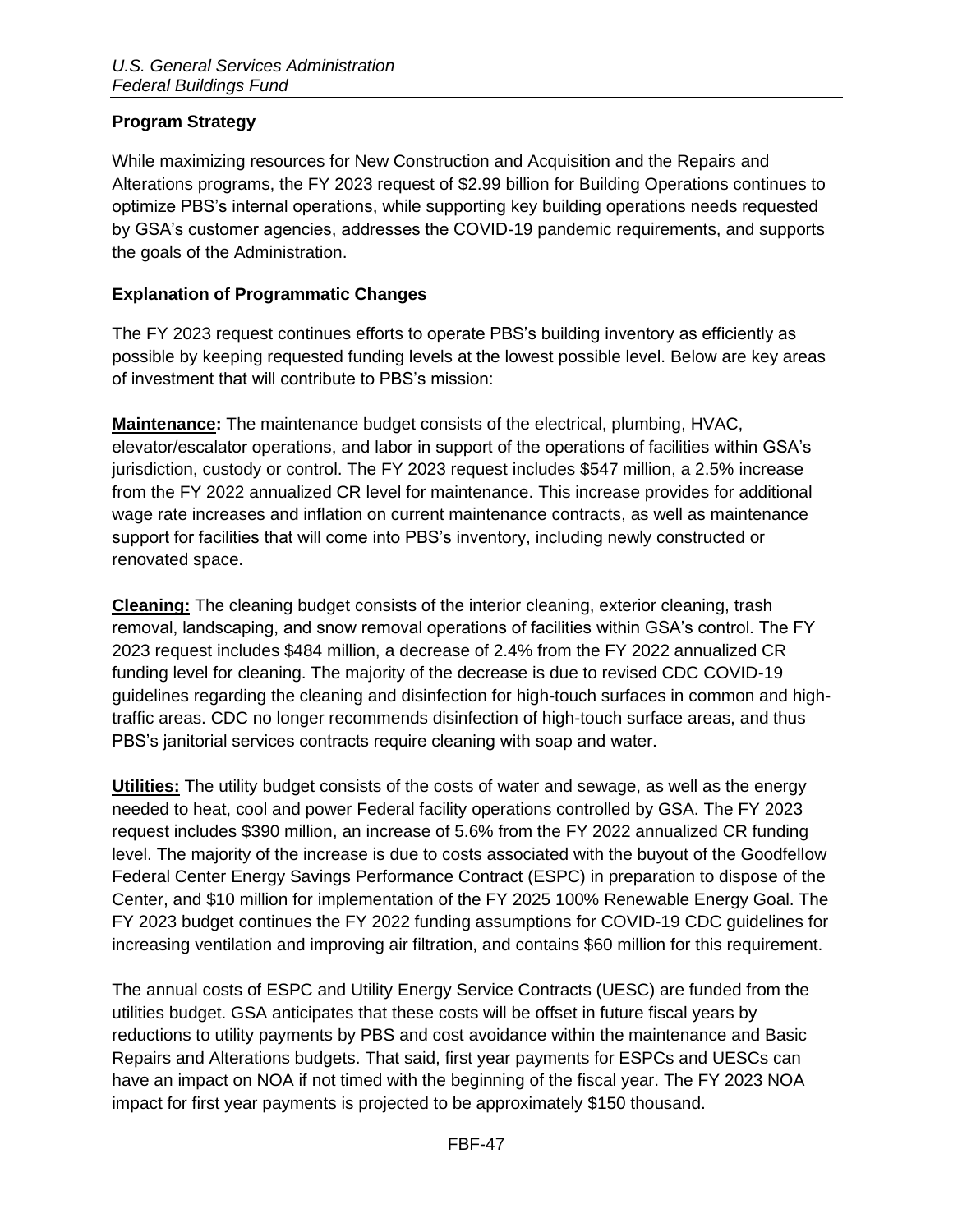**Security:** The security budget provides funding for services provided by the U.S. Department of Homeland Security – Federal Protective Service in GSA-controlled space. The FY 2023 request includes \$76 million, an 8.7% increase compared to the FY 2022 annualized CR level. The majority of the increase is due to costs associated with needed cybersecurity and nationwide Physical Access Control Systems upgrades. GSA is working with the Federal Protective Service to analyze and control costs where appropriate.

**Miscellaneous Building Support:** The FY 2023 request includes \$114 million, an increase of 2% from the FY 2022 annualized CR level, for miscellaneous building support. This category consists of various programs that support improved operations including:

- The Fire Protection and Life-Safety program identifies fire and safety hazards in GSAcontrolled facilities.
- The Space Alterations and Changes program funds Federal space requirements development, including expansion space and minor repairs and alterations costing under \$50,000.
- The Energy and Environmental program oversees environmental testing and hazardous material abatement, as well as improving efficiencies by diagnosing, metering and enhancing building systems with advanced automation systems. Funding for asbestos investigation and remediation continues to be of high importance and an additional \$1.7 million is included in the request to address various sites in FY23.
- The Realty Services program funds leased space requirements development, market surveys and appraisals, brokerage commissions, and assigning and backfilling space.
- The Building Technology program funds the hardware, software and support costs to benefit the major functions of building operations. This category does not include the other specific PBS IT services functions, such as application maintenance and development. This program funds Building Monitoring and Control systems and Operational Technology. The FY 2023 budget requests an increase of \$2 million over FY 2022 for additional cyber security upgrades to implement TrustSec and microsegmentation of networks, in addition to the previously budgeted funds for securing building systems.
- The Special Programs budget includes building amenities, such as food service and child care operations. Miscellaneous Building Support also funds various support functions not chargeable elsewhere, such as lease construction management services, key making, signage, renting operating equipment and tools, and raising and lowering flags.

**Studies:** The FY 2023 request includes \$26 million, an increase of 1% from the FY 2022 annualized CR funding level. This category includes project development studies and assessments, building engineering reports, technical studies, and planning studies. Energy audits are not included in this category and are funded through the Energy and Environmental program. Studies are the first phase in successfully developing a capital project and are vital to the formulation of the Five-Year Capital Plan; it is, therefore, imperative that funding be provided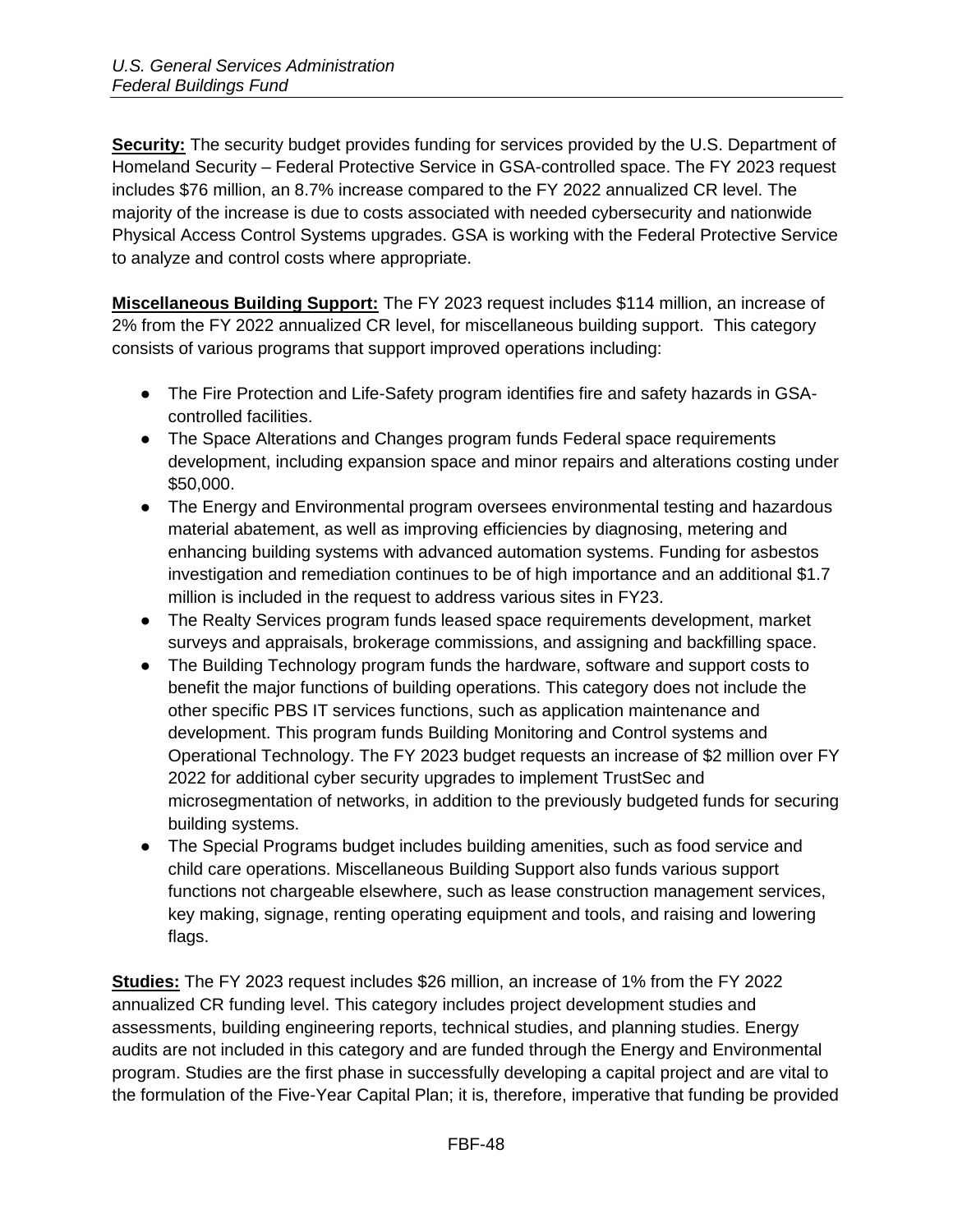at the requested level.

**Building Moves:** This category funds costs associated with moving an agency into or out of space or moving offices occupied by GSA personnel. The FY 2023 request includes \$4 million, which is flat with the FY 2022 annualized CR funding level.

**Personnel Compensation and Benefits (PC&B):** The FY 2023 request includes a net requirement of \$875 million, an increase of 4.5% from the FY 2022 annualized CR. The FY 2023 request maintains FTE flat with FY 2022 and funds approximately 5,554 FTE, of which 316 of these FTE will be funded from reimbursable authority. The anticipated reimbursable authority to fund PC&B in FY 2023 is \$52 million. The FBF NOA includes a 4.6% pay raise. Awards comprise 2.2% of PC&B, which will best meet agency objectives and support the recruitment and retention of high performing employees.

# *100% Carbon Pollution-free Electricity (CFE) and Electric Vehicle Supply Equipment (EVSE) Initiatives*:

The Energy Act of 2020 as well as Executive Orders 13990, 14008, and 14057 established bold sustainability, climate and energy goals for GSA. In order to meet the Executive Order on Catalyzing Clean Energy Industries and Jobs Through Federal Sustainability (EO 14057) goals of 100% carbon pollution-free electricity (CFE) by 2030, including 50% 24/7 CFE, the GSA/PBS Energy Division will require additional resources and technical expertise to formulate and execute new projects. Additionally, PBS will require resources to address EVSE offerings across the Government. The FY23 budget request specifically includes 7 reimbursable FTE for the CFE and 3 reimbursable FTE for the EVSE workloads respectively. Both programs are anticipated to generate reimbursable fee offsets to cover program costs through delivery of services, with an overall net zero impact to NOA.

**GSA Working Capital Fund (WCF):** The FY 2023 request includes \$392 million for PBS's payment to the WCF, an increase of \$13 million from the FY 2022 annualized CR level. The increase is primarily due to pay raises for employees funded through the WCF, and various Administration priorities such as cyber security and evidence and evaluation. This category provides funding for GSA's overhead and administrative functions, including Budget and Finance, the Office of General Counsel, Human Resources, and GSA IT services, as well as select PBS-specific requirements.

**Management Support:** The FY 2023 request includes \$83 million, an increase of 17% from FY22 annualized CR levels. Management Support refers to PBS functions that are contracted out rather than maintained in-house to fulfill short-term initiatives, implant specified subjectmatter expertise or reduce personnel costs based upon competitive analyses. Positions support administrative functions, as well as core areas of PBS's business such as leasing and building support.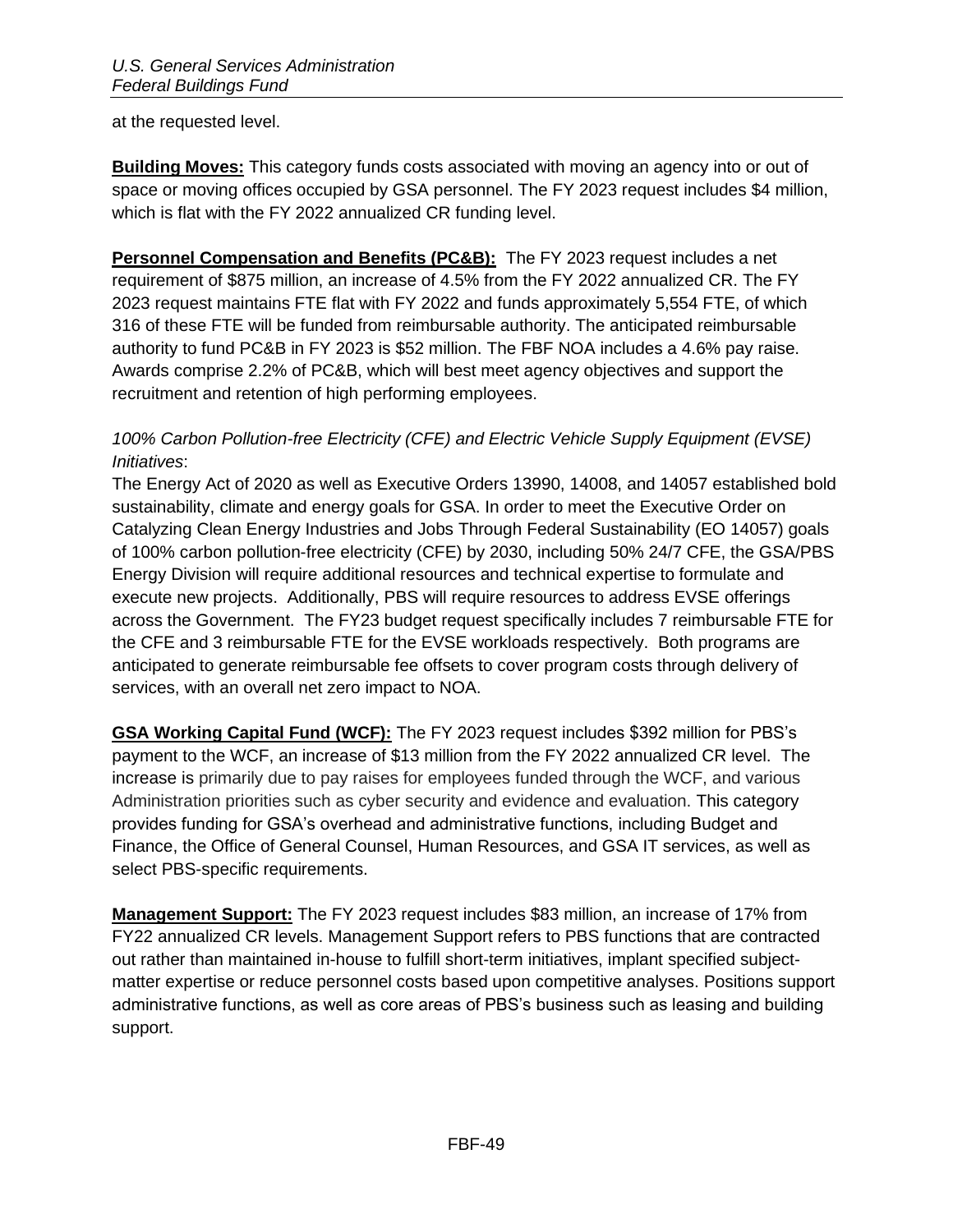# *100% Carbon Pollution-free Electricity (CFE) and Electric Vehicle Supply Equipment (EVSE) Initiatives*:

The requested management support increase will enable GSA to meet the aforementioned CFE and EVSE goals and to identify cost savings opportunities; reduce facility and program risks; and better manage, track, and report progress and return on investment for these initiatives. The FY23 budget request includes \$5.25M in reimbursable authority for the CFE initiative contract support and \$1.5M for the EVSE contract support. Both programs are anticipated to generate reimbursable fee offsets against object class 25 through delivery of services, with an overall net zero impact to NOA.

**PBS Information Technology (IT) Services:** The FY 2023 request includes \$61 million, which is an increase of about \$13.7 million or 29% from the FY 2022 annualized CR level. \$4.3M of the increase is associated with the implementation of G-Invoicing, which is the long-term solution for Federal Program Agencies to manage their intragovernmental buy and sell transactions as mandated by the Department of the Treasury. Funds are needed in order to enhance and update financial systems to interface with the G-invoicing application, which includes the unique attributes of the PBS rent billing process. Additionally, GSA is proposing a shift in IT costs in the amount of \$3.8 million from the WCF back into the FBF, to more closely align execution and governance processes for this select group of requirements. Conversely, funds in the amount of \$3.4 million will also be shifted from other areas of the Building Operations budget into the PBS IT purview for better execution alignment. Both of these changes have a net zero impact on overall spending. Lastly, \$1.5 million is included for repayment to the Technology Modernization Fund (TMF) for the recently approved Zero Trust project.

**Other/Miscellaneous PBS Administrative:** The FY 2023 request includes a net negative of \$6.7 million, which is a decrease of \$8.5 million from the FY 2022 annualized CR level. Driving the decrease in the FY 2023 request is the expected increase in reimbursable work authorization fee collection to offset other costs within this category. The anticipated reimbursable authority to fund this category in FY 2023 is \$33 million. This category provides funding for PBS's administrative costs, such as transportation, telephones, printing, supplies, equipment, and travel, as well as programmatic spending not associated with Management Support. This category also includes \$7.5 million for training that represents less than 1% of base salary cost. Training funds provide discretionary and mandatory requirements, such as PBS's Acquisition and Project Management personnel training, and the Facilities Management certification program.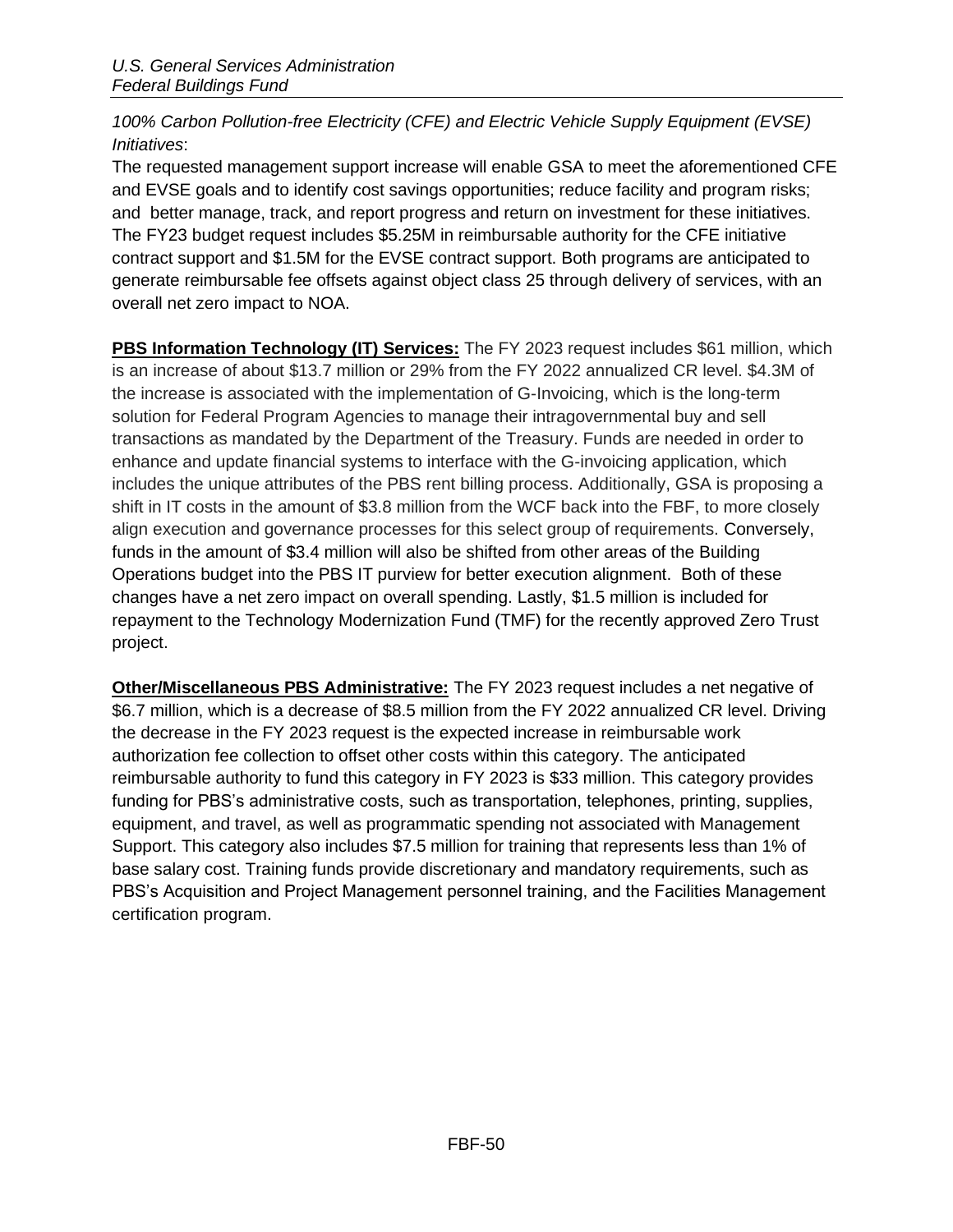### <span id="page-50-0"></span>**Reimbursable Program**

PBS provides, on a reimbursable basis, building services, such as tenant alterations, cleaning, utilities, and other operations, which are in excess of those services provided within PBS's standard commercial rental charges, when requested by other Federal agencies.

|                           | <b>REIMBURSABLE PROGRAM</b><br><b>EXPLANATION OF BUDGET CHANGES</b><br>(Dollars in Thousands) |   |              |
|---------------------------|-----------------------------------------------------------------------------------------------|---|--------------|
|                           |                                                                                               |   |              |
|                           | <b>FTE</b>                                                                                    |   | Reimbursable |
| FY 2022 Request           | 270                                                                                           | S | 1,360,213    |
| <b>Workload Increases</b> | 46                                                                                            | S | 59,783       |
| FY 2023 Request           | 316                                                                                           | s | 1,419,996    |

### <span id="page-50-1"></span>**Appropriations Language**

*Amounts in the Fund, including revenues and collections deposited into the Fund, shall be available for necessary expenses of real property management and related activities not otherwise provided for, including operation, maintenance, and protection of federally owned and leased buildings; rental of buildings in the District of Columbia; restoration of leased premises; moving governmental agencies (including space adjustments and telecommunications relocation expenses) in connection with the assignment, allocation, and transfer of space; contractual services incident to cleaning or servicing buildings, and moving; repair and alteration of federally owned buildings, including grounds, approaches, and appurtenances; care and safeguarding of sites; maintenance, preservation, demolition, and equipment; acquisition of buildings and sites by purchase, condemnation, or as otherwise authorized by law; acquisition of options to purchase buildings and sites; conversion and extension of federally owned buildings; preliminary planning and design of projects by contract or otherwise; construction of new buildings (including equipment for such buildings); and payment of principal, interest, and any other obligations for public buildings acquired by installment purchase and purchase contract; in the aggregate amount of \$10,866,978,000, of which—*

*(1) \$408,023,000 shall remain available until expended for construction and acquisition (including funds for sites and expenses, and associated design and construction services):* 

*Provided, That amounts identified in the spend plan for construction and acquisition required by section 525 of this division may be exceeded to the extent that savings are affected in other such projects, but not to exceed 10 percent of the amounts included in a transmitted prospectus, if required, unless advance notice is transmitted to the Committees on*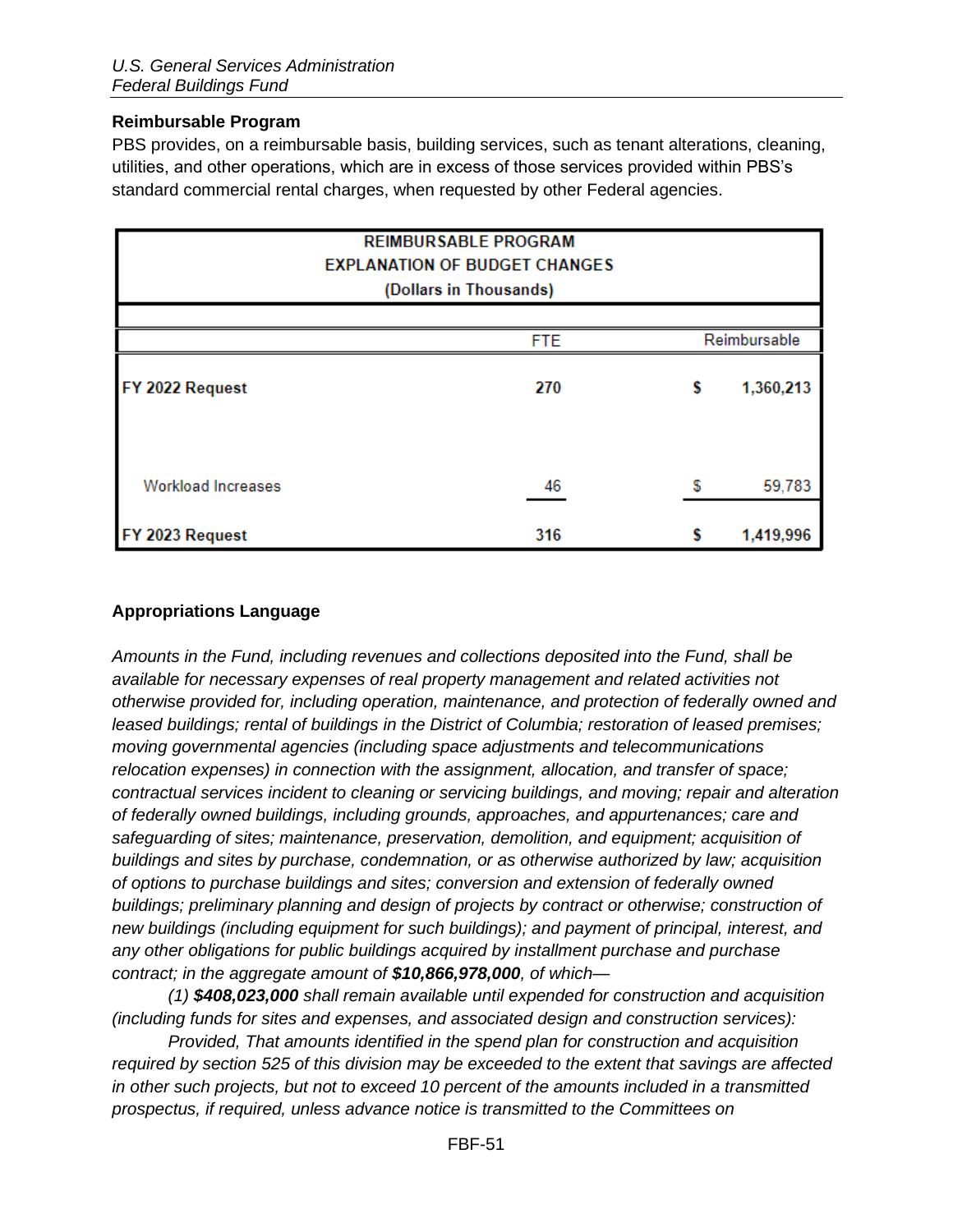*Appropriations of a greater amount;* 

*(2) \$1,751,870,000 shall remain available until expended for repairs and alterations, including associated design and construction services, of which—*

- *(A) \$1,188,073,000 for Major Repairs and Alterations;*
- *(B) \$398,797,000 for Basic Repairs and Alterations; and*
- *(C) \$165,000,000 for Special Emphasis Programs:*

*Provided, That amounts identified in the spend plan for major repairs and alterations required by section 525 of this division may be exceeded to the extent that savings are affected in other such projects, but not to exceed 10 percent of the amounts included in a transmitted prospectus, if required, unless advance notice is transmitted to the Committees on Appropriations of a greater amount: Provided further, That additional projects for which prospectuses have been transmitted may be funded under this category only if advance notice is transmitted to the Committees on Appropriations:* 

*Provided further, That the amounts provided in this or any prior Act for "Repairs and Alterations" may be used to fund costs associated with implementing security improvements to buildings necessary to meet the minimum standards for security in accordance with current law and in compliance with the reprogramming guidelines of the appropriate Committees of the House and Senate: Provided further, That the difference between the funds appropriated and expended on any projects in this or any prior Act, under the heading "Repairs and Alterations", may be transferred to Basic Repairs and Alterations or used to fund authorized increases in prospectus projects: Provided further, That the amount provided in this or any prior Act for Basic Repairs and Alterations may be used to pay claims against the Government arising from any projects under the heading "Repairs and Alterations" or used to fund authorized increases in prospectus projects;* 

*(3) \$5,645,680,000 for Rental of Space to remain available until expended; (4) \$2,992,381,000 for Building Operations to remain available until expended;*

*Provided, That the total amount of funds made available from this Fund to the General Services Administration shall not be available for expenses of any construction, repair, alteration and acquisition project for which a prospectus, if required to be submitted pursuant to 40 U.S.C. 3307, has not been transmitted to the Committees referenced therein, except that necessary funds may be expended for each project for required expenses for the development of a proposed prospectus: Provided further, That funds available in the Federal Buildings Fund may be expended for emergency repairs when advance notice is transmitted to the Committees on Appropriations: Provided further, That amounts necessary to provide reimbursable special services to other agencies under 40 U.S.C. 592(b)(2) and amounts to provide such reimbursable fencing, lighting, guard booths, and other facilities on private or other property not in Government ownership or control as may be appropriate to enable the United States Secret Service to perform its protective functions pursuant to 18 U.S.C. 3056, shall be available from such revenues and collections: Provided further, That revenues and collections and any other sums accruing to this Fund during fiscal year 2023, excluding reimbursements under 40 U.S.C. 592(b)(2), in excess of the aggregate new obligational authority authorized for Real Property*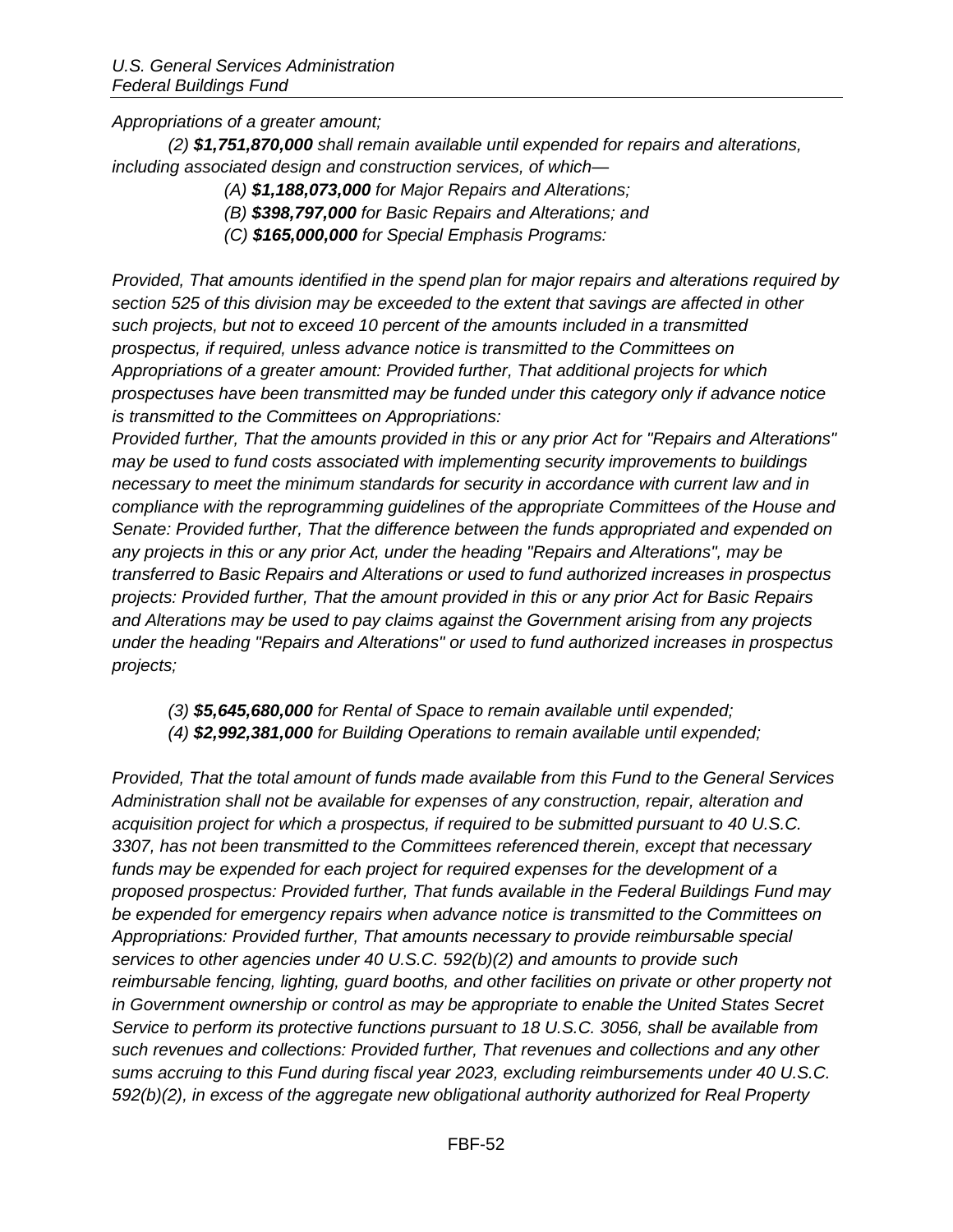*Activities of the Federal Buildings Fund in this Act shall remain in the Fund and shall not be available for expenditure except as authorized in appropriations Acts.*

# <span id="page-52-0"></span>**Appropriations Language for the Federal Capital Revolving Fund Repayment**

*Contingent upon enactment of the Federal Capital Revolving Fund Act of 2021, amounts in the Fund, including revenues and collections deposited into the Fund, shall be available for acquisition installment payments in the amount of \$69,024,000, to remain available until expended, for the second annual repayment amounts to the Federal Capital Revolving Fund: Provided, That \$49,024,000 shall be for the Public Buildings Service Jacob K. Javits Federal Building in New York, New York: Provided further, That \$20,000,000 shall be for the Public Buildings Service Kefauver Complex in Nashville, Tennessee: Provided further, That such projects shall be considered designated and approved pursuant to such Act, contingent upon the President's subsequent approval and designation.*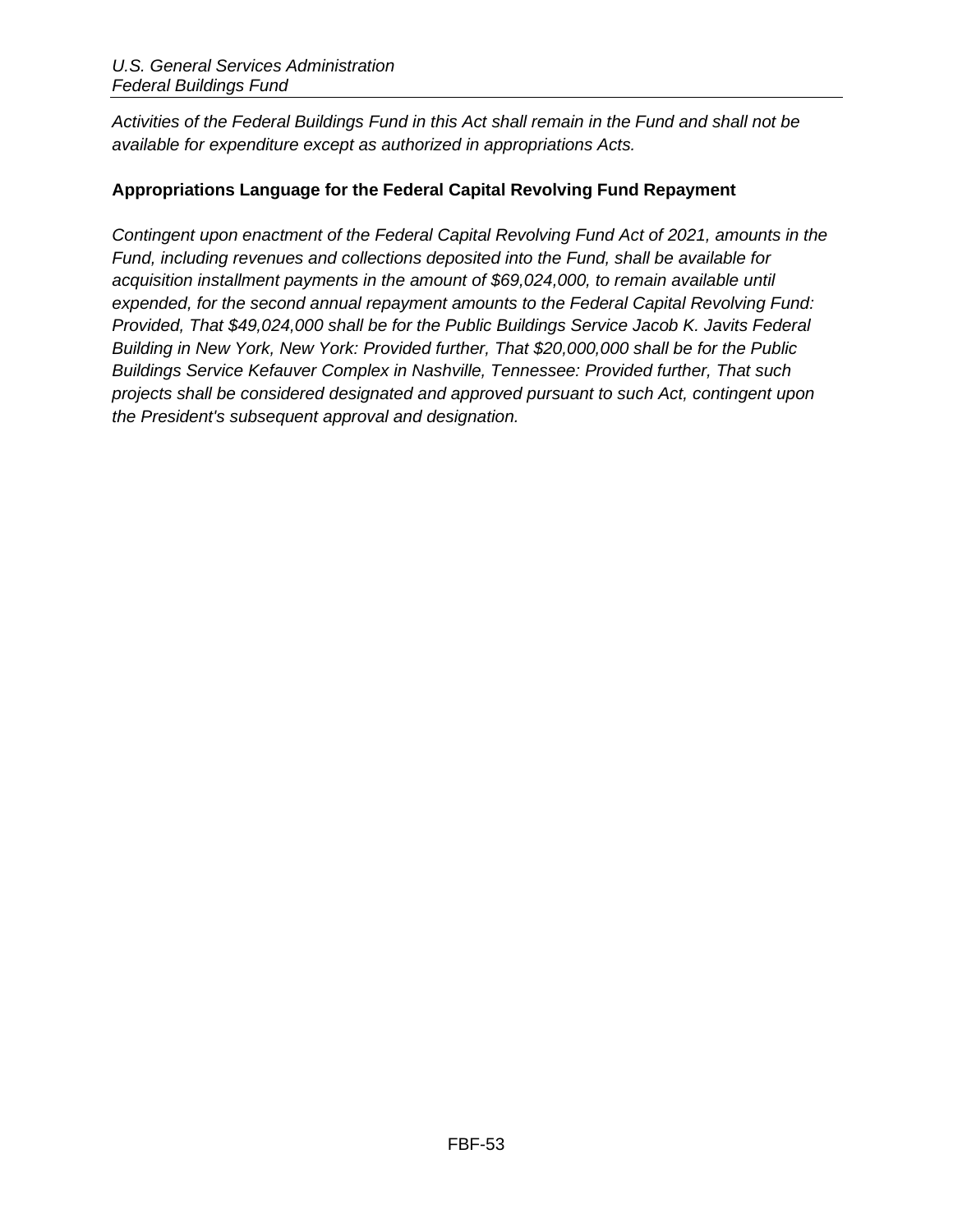| Program                                                | <b>Source</b>             | <b>Explanation</b>                                                                                                                                                                                                                                                                                                                                                                                                                                                                 |
|--------------------------------------------------------|---------------------------|------------------------------------------------------------------------------------------------------------------------------------------------------------------------------------------------------------------------------------------------------------------------------------------------------------------------------------------------------------------------------------------------------------------------------------------------------------------------------------|
| Recycling and<br><b>Energy Rebates</b>                 | 40 U.S.C. §<br>592        | The Administrator may obligate amounts received and<br>deposited into the FBF for energy management improvement<br>and recycling programs.                                                                                                                                                                                                                                                                                                                                         |
| <b>Historic Properties</b>                             | 54 U.S.C. §<br>306121     | The proceeds of any outlease for a historic property may,<br>notwithstanding any other provision of law, be retained by the<br>agency entering into such lease and used to defray costs<br>incurred by the agency with respect to such property or other<br>properties under the control of the agency that are listed in the<br>National Register of Historic Places.                                                                                                             |
| Pennsylvania<br><b>Avenue Activities</b>               | 40 U.S.C. §<br>6701(b)(1) | The Administrator may use amounts transferred from the<br>Pennsylvania Avenue Development Corporation (PADC) or<br>income earned on PADC property for activities associated with<br>carrying out the responsibilities of PADC transferred to the<br>Administrator. Any income earned after October 1, 1998, shall<br>be deposited to the Federal Buildings Fund to be available for<br>the purposes authorized under this subchapter,<br>notwithstanding 40 U.S.C. $\S$ 592(c)(1). |
| <b>International Trade</b><br>Center                   | 40 U.S.C. §<br>6701(a)(1) | The Administrator may make and perform transactions as<br>necessary to carry out the trade center plan at the Federal<br>Triangle Project. See also 40 U.S.C. § 6701(b) (1), noted<br>above.                                                                                                                                                                                                                                                                                       |
| Cooperative Use Act<br>and National<br>Antenna Program | 40 U.S.C. §<br>581(h)(3)  | The Administrator may deposit into the FBF amounts received<br>under Cooperative Use Act leases or rentals, and amounts<br>deposited shall be credited to the appropriation from the Fund<br>applicable to the operation of the building.                                                                                                                                                                                                                                          |
| Telecommuting                                          | 40 U.S.C. §<br>587(b)(4)  | The Administrator may deposit into the FBF user fees related<br>to telecommuting centers, and use the fees to pay costs<br>incurred in establishing and operating telecommuting centers.<br>GSA may accept and retain income received from Federal<br>agencies and non-Federal sources to defray costs directly<br>associated with the functions of telecommuting centers.                                                                                                         |
| <b>Rental of Space</b>                                 | 40 U.S.C. §<br>586(d)     | An agency may make rent payments to GSA for lease space<br>relating to expansion needs of the agency. Payment rates<br>shall approximate commercial charges for comparable space.<br>Payments shall be deposited into the FBF. GSA may use<br>amounts received under this subsection, in addition to<br>amounts received as NOA, in the Rental of Space activity of<br>the FBF.                                                                                                    |

# <span id="page-53-0"></span>**Schedule of Indefinite Authorities**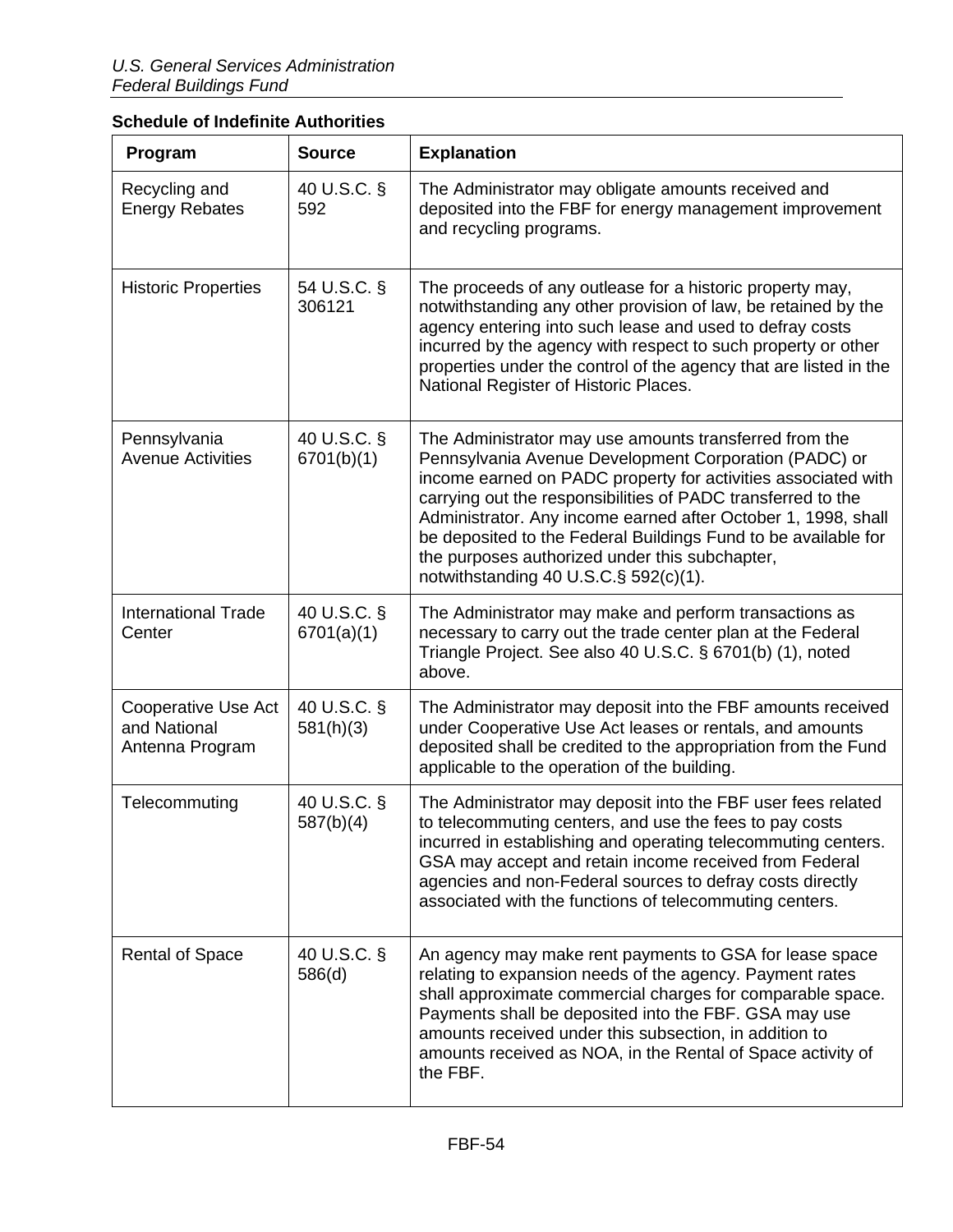### <span id="page-54-0"></span>**GSA's Five-Year Capital Investment Plan**

The U.S. General Services Administration (GSA) is directed in annual appropriations acts to include a five-year capital investment plan by project as part of its annual budget justification. Fiscal years beyond the President's most recent budget submission to Congress are identified as "OUTYEAR".

GSA's Five-Year Capital Investment Plan explains its New Construction and major Repair and Alteration project needs. The plan represents GSA's strategy to address known critical customer requirements and building infrastructure needs for its federally owned portfolio and assumes approximately \$2.0 billion in NOA for GSA's New Construction and major Repair and Alterations programs combined and includes priority U.S. Courthouse and Land Port of Entry (LPOE) Projects as identified by the Judiciary and U.S. Customs and Border Protection as well as Special Emphasis Programs. Future year funding requests will vary based upon priorities and circumstances at the time of budget formulation.

Projects on the Five-Year Plan are identified based upon the following criteria:

- Customer urgency and priority (mission requirements)
- Portfolio Optimization and Sustainability
- Physical condition of the asset
- Project timing and execution
- Asset utilization improvement
- Return on Investment
- Lease cost avoidance
- Historic significance
- Climate impact and resiliency

Project Types include:

- New Construction
- Repair and Alteration

New Construction and major Repair and Alteration projects are further defined in the Project Descriptions as:

- Phased Construction
- Design
- Remediation
- Minor Repair and Alteration

• Special Emphasis (Energy and Water; Fire Protection and Life Safety, Consolidation Activities, Judiciary Capital Security, Seismic Mitigation, Climate and Resilience)

- Exterior/Structural Repairs
- System Upgrades (Mechanical, Electrical, Plumbing, Conveyance, Heating, Ventilation and Air Conditioning, Fire Protection)
- Space Renovation/Consolidation
- Purchase (Building Purchase, Lease Purchase Options)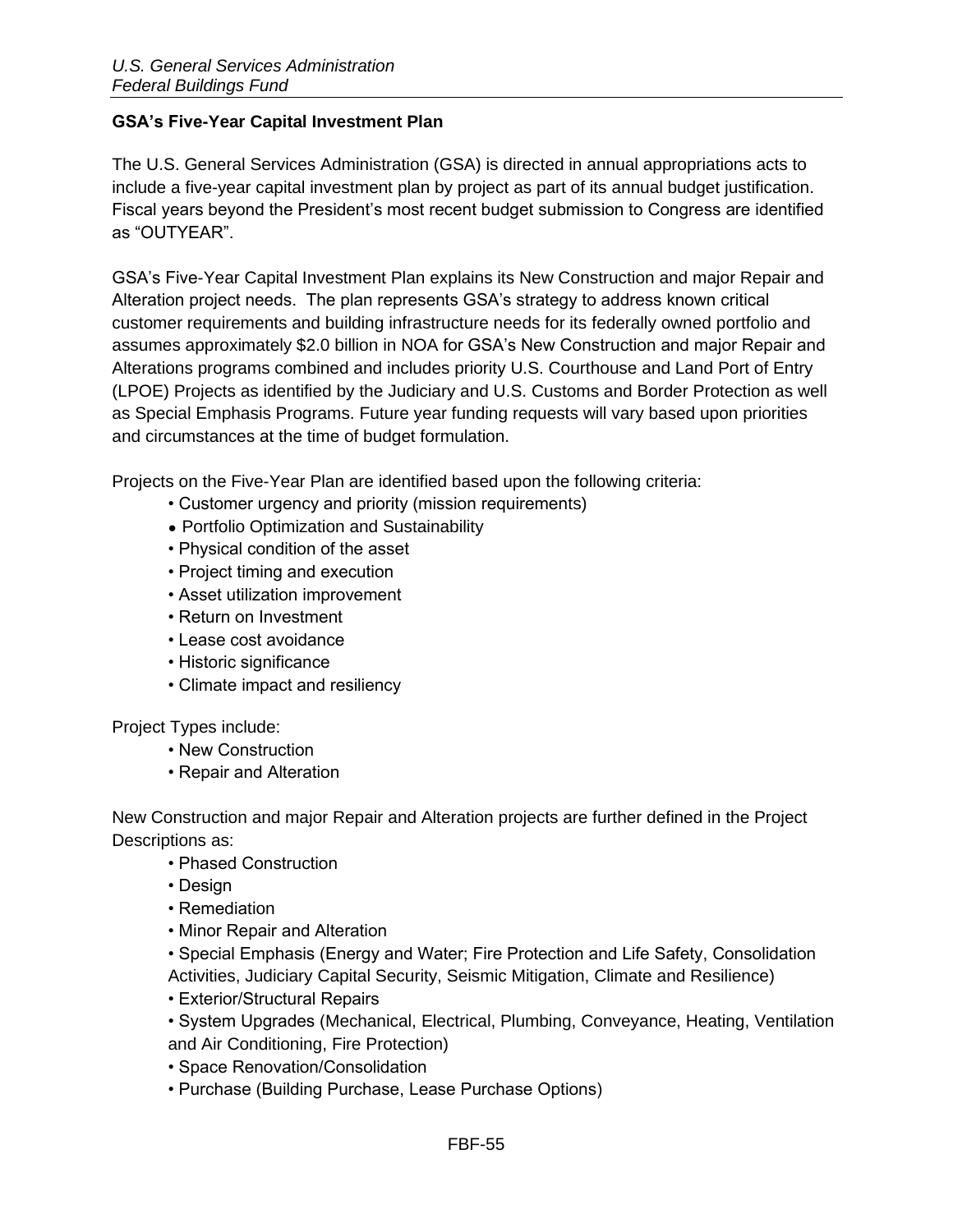- Construction
- U.S. Courts New Construction
- U.S. Land Port of Entry New Construction

### **GSA's FY 2023 Five Year Project Plan Assumptions**

- Due to the recent enactment of the FY 2022 Omnibus appropriation bill, FY 2022 contains the projects contained in the FY 2022 President's Budget. GSA will submit an updated FY 2023 Five Year Project Plan this Spring that incorporates the projects enacted in the FY 2022 Omnibus and necessary updates to the OUTYEAR projects to reflect a reprioritization due to the projects not included in FY 2022.
- FY 2023 is the first year of the five-year plan and reflects the projects to be included in the President's Budget.
- References for Courthouses (unless a known Construction request was identified) at the historical funding average of approximately \$200 million or more, if determined to be warranted by GSA.
- Inclusion of LPOE project(s) at a historical funding average of approximately \$200 million in the OUTYEAR account for the Infrastructure Investment and Jobs Act appropriation and the resulting need for feasibility study completions prior to identification of additional projects.
- The Five-Year Plan does not assume enactment of any other supplemental sources of funding or appropriations other than the Infrastructure Investment and Jobs Act.
- Project costs beyond FY 2023 are stated in FY 2023 dollars. As such, GSA's outyear budget requests will re-evaluate and adjust anticipated costs to account for refinement of scope and costs pending completion of studies and any necessary project escalations due to time and market conditions.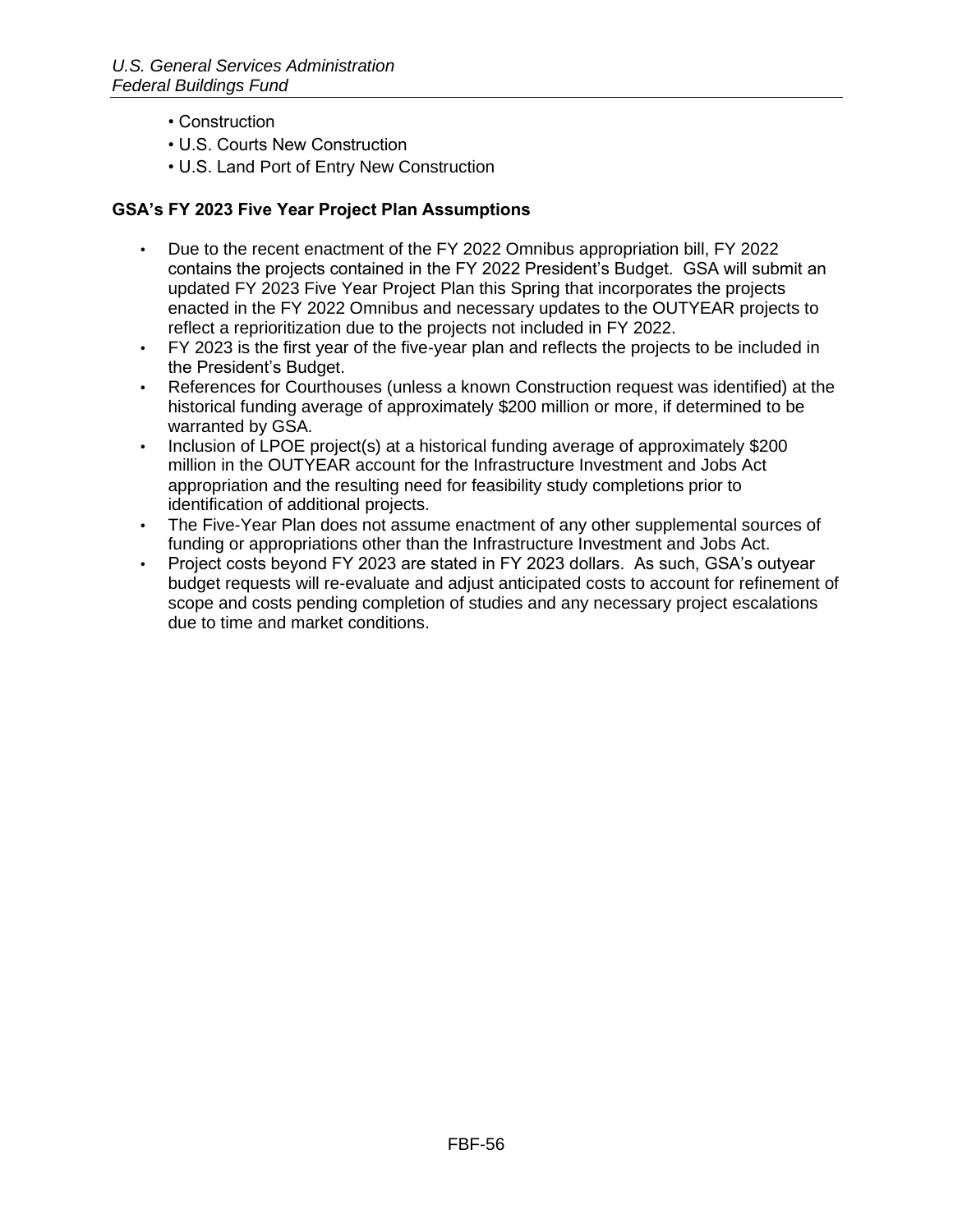#### *U.S. General Services Administration Federal Buildings Fund*

|                                |                                                                                |               |              |                 |                     | GSA FY 2023 FIVE YEAR CAPITAL INVESTMENT PLAN              |                                   |                              |                         |
|--------------------------------|--------------------------------------------------------------------------------|---------------|--------------|-----------------|---------------------|------------------------------------------------------------|-----------------------------------|------------------------------|-------------------------|
|                                |                                                                                |               |              |                 |                     |                                                            |                                   | <b>Additional Funding</b>    |                         |
|                                |                                                                                |               |              | Congressional   |                     |                                                            | <b>Prior Funding to</b>           | Required (\$000's)           | <b>Estimated Total</b>  |
| <b>Fiscal Year</b>             | <b>Project Name</b>                                                            | City          | <b>State</b> | <b>District</b> | <b>Project Type</b> | <b>Project Description</b>                                 | Date (\$000's)                    | (FY Request Amount)          | Project Costs (\$000's) |
| <b>FY22 PRESIDENT'S BUDGET</b> |                                                                                |               |              |                 |                     |                                                            |                                   |                              |                         |
| <b>REQUEST</b>                 | <b>IDHS Consolidation at St. Elizabeths*</b>                                   | Washington    | DC           | $\mathbf{1}$    | NC                  | <b>Phased Construction</b>                                 | \$<br>1,591,000 \$                | 253,797 \$                   | 3,018,886               |
| FY22                           | Southeast Federal Center Remediation                                           | Washington    | DC           | $\overline{1}$  | NC/Remediation      | Remediation                                                | 75,856<br>s.                      | 9,000                        | 91,941                  |
| FY22                           | Hardesty Federal Complex Remediation                                           | Kansas Citv   | <b>MO</b>    | $\sim$          | NC/Remediation      | Remediation                                                | <b>S</b><br>3,000                 | 28,553                       | 31,553                  |
| <b>FY22</b>                    | San Juan, PR New Courthouse                                                    | San Juan      | <b>PR</b>    |                 | NC.                 | New Construction                                           | $\mathsf{s}$<br>$\sim$            | 22,476                       | 262,172                 |
| <b>FY22</b>                    | Calexico West LPOE                                                             | Calexico West | lса          | 51              | NC                  | <b>New Construction</b>                                    | Ŝ.<br>312.849                     | $103,376$ \$                 | 416,225                 |
| <b>FY22</b>                    | Repayment of Federal Capital Revolving Fund - Jacob K. Javits & Estes Kefauver | Nationwide    |              | Multiple        | R&A                 | Installment Acquisition Payment                            | l S<br>$\sim$                     | 69,024                       | 1,035,353               |
| <b>FY22</b>                    | Nonprospectus (Basic) Repairs and Alterations Program                          | Nationwide    |              | Multiple        | <b>R&amp;A</b>      | <b>Minor Repairs and Alterations</b>                       | $\mathbf{\hat{S}}$<br>$\sim$      | 388,710                      | 388,710                 |
| <b>FY22</b>                    | Regional Office Building                                                       | Washington    | DC           |                 | <b>R&amp;A</b>      | Modernization/Consolidation                                | <b>S</b><br>$95,642$ \$           | 89,172                       | 184,814                 |
| <b>FY22</b>                    | Suitland Federal Complex                                                       | Suitland      | <b>MD</b>    | $\overline{a}$  | <b>R&amp;A</b>      | Consolidation                                              | <b>S</b><br>49,358                | 20,000                       | 69,358                  |
| <b>FY22</b>                    | Tacoma Union Station                                                           | Tacoma        | <b>WA</b>    | 6               | <b>R&amp;A</b>      | Systems Upgrades/Exterior/Structural Repairs               | $\mathbf{\hat{S}}$<br>$\sim$      | 48,615                       | 48,615                  |
| <b>FY22</b>                    | Patrick V. McNamara Federal Building Garage                                    | Detroit       | MI           | 14              | <b>R&amp;A</b>      | <b>Garage Repairs</b>                                      | 's<br>$\sim$                      | 20.734                       | 20,734                  |
| FY22                           | Ronald Reagan Building Complex                                                 | Washington    | DC           |                 | <b>R&amp;A</b>      | Fire Protection and Life Safety                            | s.<br>$\sim$                      | 64.800                       | 64,800                  |
| <b>FY22</b>                    | Major General Emmett J. Bean Federal Center                                    | Indianapolis  | IN           | $7\overline{ }$ | <b>R&amp;A</b>      | Partial Roof, Facade Repairs/Replacement, Mold Remediation | <b>S</b><br>3,200                 | 44.239                       | 47,439                  |
| FY22                           | Minton-Capehart Federal Building                                               | Indianapolis  | IN           | $\overline{7}$  | <b>R&amp;A</b>      | <b>Exterior Repairs</b>                                    | l S<br>$\sim$                     | 19,373                       | 19,373                  |
| <b>FY22</b>                    | Thomas P. O'Neill, Jr. Federal Building                                        | Boston        | MA           | $\mathbf{R}$    | <b>R&amp;A</b>      | Roof Replacement                                           | s.<br>$\sim$                      | 15,107                       | 15,107                  |
| <b>FY22</b>                    | Prince J. Kuhio Kalanianaole Federal Building                                  | Honolulu      |              | $\overline{1}$  | <b>R&amp;A</b>      | System Upgrades                                            | $\mathbf{\hat{S}}$<br>$\sim$      | 44.364                       | 44,364                  |
| <b>FY22</b>                    | William J. Holloway, Jr. U.S. Courthouse and U.S. Post Office and Courthouse   | Oklahoma City | OK           | $5^{\circ}$     | <b>R&amp;A</b>      | <b>Full Modernization</b>                                  | s.<br>12,129                      | 86,325                       | 153,653                 |
| <b>FY22</b>                    | Howard M. Metzenbaum U.S. Courthouse                                           | Cleveland     | OН           | 11              | R&A                 | <b>Exterior Upgrades</b>                                   | s.<br>$\sim$                      | 21.467                       | 21,467                  |
| FY22                           | James V. Hansen Federal Building                                               | Ogden         | UT           | $\overline{1}$  | <b>R&amp;A</b>      | <b>Exterior Repairs/Seismic</b>                            | <sup>s</sup><br>$\sim$            | $21.857$ S                   | 21,857                  |
| <b>FY22</b>                    | Joseph F. Weis, Jr. U.S. Courthouse                                            | Pittsburgh    | <b>PA</b>    | 10              | <b>R&amp;A</b>      | Space Renovation/Consolidation/System Upgrades             | <b>S</b><br>11,000                | 32,748                       | 43,748                  |
| <b>FY22</b>                    | Mississippi River Commission Building                                          | Vicksburg     | <b>MS</b>    | $\overline{2}$  | <b>R&amp;A</b>      | Systems Upgrades/Exterior/Structural Repairs               | 's<br>$\sim$                      | 23.749                       | 23,749                  |
| <b>FY22</b>                    | 11000 Wilshire Federal Building Annex                                          | Los Angeles   | CA           | 33              | <b>R&amp;A</b>      | Fire Restoration/Space Recapture/Seismic/Systems Upgrade   | $\overline{\mathsf{s}}$<br>$\sim$ | $31,410$ \$<br>$\hat{\zeta}$ | 185,160                 |
| FY22                           | 801   Street Federal Building                                                  | Sacramento    | CA           | -6              | <b>R&amp;A</b>      | Consolidation                                              | l S<br>$\sim$                     | 13.585                       | 13,585                  |
| FY22                           | Jack Brooks Federal Building U.S. Post Office and Courthouse                   | Beaumont      | <b>TX</b>    | 14              | R&A                 | <b>Façade Repairs</b>                                      | s.<br>$\sim$                      | 57,205                       | 57,205                  |
| <b>FY22</b>                    | 8930 Ward Parkway                                                              | Kansas City   | <b>MO</b>    | $\sim$          | <b>R&amp;A</b>      | <b>Full Modernization</b>                                  | $\hat{\mathbf{C}}$<br>$\sim$      | 23.919                       | 23,919                  |
| <b>FY22</b>                    | John F. Seiberling Federal Building & U.S. Courthouse                          | Akron         | OH           | 11              | <b>R&amp;A</b>      | <b>Structural Repairs</b>                                  | S.<br>$\sim$                      | 22,648                       | 22,648                  |
| FY22                           | Potter Stewart U.S. Courthouse                                                 | Cincinnati    | OH           |                 | R&A                 | Space Renovation/Consolidation/Elevators                   | s.<br>$\sim$                      | 51,951                       | 51,951                  |
| <b>FY22</b>                    | Robert F. Kennedy Federal Building                                             | Washington    | DC           | $\overline{1}$  | <b>R&amp;A</b>      | Convevance Systems Repair/Replacement                      | $\mathsf{s}$<br>$\sim$            | 33.539                       | 33,539                  |
| <b>FY22</b>                    | William Jefferson Clinton Complex                                              | Washington    | DC           | $\overline{1}$  | <b>R&amp;A</b>      | Convevance Systems Repair/Replacement                      | 's<br>$\sim$                      | $51,111$ $\frac{1}{5}$       | 51,111                  |
| <b>FY22</b>                    | John F. Kennedy Federal Building                                               | Boston        | MA           | $\mathbf{R}$    | R&A                 | <b>Consolidation/Systems Upgrades</b>                      | 's<br>$\sim$                      | 154.065                      | 154,065                 |
| <b>FY22</b>                    | Clarksburg U.S. Post Office and Courthouse                                     | Clarksburg    | wv           | $\mathbf{1}$    | <b>R&amp;A</b>      | Multiple System Upgrades                                   | $\mathsf{s}$<br>$\sim$            | 55,400 S                     | 55,400                  |
| <b>FY22</b>                    | Consolidation Activities Program                                               | Nationwide    |              | Multiple        | <b>R&amp;A</b>      | Special Emphasis                                           | 's<br>$\sim$                      | 25,000                       | 25,000                  |
| FY22                           | Climate and Resilience                                                         | Nationwide    |              | Multiple        | R&A                 | Special Emphasis                                           | 's<br>$\sim$                      | 100,000                      | 100,000                 |
| <b>FY22</b>                    | Fire and Life Safety Program                                                   | Nationwide    |              | Multiple        | <b>R&amp;A</b>      | Special Emphasis                                           | $\mathbf{\hat{S}}$<br>$\sim$      | 50,000                       | 50,000                  |
| <b>FY22</b>                    | Child Care Facilities Security and Systems Improvements                        | Nationwide    |              | Multiple        | <b>R&amp;A</b>      | Special Emphasis                                           | $\hat{\zeta}$<br>×                | 45,000                       | 45,000                  |
| <b>FY22 TOTAL PRESIDENT'S</b>  |                                                                                |               |              |                 |                     |                                                            | \$.                               |                              |                         |
| <b>BUDGET REQUEST</b>          |                                                                                |               |              |                 |                     |                                                            | $2,154,034$ \$                    | $2,142,319$ \$               | 6,728,830               |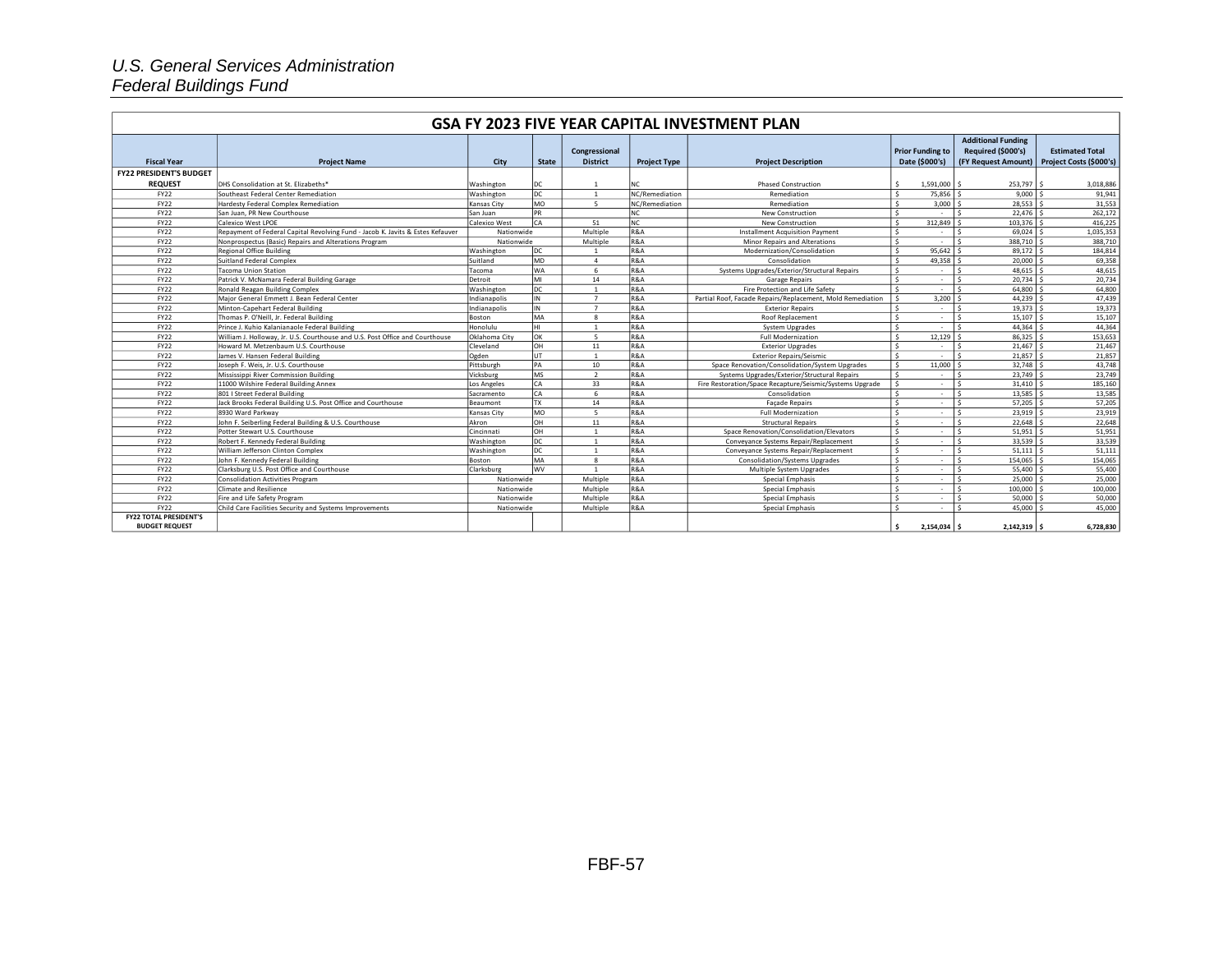| GSA FY 2023 FIVE YEAR CAPITAL INVESTMENT PLAN |                                                                                |               |              |                                  |                       |                                        |                                           |                                                                        |                                                   |  |
|-----------------------------------------------|--------------------------------------------------------------------------------|---------------|--------------|----------------------------------|-----------------------|----------------------------------------|-------------------------------------------|------------------------------------------------------------------------|---------------------------------------------------|--|
| <b>Fiscal Year</b>                            | <b>Project Name</b>                                                            | City          | <b>State</b> | Congressional<br><b>District</b> | <b>Project Type</b>   | <b>Project Description</b>             | <b>Prior Funding to</b><br>Date (\$000's) | <b>Additional Funding</b><br>Required (\$000's)<br>(FY Request Amount) | <b>Estimated Total</b><br>Project Costs (\$000's) |  |
| <b>FY23 PRESIDENT'S BUDGET</b>                |                                                                                |               |              |                                  |                       |                                        |                                           |                                                                        |                                                   |  |
| <b>REQUEST</b>                                |                                                                                |               |              |                                  |                       |                                        |                                           |                                                                        |                                                   |  |
|                                               | <b>IDHS Consolidation at St. Elizabeths</b>                                    | Washington    | DC.          |                                  |                       | <b>Phased Construction</b>             | $1,844,797$ \$<br>-Ś                      | 379,938 \$                                                             | 3,018,886                                         |  |
| <b>FY23</b>                                   | Southeast Federal Center Remediation                                           | Washington    | DC<br>loc    |                                  | NC/Remediation        | Remediation                            | <b>S</b><br>84.856 S<br>s.                | 7.085<br>$\hat{\zeta}$                                                 | 91,941                                            |  |
| <b>FY23</b>                                   | Federal Energy Reglatory Commission Lease Purchase                             | Washington    |              | $\overline{1}$<br>Multiple       | Lease Purchase<br>R&A | Lease Purchase                         | $\sim$                                    | 21,000                                                                 | 21,000                                            |  |
| <b>FY23</b>                                   | Repayment of Federal Capital Revolving Fund - Jacob K. Javits & Estes Kefauver | Nationwide    |              |                                  |                       | <b>Installment Acquisition Payment</b> | s.<br>$\sim$                              | 69,024                                                                 | 1,035,353                                         |  |
| <b>FY23</b>                                   | Nonprospectus (Basic) Repairs and Alterations Program                          | Nationwide    |              | Multiple                         | R&A                   | <b>Minor Repairs and Alterations</b>   | <b>S</b><br>$\sim$                        | 398,797                                                                | 398,797                                           |  |
| FY23                                          | Conveying System Upgrades - Multiple Buildings                                 | Nationwide    |              | Multiple                         | R&A                   | Conveying System Upgrades              | $\mathsf{s}$<br>$\sim$                    | 63,198<br>$\hat{\zeta}$                                                | 63,198                                            |  |
| FY23                                          | Fire Alarm Replacement Multiple Buildings                                      | Washington    | loc.         |                                  | R&A                   | <b>Fire Alarm Replacements</b>         | s.<br>$\sim$                              | $\mathbf{\hat{S}}$<br>81.125                                           | 81,125                                            |  |
| FY23                                          | Alexander Hamilton U.S. Customhouse Phase 1 Construction/Phase II Design       | New York      | NY.          | 10                               | R&A                   | <b>Exterior/Structural Repairs</b>     | s.<br>$4,706$ \$                          | 68,497 \$                                                              | 131,316                                           |  |
| FY23                                          | James A. Byrne U.S. Courthouse                                                 | Philadelphia  | PA           |                                  | R&A                   | Electrical/Mech/Systems Upgrades       | <b>S</b><br>$\sim$                        | 83,955                                                                 | 83,955                                            |  |
| FY23                                          | John J. Moakley U.S. Courthouse                                                | Boston        | MA           |                                  | R&A                   | Exterior/Mechanical Uperades           | s.<br>$\sim$                              | 115,354                                                                | 115,354                                           |  |
| FY23                                          | Sam Nunn Atlanta Federal Center                                                | Atlanta       | GΑ           | -5                               | R&A                   | Electrical/Mechanical Upgrades         | s.<br>$\sim$                              | 72,015<br>$\hat{\zeta}$                                                | 72,015                                            |  |
| FY23                                          | Mike Mansfield Federal Building and U.S. Courthouse                            | Butte         | MT           |                                  | R&A                   | Seismic/Mechanical Upgrades            | s.<br>$\sim$                              | $25,792$ \$                                                            | 25,792                                            |  |
| FY23                                          | Carl B. Stokes U.S. Courthouse                                                 | Cleveland     | OH           | 11                               | R&A                   | Plaza/Fire Life Safety                 | s.<br>$\sim$                              | $55,830$ \$                                                            | 55,830                                            |  |
| FY23                                          | C.F. Haynsworth Federal Building U.S. Courthouse                               | Greenville    | SC           |                                  | R&A                   | <b>Full Modernization</b>              | s.<br>$\sim$                              | $59,850$ \$<br>$\epsilon$                                              | 59,850                                            |  |
| FY23                                          | DFC Infrastructure                                                             | Lakewood      | CO           | $\overline{7}$                   | R&A                   | Sitework                               | s.<br>$\sim$                              | 47,664                                                                 | 47,664                                            |  |
| FY23                                          | William J. Holloway, Jr. U.S. Courthouse and U.S. Post Office and Courthouse   | Oklahoma City | OK           |                                  | R&A                   | <b>Full Modernization</b>              | $98.454$ S<br>-Ś                          | 55,199                                                                 | 153,653                                           |  |
| FY23                                          | San Francisco Federal Building                                                 | San Francisco | CΑ           | 12                               | R&A                   | Consolidation                          | s.<br>٠                                   | 15,687                                                                 | 15,687                                            |  |
| FY23                                          | Federal Building U.S. Post Office and Courthouse                               | St. Albans    |              | At Large                         | R&A                   | <b>Exterior/Mechanical Upgrades</b>    | s.<br>٠                                   | 17.978                                                                 | 17,978                                            |  |
| FY23                                          | Denver Federal Center Building 56                                              | Lakewood      | CO           |                                  | R&A                   | Mechanical Upgrades/Consolidation      | $\mathsf{s}$<br>$\sim$                    | 47,663<br>$\ddot{\phantom{1}}$                                         | 47,663                                            |  |
| FY23                                          | Henry M. Jackson Federal Building                                              | Seattle       | NΑ           | $\overline{ }$                   | R&A                   | Exterior/Fire Life Safety Upgrades     | s.<br>٠                                   | 33,720                                                                 | 33,720                                            |  |
| FY23                                          | William K. Nakamura U.S. Courthouse                                            | Seattle       | <b>NA</b>    |                                  | R&A                   | <b>Exterior Upgrades</b>               | $\mathsf{s}$<br>٠                         | 52.229                                                                 | 52,229                                            |  |
| FY23                                          | Daniel P. Movnihan Customhouse                                                 | New York      | <b>NV</b>    |                                  | R&A                   | <b>Exterior/Structural Upgrades</b>    | $\mathsf{s}$<br>٠                         | 50,440                                                                 | 50,440                                            |  |
| FY23                                          | Silvio J. Mollo Federal Building                                               | New York      | NY           | $\overline{ }$                   | R&A                   | <b>Full Modernization</b>              | 46,600<br><b>S</b>                        | 241.877                                                                | 288,477                                           |  |
| FY23                                          | Consolidation Activities Program                                               | Nationwide    |              | Multiple                         | R&A                   | Special Emphasis                       | s.<br>٠                                   | 30,000                                                                 | 30,000                                            |  |
| FY23                                          | Climate and Resilience                                                         | Nationwide    |              | Multiple                         | R&A                   | Special Emphasis                       | $\sim$<br>$\sim$                          | 60,000                                                                 | 60,000                                            |  |
| FY23                                          | Fire and Life Safety Program                                                   | Nationwide    |              | Multiple                         | R&A                   | Special Emphasis                       | $\sim$<br>$\sim$                          | 30,000<br>$\hat{\mathbf{c}}$                                           | 30,000                                            |  |
| FY23                                          | Judiciary Capital Security Program                                             | Nationwide    |              | Multiple                         | R&A                   | Special Emphasis                       | $\mathbf{\hat{S}}$<br>٠                   | 20,000                                                                 | 20,000                                            |  |
| FY23                                          | Seismic Mitigation Program                                                     | Nationwide    |              | Multiple                         | R&A                   | Special Emphasis                       | s.<br>٠                                   | 10,000                                                                 | 10,000                                            |  |
| FY23                                          | <b>Energy and Water Conservation</b>                                           | Nationwide    |              | Multiple                         | R&A                   | Special Emphasis                       | <b>S</b>                                  | 15,000                                                                 | 15,000                                            |  |
| <b>FY23 TOTAL PRESIDENT'S BUDGET REQUEST</b>  |                                                                                |               |              |                                  |                       |                                        | $\ddot{\phantom{1}}$<br>2.079.413 S       | $2.228.917$ \$                                                         | 6.126.923                                         |  |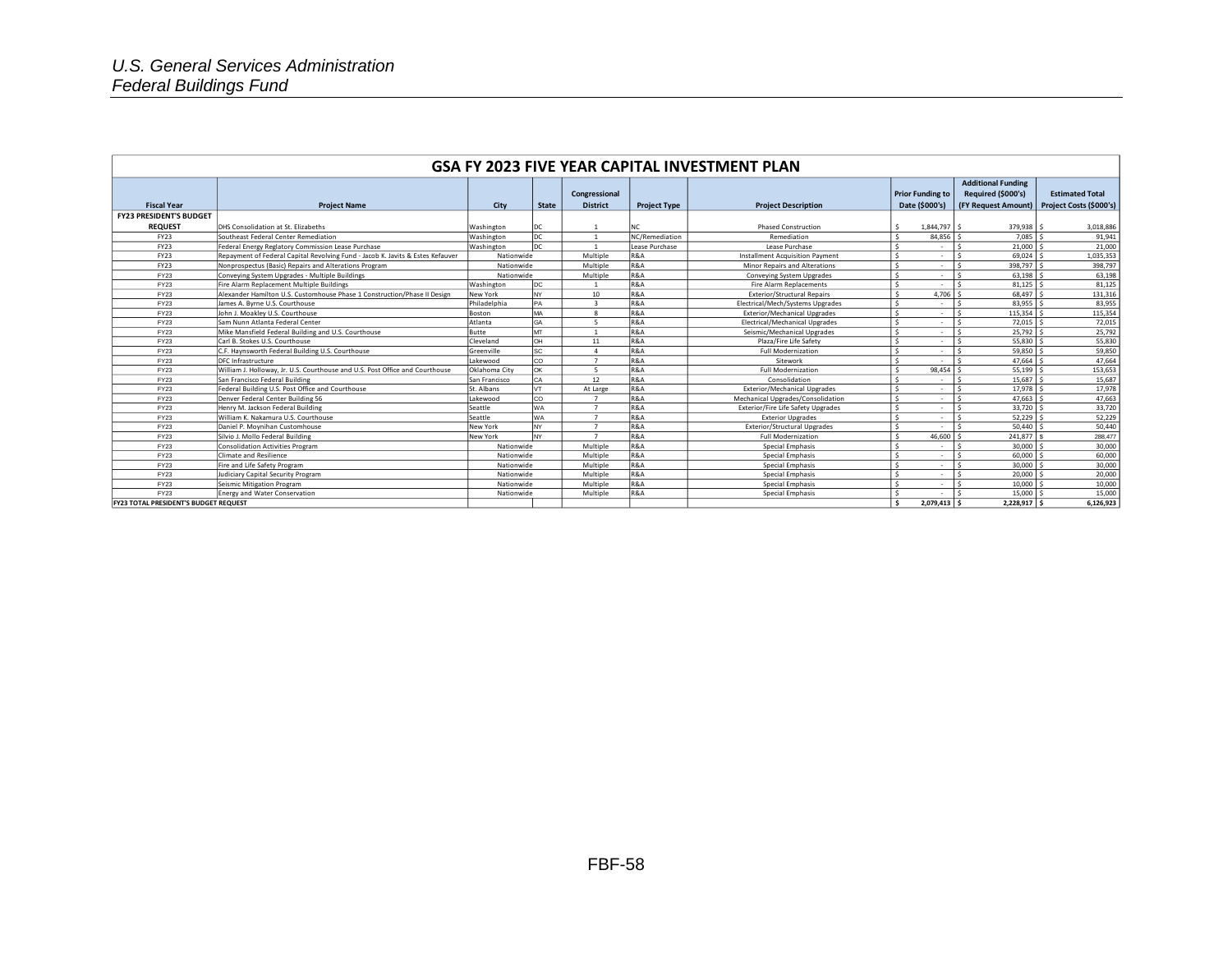#### *U.S. General Services Administration Federal Buildings Fund*

| GSA FY 2023 FIVE YEAR CAPITAL INVESTMENT PLAN |                                                                                |                 |              |                 |                     |                                                       |                              |                           |                         |  |
|-----------------------------------------------|--------------------------------------------------------------------------------|-----------------|--------------|-----------------|---------------------|-------------------------------------------------------|------------------------------|---------------------------|-------------------------|--|
|                                               |                                                                                |                 |              |                 |                     |                                                       |                              | <b>Additional Funding</b> |                         |  |
|                                               |                                                                                |                 |              | Congressional   |                     |                                                       | <b>Prior Funding to</b>      | Required (\$000's)        | <b>Estimated Total</b>  |  |
| <b>Fiscal Year</b>                            | <b>Project Name</b>                                                            | City            | <b>State</b> | <b>District</b> | <b>Project Type</b> | <b>Project Description</b>                            | Date (\$000's)               | (FY Request Amount)       | Project Costs (\$000's) |  |
| Outvear                                       | DHS Consolidation at St. Elizabeths                                            | Washington      | DC           |                 | NC                  | <b>Phased Construction</b>                            | Ŝ.<br>2.224.735              | 135.418                   | 3.018.886               |  |
| Outyear                                       | New U.S. Courthouse - TBD per Judiciary Courthouse Priority Plan               | <b>TRD</b>      |              | TBD             | NC.                 | New Construction                                      | ΙŚ.                          | 200,000                   | 200,000                 |  |
| Outvear                                       | Repayment of Federal Capital Revolving Fund - Jacob K. Javits & Estes Kefauver |                 |              | Multiple        | <b>R&amp;A</b>      | <b>Installment Acquisition Payment</b>                | s.<br>69.024                 | 69.024                    | 1,035,360               |  |
| Outvear                                       | Nonprospectus (Basic) Repairs and Alterations Program                          | Nationwide      |              | Multiple        | <b>R&amp;A</b>      | <b>Minor Repairs and Alterations</b>                  | <sub>S</sub><br>×            | 400,000                   | 400,000                 |  |
| Outyear                                       | Consolidation Activities Program                                               | Nationwide      |              | Multiple        | <b>R&amp;A</b>      | Special Emphasis                                      | $\mathsf{s}$<br>$\sim$       | 30,000                    | 30,000                  |  |
| Outyear                                       | Climate and Resilience                                                         | Nationwide      |              | Multiple        | <b>R&amp;A</b>      | Special Emphasis                                      | S.<br>$\sim$                 | 45,000                    | 45,000                  |  |
| Outyear                                       | Fire and Life Safety Program                                                   | Nationwide      |              | Multiple        | <b>R&amp;A</b>      | Special Emphasis                                      | S.<br>$\sim$                 | 30,000                    | 30,000                  |  |
| Outyear                                       | Judiciary Capital Security Program                                             | Nationwide      |              | Multiple        | <b>R&amp;A</b>      | Special Emphasis                                      | $\mathbf{\hat{S}}$<br>$\sim$ | 15,000                    | 15,000                  |  |
| Outvear                                       | Seismic Mitigation Program                                                     | Nationwide      |              | Multiple        | R&A                 | Special Emphasis                                      | 's<br>$\sim$                 | 10,000                    | 10,000                  |  |
| Outyear                                       | Energy and Water Conservation                                                  | Nationwide      |              | Multiple        | <b>R&amp;A</b>      | Special Emphasis                                      | s.<br>$\sim$                 | 15,000                    | 15,000                  |  |
| Outyear                                       | Edmund S. Muskie Federal Building                                              | Augusta         | MF           |                 | <b>R&amp;A</b>      | <b>Exterior Construction/System Upgrades</b>          | $\mathbf{\hat{S}}$<br>$\sim$ | 50,870                    | 50,870                  |  |
| Outvear                                       | 201 Varick Street Federal Building                                             | New York        | NY           | 10              | <b>R&amp;A</b>      | <b>Full Modernization</b>                             | 's<br>$\sim$                 | 322,165                   | 322,165                 |  |
| Outyear                                       | West High-Low Rise                                                             | Woodlawn        | <b>MD</b>    | $\overline{7}$  | R&A                 | Full Modernization/Consolidation                      | 's<br>$\sim$                 | 226,594                   | 226,594                 |  |
| Outyear                                       | Martinsburg Computing Center                                                   | Martinsburg     | <b>WV</b>    | $\overline{2}$  | <b>R&amp;A</b>      | <b>Exterior Construction</b>                          | s.<br>$\sim$                 | 19,772 \$                 | 19,772                  |  |
| Outvear                                       | Williams J. Nealon Federal Building U.S. Courthouse                            | Scranton        | PA           | $\mathbf{g}$    | R&A                 | <b>Exterior Construction/System Upgrades</b>          | $\mathbf{\hat{S}}$<br>$\sim$ | 44.630                    | 44,630                  |  |
| Outvear                                       | Paul G. Rogers Federal Building and U.S. Courthouse                            | West Palm Beach |              | 21              | <b>R&amp;A</b>      | <b>Exterior Construction/System Upgrades</b>          | 's<br>$\sim$                 | 64.791                    | 64,791                  |  |
| Outvear                                       | Hattiesburg, MS William M. Colmer Federal Building and U.S. Courthouse         | Hattiesburg     | <b>MS</b>    | $\overline{a}$  | <b>R&amp;A</b>      |                                                       | 's<br>$\sim$                 | 27,000                    | 27,000                  |  |
| Outyear                                       | Selma, AL U.S. Federal Building and Courthouse                                 | Selma           | AI           | $\overline{7}$  | R&A                 | <b>Full Modernization</b>                             | $\mathsf{s}$<br>$\sim$       | 4.200                     | 4,200                   |  |
| Outyear                                       | Brickell Plaza Federal Building                                                | Miami           |              | 27              | R&A                 | <b>Full Modernization</b>                             | $\mathbf{\hat{S}}$<br>$\sim$ | 40.023                    | 40,023                  |  |
| Outyear                                       | Federal Building U.S. Post Office and Courthouse                               | Paducah         | KY           | $\overline{1}$  | R&A                 | Full Modernization/Seismic/Judiciary Capital Security | 's<br>$\sim$                 | 30.044<br>$\hat{\zeta}$   | 30,044                  |  |
| Outvear                                       | R. L. Timberlake Jr. Federal Building                                          | Tampa           |              | 14              | <b>R&amp;A</b>      | <b>Exterior Construction/System Upgrades</b>          | S.<br>$\sim$                 | 11.604                    | 11,604                  |  |
| Outyear                                       | Robert T. Stafford U.S. Courthouse                                             | Rutland         | VT           | At Large        | <b>R&amp;A</b>      | Space Alteration                                      | 's<br>$\sim$                 | 18.143                    | 18,143                  |  |
| Outyear                                       | Herbert C. Hoover Federal Building                                             | Washington      | DC           |                 | <b>R&amp;A</b>      | Phase V Construction/Phase VI Design                  | s.<br>346,859                | 184,571                   | 1,103,196               |  |
| Outvear                                       | DHS Consolidation at St. Elizabeths                                            | Washington      | DC           |                 | NC.                 | <b>Phased Construction</b>                            | 2.360.153<br>s.              | 475,799                   | 3,018,886               |  |
| Outvear                                       | New U.S. Courthouse - TBD per Judiciary Courthouse Priority Plan               | TBD             |              | TBD             | NC.                 | <b>New Construction</b>                               | $\sim$<br>٠                  | 200,000                   | 200,000                 |  |
| Outyear                                       | Repayment of Federal Capital Revolving Fund - Jacob K. Javits & Estes Kefauver |                 |              | Multiple        | <b>R&amp;A</b>      | <b>Installment Acquisition Payment</b>                | <b>S</b><br>138,048          | 69,024                    | 1,035,360               |  |
| Outyear                                       | Nonprospectus (Basic) Repairs and Alterations Program                          | Nationwide      |              | Multiple        | <b>R&amp;A</b>      | Minor Repairs and Alterations                         | s.<br>$\sim$                 | 400,000                   | 400,000                 |  |
| Outyear                                       | Consolidation Activities Program                                               | Nationwide      |              | Multiple        | <b>R&amp;A</b>      | Special Emphasis                                      | s.<br>$\sim$                 | 30,000                    | 30,000                  |  |
| Outvear                                       | Climate and Resilience                                                         | Nationwide      |              | Multiple        | <b>R&amp;A</b>      | Special Emphasis                                      | $\mathbf{\hat{S}}$<br>$\sim$ | 45,000                    | 45,000                  |  |
| Outvear                                       | Fire and Life Safety Program                                                   | Nationwide      |              | Multiple        | R&A                 | Special Emphasis                                      | S.<br>$\sim$                 | 30,000                    | 30,000                  |  |
| Outyear                                       | Judiciary Capital Security Program                                             | Nationwide      |              | Multiple        | <b>R&amp;A</b>      | Special Emphasis                                      | $\mathbf{\hat{S}}$<br>$\sim$ | 15,000                    | 15,000                  |  |
| Outyear                                       | Seismic Mitigation Program                                                     | Nationwide      |              | Multiple        | <b>R&amp;A</b>      | Special Emphasis                                      | <sub>S</sub><br>$\sim$       | 10,000                    | 10,000                  |  |
| Outvear                                       | Energy and Water Conservation                                                  | Nationwide      |              | Multiple        | <b>R&amp;A</b>      | Special Emphasis                                      | $\mathsf{s}$<br>$\sim$       | 15,000<br><b>S</b>        | 15,000                  |  |
| Outvear                                       | Alexander Hamilton U.S. Customhouse Phase Phase II Construction                | New York        | NY           | 10              | <b>R&amp;A</b>      | <b>Exterior/Structural Repairs</b>                    | <b>S</b><br>73.203           | 58.113                    | 131,316                 |  |
| Outvear                                       | U.S. Customhouse                                                               | Philadelphia    | <b>PA</b>    | $\overline{3}$  | R&A                 | Multiple System Upgrades                              | s.<br>$12.246$ S             | 125,971 \$                | 138,217                 |  |